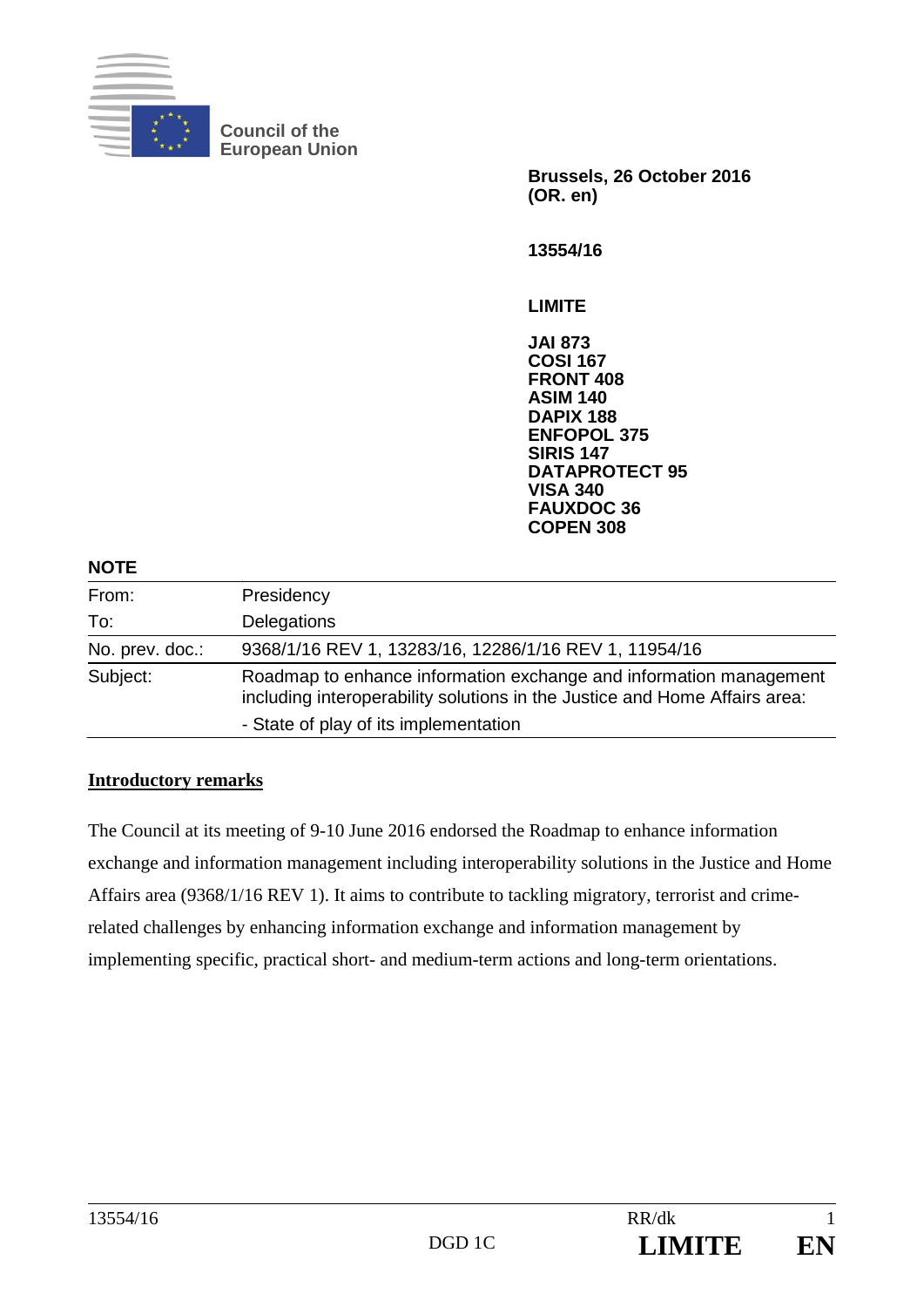## **State of play**

The Presidency has gradually prepared an overview Chapter by Chapter of the progress made since the endorsement of the Roadmap:

- the implementation of Chapter 2 (Actions 1-16) regarding information management and exchange in the area of law enforcement, including judicial cooperation in criminal matters, was presented to the Working Party on Information Exchange and Data Protection (DAPIX) at its meeting on 18 October 2016 (13283/16);

- the implementation of Chapter 3 (Actions 17-40) regarding the strengthening of the collection, checking and connection of information for the detection of persons involved in terrorism and terrorism-related activity and their travel movements, was presented at the COSI meeting on 28 September 2016 (12286/1/16 REV 1); and

- the implementation of Chapter 4 (Actions 41-50) regarding border management and migration, was presented at the SCIFA meeting on 13 September 2016 (11954/16).

This overview was based on the discussions in several Working Parties (DAPIX, TWP, SIS/SIRENE, Frontiers, VISA) as well as contributions by the Member States, the Commission Services and EU agencies (Europol<sup>1</sup>, Eurojust, CEPOL, eu-LISA, Frontex).

Actions 17, 18, 19, 20 and 22 are also being discussed within a group of Member States particularly affected by the phenomenon of foreign terrorist fighters (FTFs).

In the preparation of COSI meetings of 28 September and 8 November 2016, Member States were invited to provide information regarding the implementation of several Actions which mainly depend on the national practice and implementation. This concerns the Actions: 6(A), 7(A), 21, 26, 27, 28, 29 and 34. Contributions in relation to these Actions were received from 25 Member States and 1 Schengen associated country**<sup>2</sup>** .

 **1** See 11495/1/16 REV 1.

**<sup>2</sup>** AT, BE, BG, CY, CZ, DE, EL, FI, FR, HR, HU, IE, IT, LT, LU, LV, MT, NL, PL, PT, RO, SE, SI, SK, UK and CH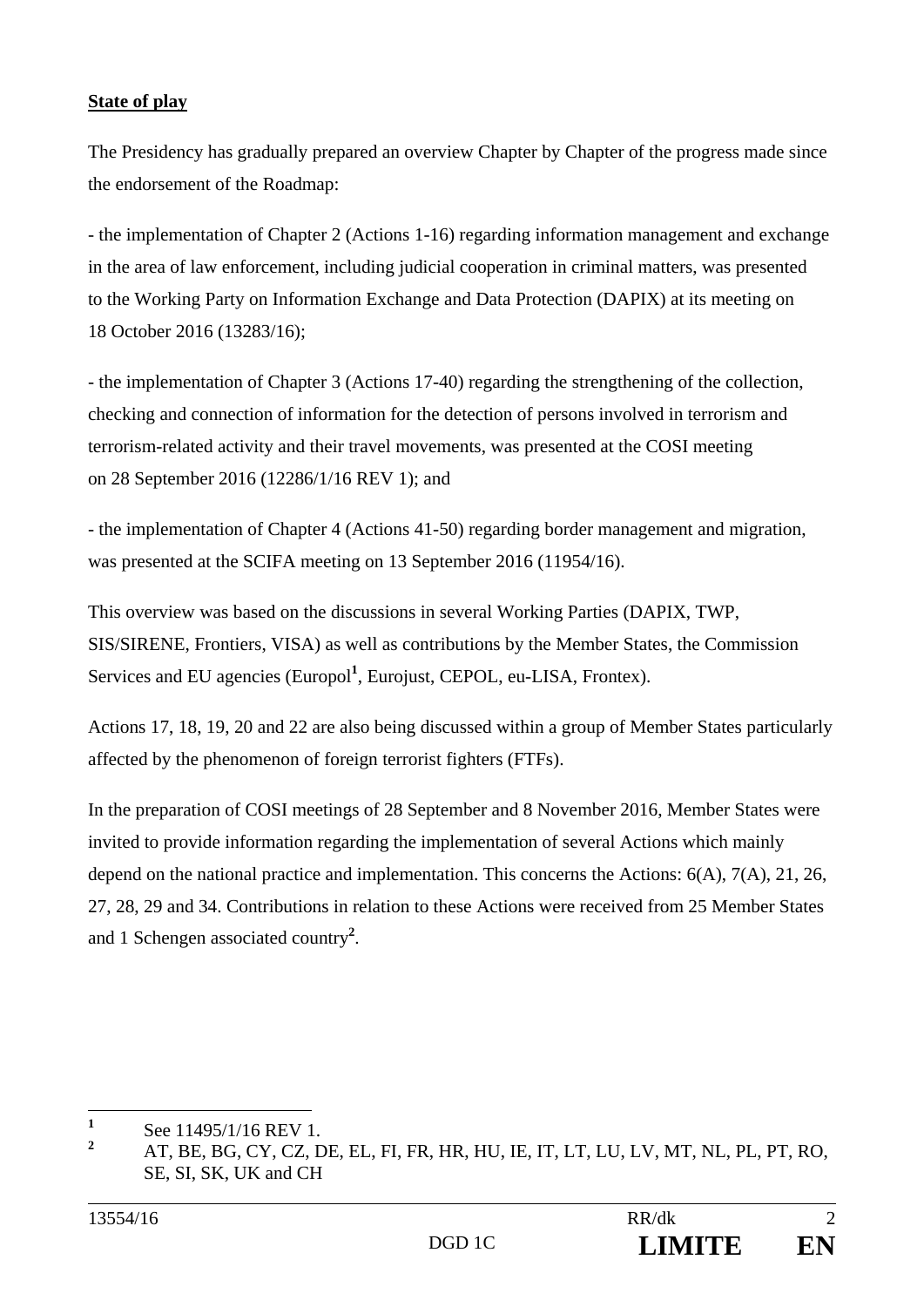Some of the contributions in relation to Actions 17-20, 22, 24 and 27 were received following the meeting of the Working Party for Schengen Matters (SIS/SIRENE) on 12 July 2016 (see 10945/16). The Presidency of SIS/SIRENE has also invited Member States to provide their input in relation to Action 23 on the basis of 11088/16. At the TWP meeting on 4 October 2016, the Chair invited delegations to provide their contributions in relation to the implementation of Action 35.

Based on the discussions at the aforementioned meetings and additional written contributions by Member States and EU agencies, the Presidency has prepared an updated overall overview of the implementation of the Roadmap. The changes in the text of the last column, compared to the text in the documents listed above (13283/16, 12286/1/16 REV 1 and 11954/16), are underlined, the deleted parts are marked with (…).

## *COSI is invited to discuss this implementation report and invite the Council to take note of it.*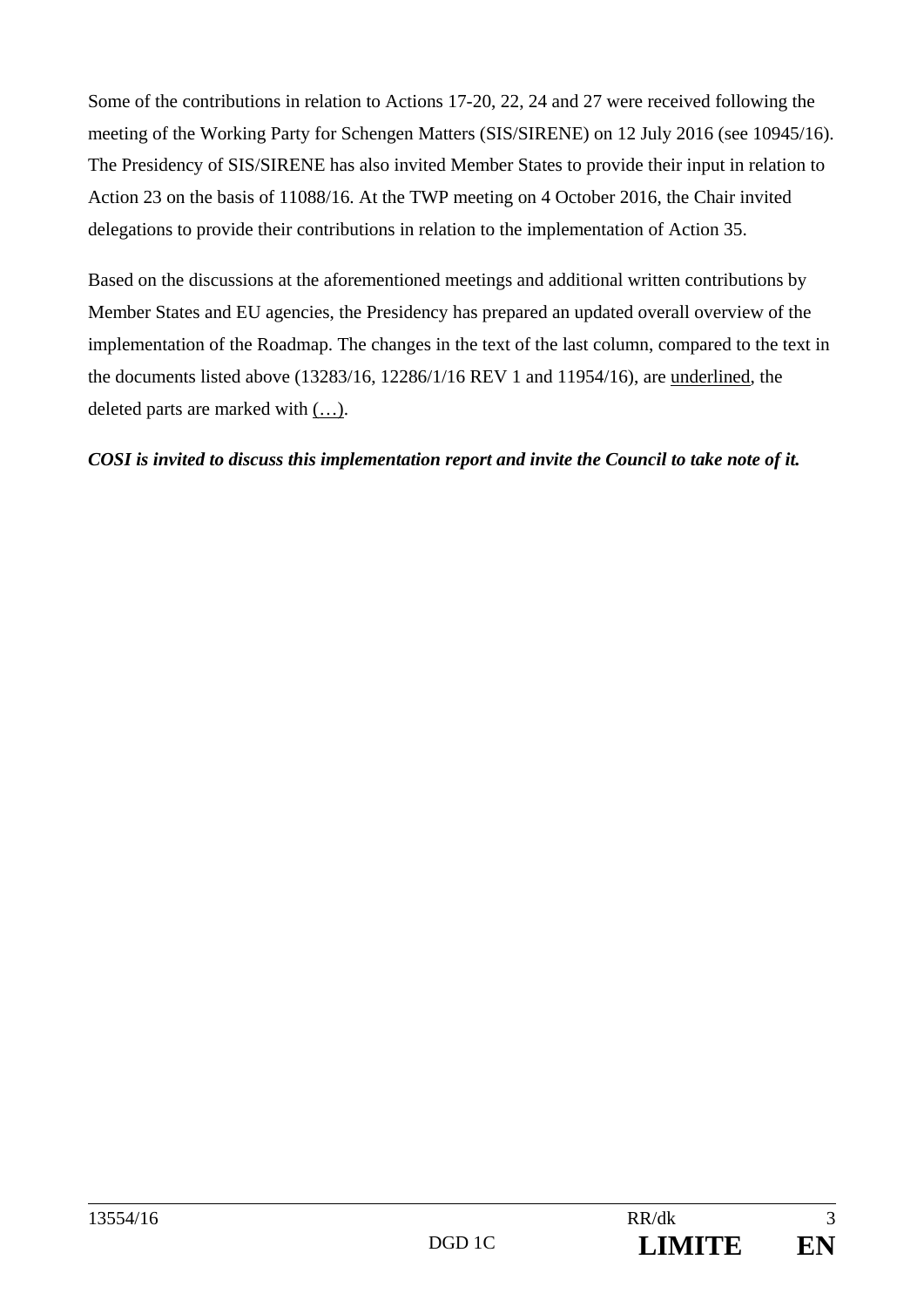#### **ROADMAP TO ENHANCE INFORMATION EXCHANGE AND INFORMATION MANAGEMENT INCLUDING INTEROPERABILITY SOLUTIONS IN THE JUSTICE AND HOME AFFAIRS AREA**

#### **CHAPTER 2: INFORMATION MANAGEMENT AND EXCHANGE IN THE AREA OF LAW ENFORCEMENT INCLUDING JUDICIAL COOPERATION IN CRIMINAL MATTERS**

## *Theme 1 Information-centred approach to Law Enforcement*

| No.          | Objective                                                                                                                                           | Action                                                                                                                                                                                                                                                                                                                                                                                                                                                                                                                                                                                                                                                                                                                                                                                                                                                                                                                                | Primary<br>Responsible<br>Party/Parties                                  | Stake-<br>holders                                       | Timetable | Monitoring | Implementation                                                                                                                                                                                                                                                                                                                                                                                                                                                                                                                                                                                                                                                                                                                                                                                                                                                                                                                                                                                                                                                                                                                                  |
|--------------|-----------------------------------------------------------------------------------------------------------------------------------------------------|---------------------------------------------------------------------------------------------------------------------------------------------------------------------------------------------------------------------------------------------------------------------------------------------------------------------------------------------------------------------------------------------------------------------------------------------------------------------------------------------------------------------------------------------------------------------------------------------------------------------------------------------------------------------------------------------------------------------------------------------------------------------------------------------------------------------------------------------------------------------------------------------------------------------------------------|--------------------------------------------------------------------------|---------------------------------------------------------|-----------|------------|-------------------------------------------------------------------------------------------------------------------------------------------------------------------------------------------------------------------------------------------------------------------------------------------------------------------------------------------------------------------------------------------------------------------------------------------------------------------------------------------------------------------------------------------------------------------------------------------------------------------------------------------------------------------------------------------------------------------------------------------------------------------------------------------------------------------------------------------------------------------------------------------------------------------------------------------------------------------------------------------------------------------------------------------------------------------------------------------------------------------------------------------------|
| <sup>1</sup> | Identify -<br>operational and<br>legal obstacles<br>in order to<br>improve the<br>availability of<br>information and<br>the subsequent<br>follow up | Undertake a gap and needs analysis among<br>Member States law enforcement authorities<br>and including public prosecution, EU JHA<br>agencies and customs authorities from a<br>legal, operational, behavioural and (IT)<br>system/technical point of view on the<br>availability of information in existing and<br>pursued EU information instruments to<br>identify redundancies and blind spots. This<br>analysis should include an in-depth<br>evaluation of the factual operational and<br>legal obstacles (including the way principles<br>are applied) and challenges in order to<br>improve the follow-up to information<br>exchange in law enforcement and criminal<br>justice systems and to look at possible<br>bridges with border management systems.<br>No legal changes required (the follow-up<br><i>possibly</i> )<br>Council request financial support:<br>Commission Budget (not EU funding<br><i>programmes</i> ) | Commission<br>(High Level<br>Expert<br>Group)<br>Member<br><b>States</b> | Europol<br>Eurojust<br>Frontex<br>eu-LISA<br><b>FRA</b> | 2017      | COSI       | As announced in the Commission<br>Communication of 6 April 2016 on "Stronger<br>and Smarter Information Systems for Borders<br>and Security" (7644/16), the High-Level<br><b>Expert Group on Information Systems and</b><br>Interoperability (HLEG) was created and<br>started its activities on 20 June 2016. It is tasked<br>to identify and address shortcomings, and<br>information and knowledge gaps, caused by the<br>complexity and fragmentation of information<br>systems at European level or for other reasons.<br>Some of the considerations that are guiding the<br>work of the HLEG are the following:<br>information systems should be complementary;<br>overlaps should be avoided, and existing<br>overlaps should be eliminated; gaps will be<br>appropriately addressed; where necessary and<br>feasible, information systems should be<br>interconnected and/or interoperable;<br>simultaneous searches of systems should be<br>facilitated. Three sub-groups of HLEG are<br>tasked to focus on the following challenges:<br>(1) to improve the implementation and use by<br>Member States of existing systems and to make |



**ANNEX**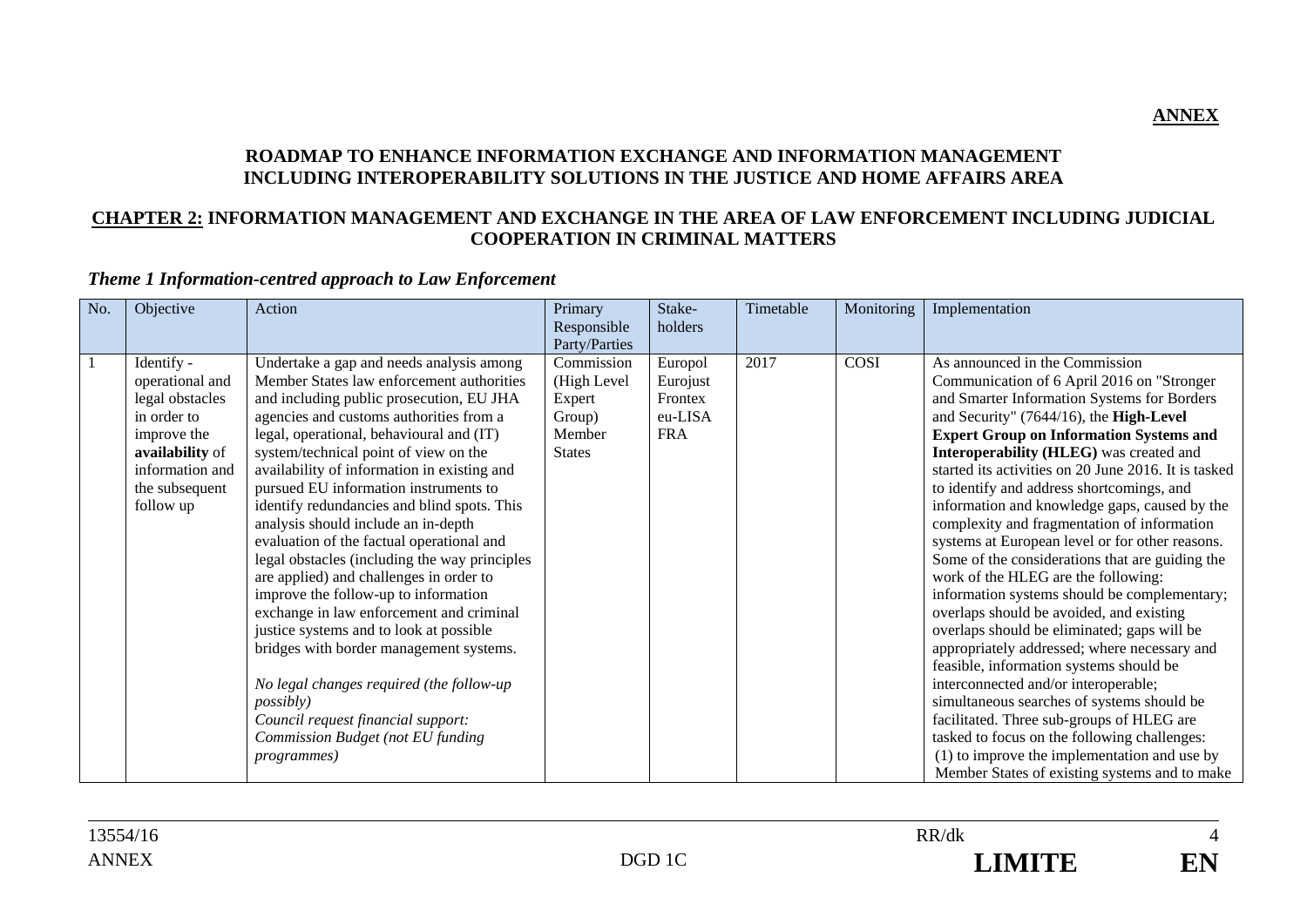|  |  |  | existing systems more effective, process-         |
|--|--|--|---------------------------------------------------|
|  |  |  | oriented and user-friendly;                       |
|  |  |  | (2) to consider the development of new systems    |
|  |  |  | to address identified gaps in the present         |
|  |  |  | information system landscape; and                 |
|  |  |  | (3) to develop an interoperability vision for the |
|  |  |  | next decade that reconciles process               |
|  |  |  | requirements with data protection safeguards.     |
|  |  |  | Eu-LISA has presented an analysis of system       |
|  |  |  | usage, possible obstacle and proposed some        |
|  |  |  | technical measures at the HLEG subgroup           |
|  |  |  | meeting on existing systems on 20 July 2016,      |
|  |  |  | and is ready to support the implementation of     |
|  |  |  | various solutions.                                |
|  |  |  | The HLEG is expected to meet 5 times by May       |
|  |  |  | 2017, and at least three meetings of each of the  |
|  |  |  | sub-groups are also planned. Following the last   |
|  |  |  | meeting of HLEG in May 2017 the Commission        |
|  |  |  | will prepare a Report to the European             |
|  |  |  | Parliament and the Council in June 2017.          |
|  |  |  | The Report will present the main findings of      |
|  |  |  | HLEG and propose concrete actions for follow-     |
|  |  |  | up.                                               |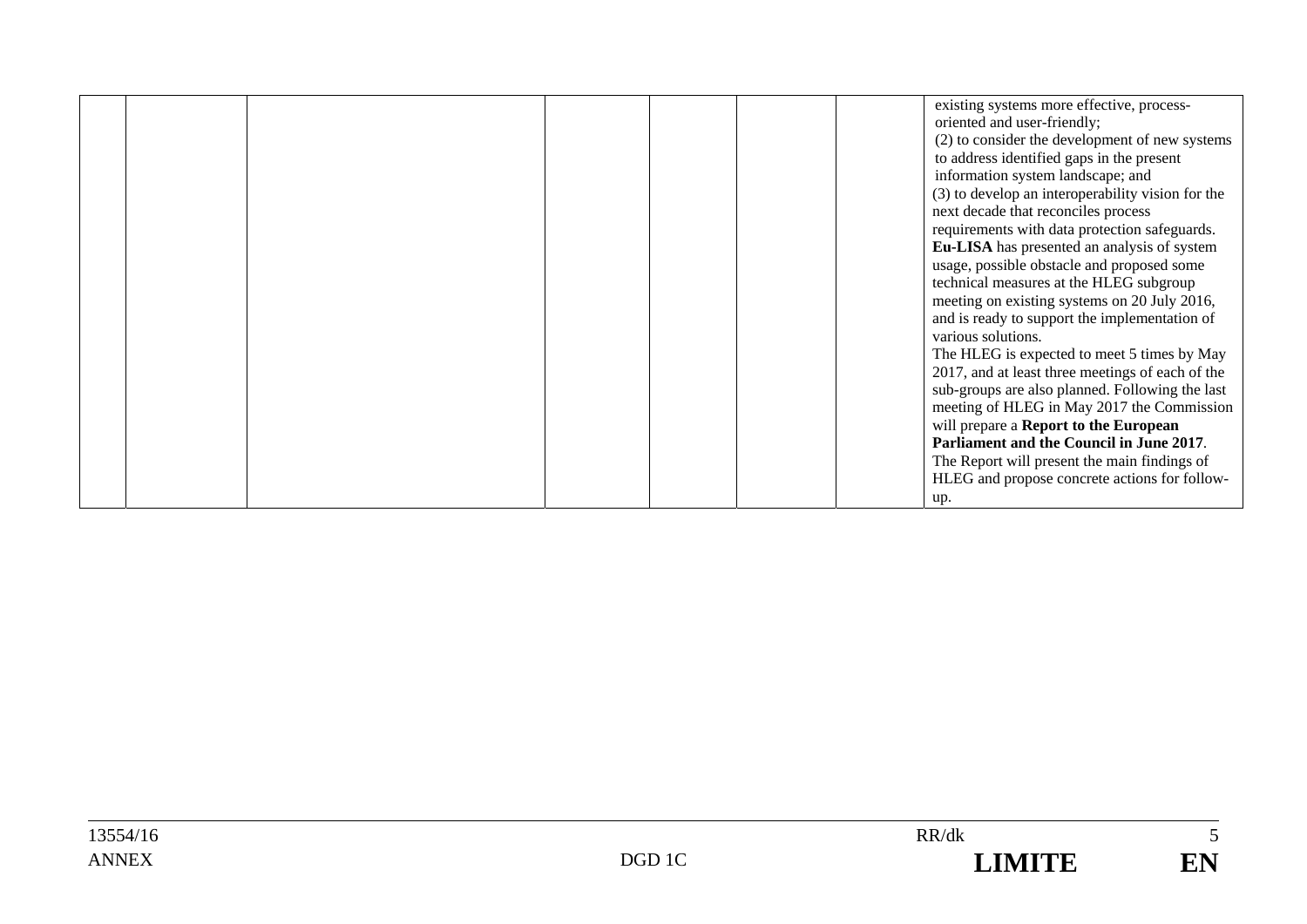| Enhance data / | A) Within the relevant governing              | Member        | <b>COM</b> | A&C) 2018   | <b>DAPIX</b>     | In the context of the implementation of 5th IMS   |
|----------------|-----------------------------------------------|---------------|------------|-------------|------------------|---------------------------------------------------|
| information    | body/working party propose, discuss and       | <b>States</b> |            | B)          | <b>WP</b>        | action list, Actions $2(A)$ and $2(C)$ should be  |
| quality        | agree on a common set of standards (law       | Europol,      |            | 2018/2019   | <b>COPEN</b>     | taken forward in the framework of IMS action 4.   |
|                | enforcement, authorities, public prosecution) | Eurojust,     |            | or earlier  | <b>WP</b>        |                                                   |
|                | (inserting and querying data) regarding the   | Frontex,      |            | depending   | SIS/             | As regards Action $2(B)$ , since 3 July 2016 eu-  |
|                | quality of data / information                 | eu-LISA       |            | on need for | <b>SIRENE</b>    | LISA produces data quality reports                |
|                |                                               |               |            | legal       | <b>WP</b>        | concerning each MS which provides a clear         |
|                | B) eu-LISA to develop a central monitoring    |               |            | changes to  | Governing        | indication about the alerts to be corrected. (See |
|                | capacity for data quality.                    |               |            | the mandate | <b>Bodies EU</b> | also Action 20 of the Roadmap).                   |
|                |                                               |               |            | of eu-LISA  | agencies         | At the HLEG subgroup meeting on existing          |
|                | C) Disseminate data quality standards with    |               |            |             |                  | systems on 20 July 2016, eu-LISA presented        |
|                | the help of joint manuals, best practices and |               |            |             |                  | relevant statistics on data quality, which        |
|                | expertise among Member States; eu-LISA to     |               |            |             |                  | highlighted areas in which data quality           |
|                | share expertise regarding the central         |               |            |             |                  | improvements may be necessary. At the second      |
|                | monitoring capacity for data quality with     |               |            |             |                  | HLEG subgroup meeting on 12 October 2016, a       |
|                | Member States and other EU JHA agencies       |               |            |             |                  | proposed action plan and a general timeline for   |
|                | while fully taking into account the           |               |            |             |                  | the implementation of various actions was         |
|                | prerogatives of Member States and other EU    |               |            |             |                  | discussed.                                        |
|                | JHA agencies to determine their quality of    |               |            |             |                  | Taking account of those discussions, eu-LISA      |
|                | information monitoring.                       |               |            |             |                  | on 18 October 2016 submitted to DAPIX an          |
|                |                                               |               |            |             |                  | action plan to be implemented in the framework    |
|                | A&B: Possibly require legal changes/steps,    |               |            |             |                  | of the IMS. A preliminary exchange of views       |
|                | C: No legal changes required                  |               |            |             |                  | was held. The action plan and the role of         |
|                | Council request financial support: A & C)     |               |            |             |                  | DAPIX will be further discussed at the DAPIX      |
|                | $ISF, B)$ eu-LISA budget - through extra      |               |            |             |                  | meeting in December 2016.                         |
|                | financial support EU budget                   |               |            |             |                  |                                                   |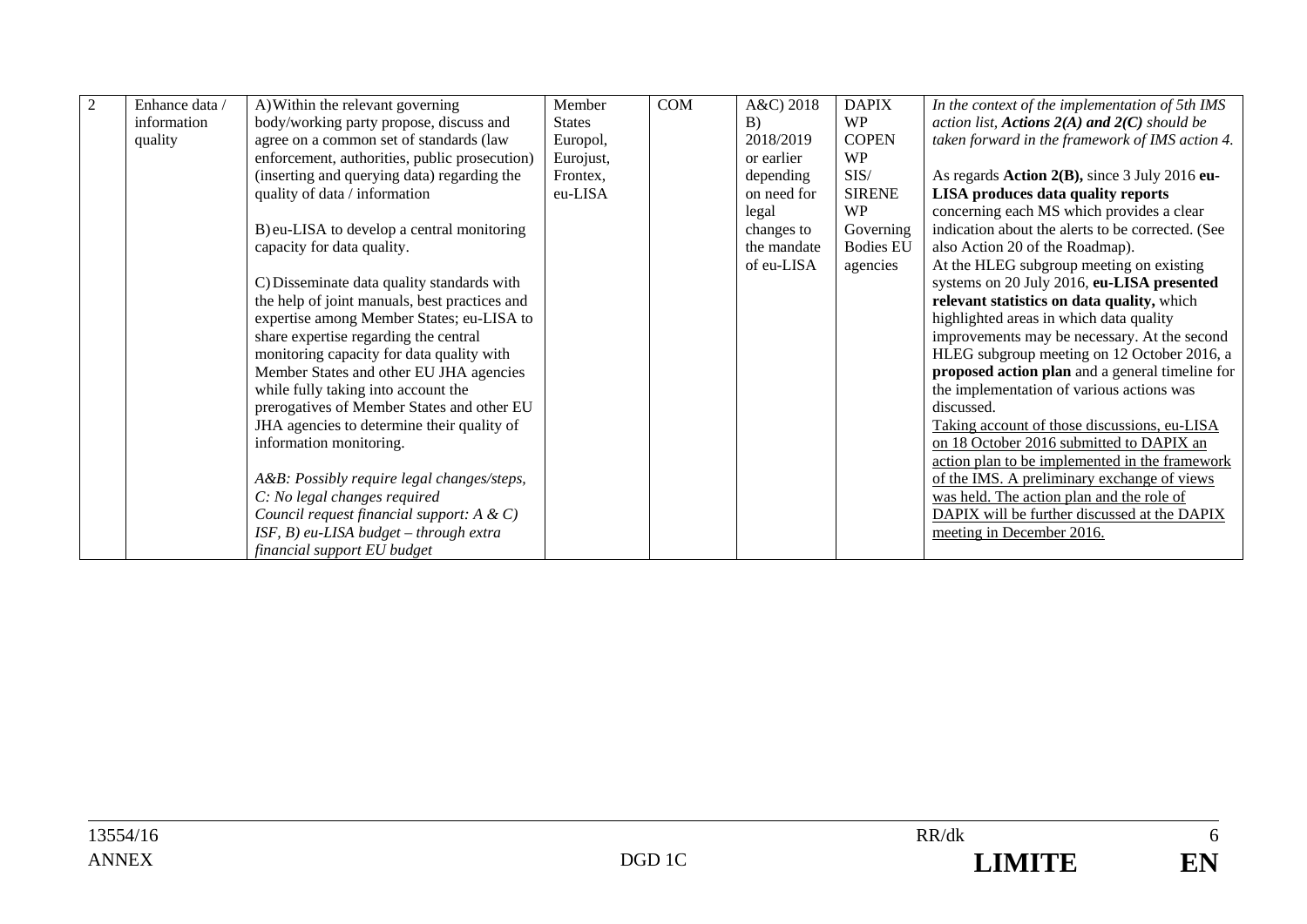| 3 | Full compliance | A) Analyse, develop and promote privacy-     | Member        | Europol,  | 2017/2018   | <b>DAPIX</b> | Action 3(A): The HLEG in its activities is                      |
|---|-----------------|----------------------------------------------|---------------|-----------|-------------|--------------|-----------------------------------------------------------------|
|   | with data       | by-design solutions                          | <b>States</b> | Eurojust, | legally and | <b>WP</b>    | guided by a general consideration that a                        |
|   | protection and  |                                              | Commission    | Frontex,  | 2018-2020   |              | modular approach should be pursued, making                      |
|   | data security   | B) Share experiences, practices and insights | eu-LISA       |           | operational |              | full use of technological developments and                      |
|   | requirements    | with a view to implementing the EU data      |               |           | processes,  |              | building on the principles of privacy by design.                |
|   |                 | protection package                           |               |           | awareness.  |              |                                                                 |
|   |                 |                                              |               |           |             |              | No specific solutions have been considered so                   |
|   |                 | No legal changes required                    |               |           |             |              | far.                                                            |
|   |                 | Council request financial support: ISF       |               |           |             |              |                                                                 |
|   |                 |                                              |               |           |             |              | <b>Action 3(B):</b> the Data Protection Regulation              |
|   |                 |                                              |               |           |             |              | will apply from 25 May 2018, and as regards                     |
|   |                 |                                              |               |           |             |              | the Directive, Member States have to transpose                  |
|   |                 |                                              |               |           |             |              | it into their national law by 6 May 2018.                       |
|   |                 |                                              |               |           |             |              | The Commission established an Expert                            |
|   |                 |                                              |               |           |             |              | Group that should clarify how Member States'                    |
|   |                 |                                              |               |           |             |              | existing and future legislation will ensure                     |
|   |                 |                                              |               |           |             |              | effective and uniform application of the                        |
|   |                 |                                              |               |           |             |              | Regulation. As regards the Directive, the expert                |
|   |                 |                                              |               |           |             |              | group should clarify how to ensure a high level                 |
|   |                 |                                              |               |           |             |              | of protection of personal data of individuals                   |
|   |                 |                                              |               |           |             |              | held by police and criminal justice authorities                 |
|   |                 |                                              |               |           |             |              | and at the same time allow the exchange of data                 |
|   |                 |                                              |               |           |             |              | in a smoother manner, improving police and                      |
|   |                 |                                              |               |           |             |              | judicial cooperation in preventing and fighting                 |
|   |                 |                                              |               |           |             |              | crime. Furthermore, the Commission will                         |
|   |                 |                                              |               |           |             |              | adopt delegated and implementing acts on                        |
|   |                 |                                              |               |           |             |              | the basis of the Regulation and the Directive.                  |
|   |                 |                                              |               |           |             |              | Moreover, the European Data Protection Board                    |
|   |                 |                                              |               |           |             |              | is tasked with delivering opinions and                          |
|   |                 |                                              |               |           |             |              | guidelines on issues laid down in the                           |
|   |                 |                                              |               |           |             |              | Regulation.<br>Finally, in light of the entry into force of the |
|   |                 |                                              |               |           |             |              | Regulation, the Commission will submit                          |
|   |                 |                                              |               |           |             |              | proposals to amend the Data Protection                          |
|   |                 |                                              |               |           |             |              | Directive for the EU institutions and the                       |
|   |                 |                                              |               |           |             |              | ePrivacy Directive.                                             |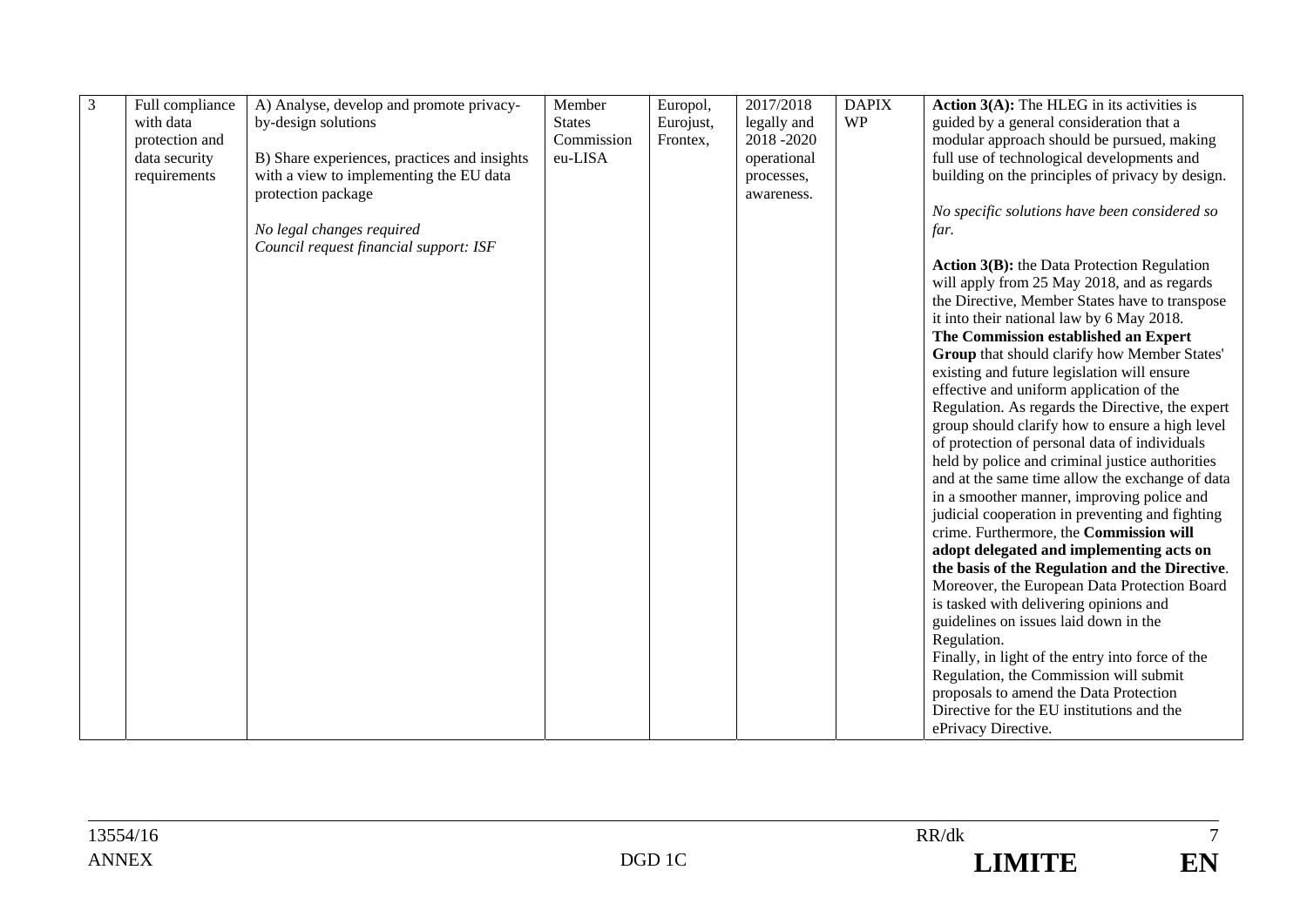| No.            | Objective                                                                                                                                                                                                                                                                                                                                                                                                 | Action                                                                                                                                                                                                                                                                                                                                                                                                                                                                                                                                                                                                                                                                                                                                                                                                                                                                                                                                                                                                                                                                                   | Primary<br>Responsible<br>Party/Parties       | Stake-<br>holders                          | Timetable                                          | Monitoring                                                                                                | Implementation                                                                                                                                                                                                                                                                                                                                                                                                                                                                                                                                                                                                                                                                                                                                                                                                                                                                                                                                                                                                                                                                                                                                                                                                                                                                                                             |
|----------------|-----------------------------------------------------------------------------------------------------------------------------------------------------------------------------------------------------------------------------------------------------------------------------------------------------------------------------------------------------------------------------------------------------------|------------------------------------------------------------------------------------------------------------------------------------------------------------------------------------------------------------------------------------------------------------------------------------------------------------------------------------------------------------------------------------------------------------------------------------------------------------------------------------------------------------------------------------------------------------------------------------------------------------------------------------------------------------------------------------------------------------------------------------------------------------------------------------------------------------------------------------------------------------------------------------------------------------------------------------------------------------------------------------------------------------------------------------------------------------------------------------------|-----------------------------------------------|--------------------------------------------|----------------------------------------------------|-----------------------------------------------------------------------------------------------------------|----------------------------------------------------------------------------------------------------------------------------------------------------------------------------------------------------------------------------------------------------------------------------------------------------------------------------------------------------------------------------------------------------------------------------------------------------------------------------------------------------------------------------------------------------------------------------------------------------------------------------------------------------------------------------------------------------------------------------------------------------------------------------------------------------------------------------------------------------------------------------------------------------------------------------------------------------------------------------------------------------------------------------------------------------------------------------------------------------------------------------------------------------------------------------------------------------------------------------------------------------------------------------------------------------------------------------|
| $\overline{4}$ | Pursue<br>interoperability<br>solutions,<br>creating but not<br>necessarily<br>ending with a<br>one-stop-shop<br>information<br>solutions at<br>national and<br>European level<br>through single<br>interface<br>solutions for<br><b>Member States</b><br>in view of<br>feeding and<br>searching<br>national,<br>European (e.g.<br>SIS) and<br>international<br>(e.g. Interpol)<br>information<br>systems | a) Provide standardised operational<br>requirements - such as minimum<br>requirements for a user-friendly interface<br>providing standardised structures for data,<br>efficiency and operational gains - enabling<br>tailor-made national solutions and<br>respecting access rights; and provide best<br>practices of solutions (an example of a<br>solutions for access to Interpol's and<br>national systems: Interpol's FIND and<br>$MIND3$ solutions, and an example to search<br>Europol's EIS, the index of AWF and<br>national systems: the Europol supported<br>pilot project QUEST).<br>B) Study the best practices in Member<br>States for providing real-time mobile access<br>for practitioners to certain information<br>sources, generation of location-aware<br>signals and alerts and capabilities to provide<br>real-time information, including live audio<br>and video<br>Sub-action A&B do not require legal<br>changes. However if technical requirements<br>are embedded in legal texts amendments<br>could be required.<br>Council request financial support: ISF | eu-LISA<br><b>Member States</b><br>Commission | Europol<br>Eurojust<br>Frontex<br>Interpol | A&B) 2018<br>following<br>gap analysis<br>action 1 | <b>DAPIX</b><br><b>WP</b><br>Expert<br>Group on<br>Informatio<br>n Systems<br>and<br>Interopera<br>bility | <b>Action 4(A):</b> The main task of the HLEG is to<br>address the legal, technical and operational<br>aspects of the different options to achieve<br>interoperability of information systems. The<br>different options of a (centrally located)<br>single search interface (SSI) were discussed<br>at the HLEG subgroup meeting on 12<br>October 2016.<br>See also below in relation to Action 5 and<br>QUEST project.<br>As regards $Action 4(B)$ , mobile access solutions<br>are being discussed by the ENLETS Mobile<br>group. ENLETS is the European Network of<br>Law Enforcement Technology Services,<br>incorporating former e-Mobidig (European<br>Union (EU) Mobile identification<br>interoperability group).<br>The group meets approximately 3 times a year<br>with the participation of 30-40 law enforcement<br>experts, and recently including representatives<br>of eu-LISA as well. Currently a forerunners<br>group by DE, FI, NL, SE, SI is being set up to<br>align the needs, share innovations and<br>disseminate best solutions.<br>NL already provides 60000 officers with a<br>mobile solution and is open to share best<br>practices. Such a mobile solution provides a<br>possibility to:<br>- check the identity of a person, by connecting<br>to the police and justice databases using the |

### *Theme 2 Practitioner centred approach to information management and information exchange*

**<sup>3</sup>** Fixed Interpol Networked Database (FIND) and the Mobile Interpol Networked Database (MIND), aim to facilitate simultaneous searches in the Interpol systems and in national systems (including NSIS).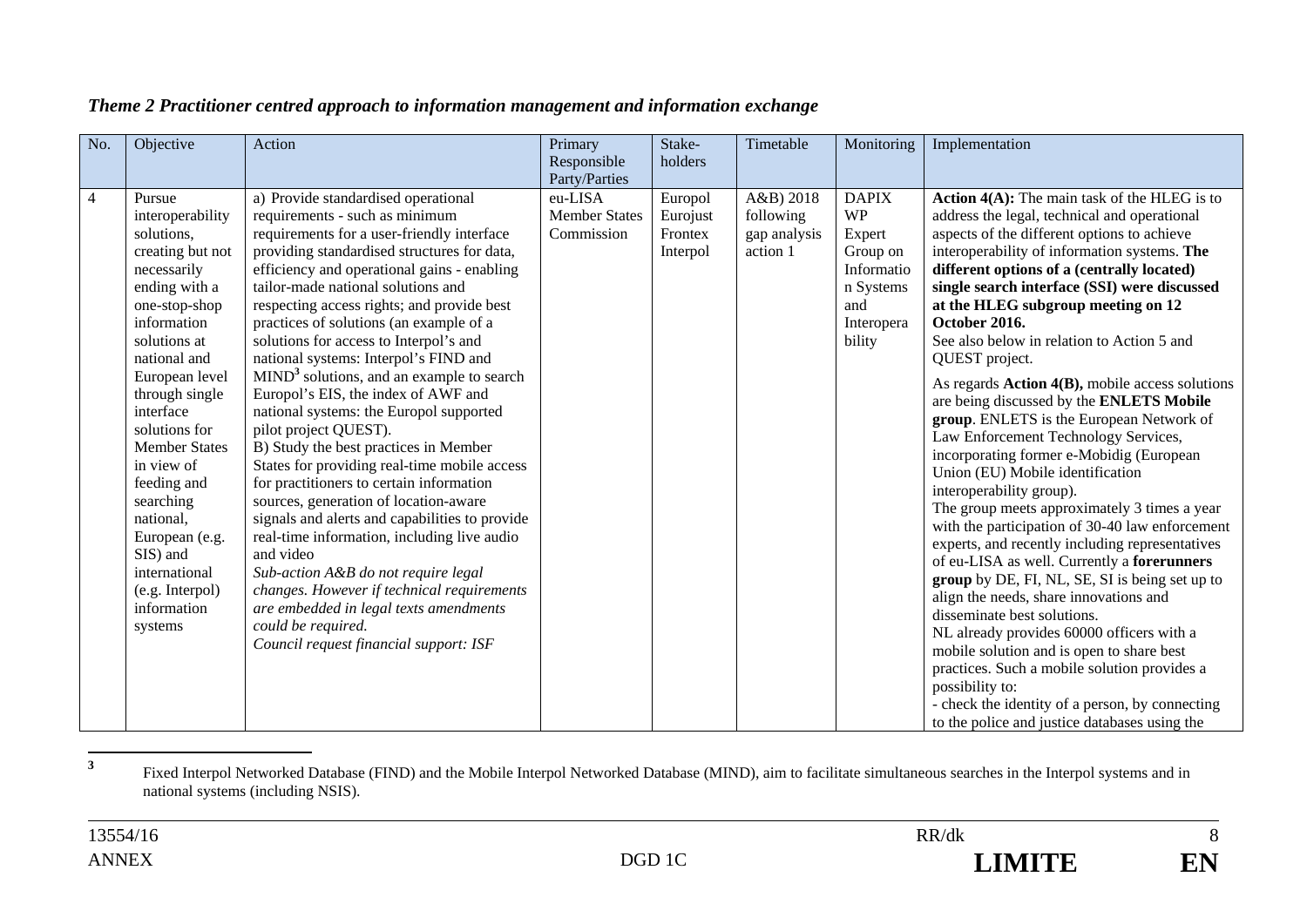|   |                                                              |                                                                                                                                                                                                                                                                                                                                                                                                                                                                               |                                                                   |                |                                                                                                    |                           | name, address and date of birth that was given<br>to the officer by the person,<br>- verify documents by making a photo of the<br>readable zone in a passport,<br>- check fingerprints by clicking the phone on an<br>accessory that will copy the fingerprint,<br>- give fines that are sent by email directly,<br>- register traffic accidents, burglaries etc.,<br>- live audio and video link is possible.<br>Currently all MS are developing their own<br>solutions, and the ENLETS Mobile group<br>could be requested to provide a platform to<br>align and exchange various developments as<br>well as study best practices.                                                                                                                                   |
|---|--------------------------------------------------------------|-------------------------------------------------------------------------------------------------------------------------------------------------------------------------------------------------------------------------------------------------------------------------------------------------------------------------------------------------------------------------------------------------------------------------------------------------------------------------------|-------------------------------------------------------------------|----------------|----------------------------------------------------------------------------------------------------|---------------------------|-----------------------------------------------------------------------------------------------------------------------------------------------------------------------------------------------------------------------------------------------------------------------------------------------------------------------------------------------------------------------------------------------------------------------------------------------------------------------------------------------------------------------------------------------------------------------------------------------------------------------------------------------------------------------------------------------------------------------------------------------------------------------|
|   |                                                              |                                                                                                                                                                                                                                                                                                                                                                                                                                                                               |                                                                   |                |                                                                                                    |                           | According to eu-LISA, officers engaged in field<br>operations, including those from Europol, have<br>been identified as target end-users of a single<br>search interface, possibly running on mobile<br>devices. Europol and eu-LISA are committed to<br>work together in designing and developing such<br>devices and interfaces.                                                                                                                                                                                                                                                                                                                                                                                                                                    |
| 5 | Further develop<br>the Universal<br>Messaging<br>Format (UMF | Further develop the Universal Messaging<br>Format<br>The further development of the format<br>should take into account structures and<br>developments of existing information<br>systems such as SIS, while further<br>development of those systems should take<br>into account the UMF.<br>Depending on the national and European<br>legal framework implementing the UMF will<br>require legal changes.<br>Council request financial support: ISF<br>financed UMF 3 project | <b>Member States</b><br>Europol<br>Frontex<br>eu-LISA<br>Interpol | Commissi<br>on | Ongoing<br>(pilots)<br>started in<br>2016 at<br>Europol and<br>in several<br>MS - UMF3<br>project) | <b>DAPIX</b><br><b>WP</b> | In the context of the implementation of the 5th<br>IMS action list, this Action is taken forward as<br><b>IMS</b> action 5.<br>UMF is a European standard to facilitate<br>effective information sharing and information<br>exchange in the law enforcement area, in<br>development since 2008. It defines how<br>communication between police information<br>systems of MS as well as international systems<br>like the Europol Information System (EIS) is to<br>be shaped. The UMF 3 project is co-led by<br>Germany and Europol and comprises three main<br>objectives:<br><b>Stream 1: Further development of the</b><br>contents of the UMF standard, in particular a<br>firearms module. The aim is to agree on one<br>data exchange format for firearms to be |

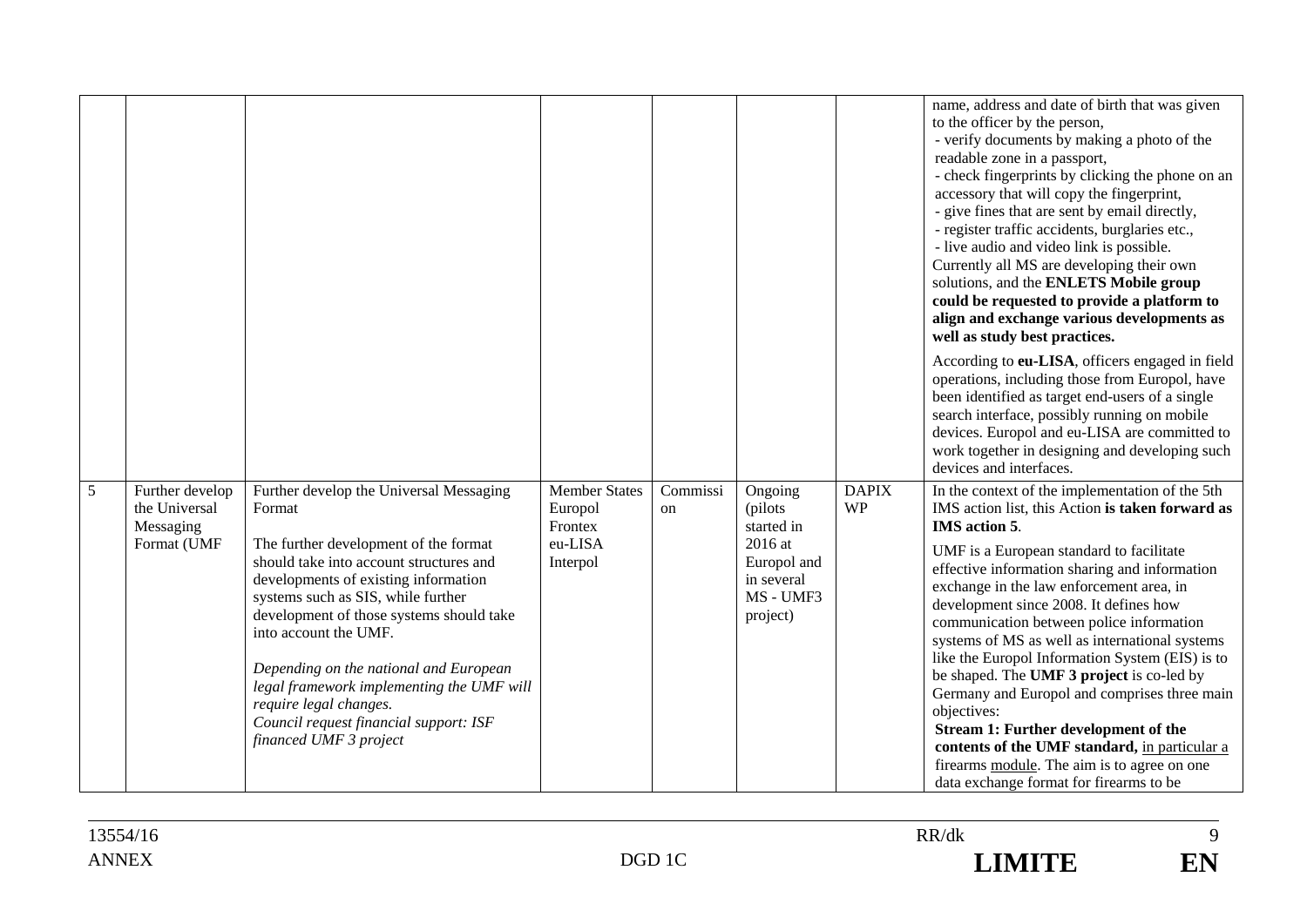|  |  |  | consistently used by all UMF partners. This                                            |
|--|--|--|----------------------------------------------------------------------------------------|
|  |  |  | would enhance interoperability of systems and                                          |
|  |  |  | subsequently facilitate the possibility for                                            |
|  |  |  | frontline investigators in MS to run searches on                                       |
|  |  |  | firearms in SISII, iARMS, Europol and national                                         |
|  |  |  | systems in one single search. Eu-LISA is                                               |
|  |  |  | contributing to discussions within the UMF                                             |
|  |  |  | Focus Group on firearms.                                                               |
|  |  |  | <b>Stream 2: Establishing a European</b>                                               |
|  |  |  | governance model to sustainably maintain                                               |
|  |  |  | the UMF standard: collection and analysis of                                           |
|  |  |  | governance requirements to be finalised by                                             |
|  |  |  | autumn 2016; development of governance                                                 |
|  |  |  | structures by August 2017; agreement on a                                              |
|  |  |  | governance structure by January 2018.                                                  |
|  |  |  | <b>Stream 3: Pilot implementation (Europol,</b>                                        |
|  |  |  | EE, EL, ES, FI, PL): the participating MS will                                         |
|  |  |  | be able to simultaneously query their national                                         |
|  |  |  | systems and EIS as well as other international                                         |
|  |  |  | systems using the UMF standard. Europol                                                |
|  |  |  | therefore develops a UMF-compatible interface                                          |
|  |  |  | named QUEST, which also supports the wider                                             |
|  |  |  | concept of a Single Search Interface (SSI). All                                        |
|  |  |  | pilot systems are planned to go live by<br>November 2017, and UMF3 should be finalised |
|  |  |  | by March 2018.                                                                         |
|  |  |  | $\overline{(\dots)}$ DE will be the first MS to test it in practice                    |
|  |  |  | towards the end of 2016.                                                               |
|  |  |  | Discussions on launching a UMF-4 project will                                          |
|  |  |  | start in the 4th quarter of 2016.                                                      |
|  |  |  |                                                                                        |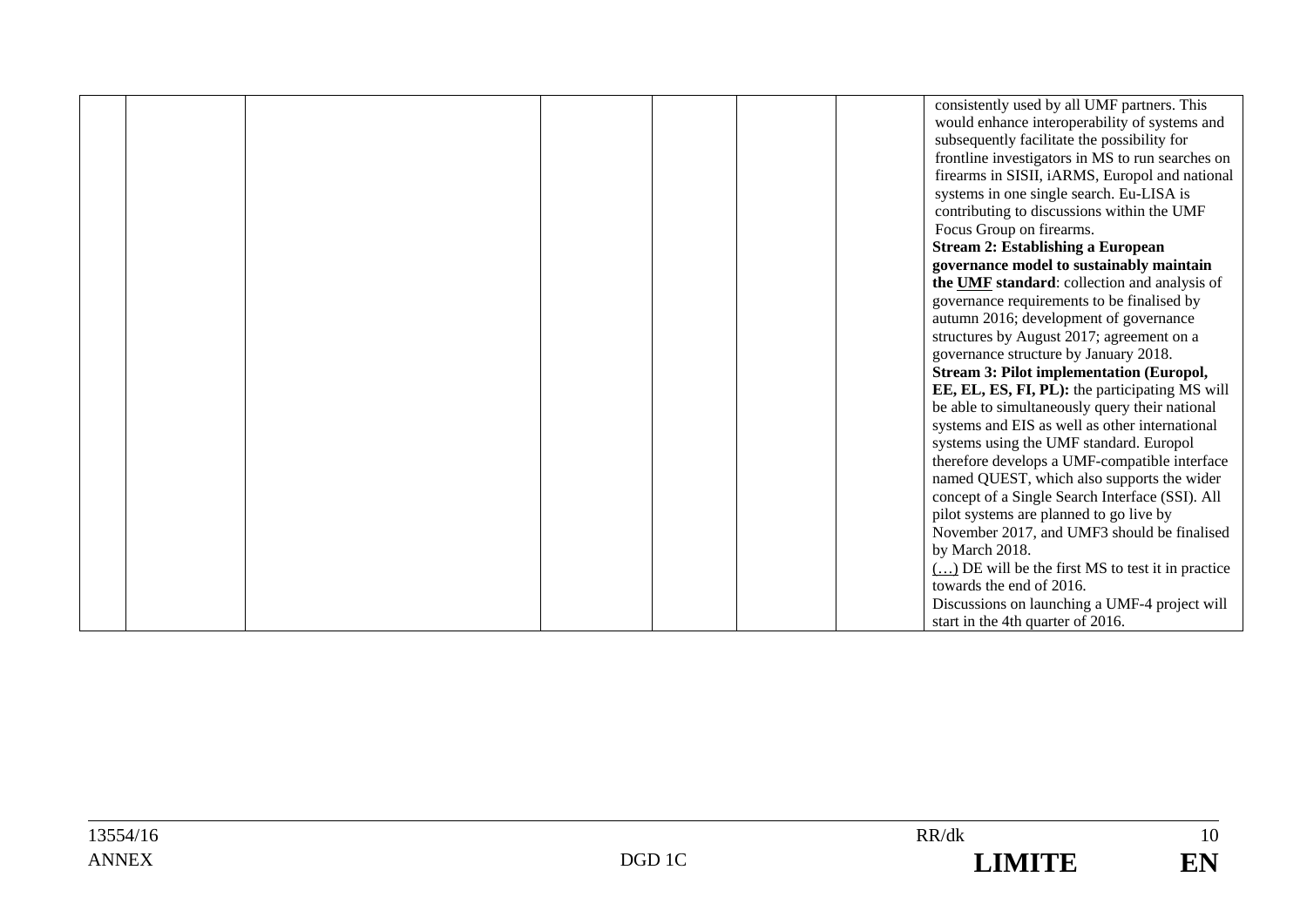| 6 | Increase the     | A) (Further) develop national training and              | <b>Member States</b> | Europol       | Ongoing | <b>DAPIX</b> | Action 6(A): Out of 15 MS which provided          |
|---|------------------|---------------------------------------------------------|----------------------|---------------|---------|--------------|---------------------------------------------------|
|   | trust among and  | awareness raising programmes for law                    | Cepol                | Eurojust      |         | <b>WP</b>    | contributions on the implementation of this       |
|   | expertise of     | enforcement and public prosecution,                     | <b>EJN</b>           | Commissi      |         | <b>LEWP</b>  | Action at national level, 14 MS referred to       |
|   | practitioners at | including joint training, in cooperation with           | eu-LISA              | <sub>on</sub> |         | <b>CCWP</b>  | various forms of ongoing training activities in   |
|   | various and      | relevant EU agencies, taking into account all           | <b>SIRENE</b>        | Interpol      |         |              | relation to international police and judicial     |
|   | between various  | existing channels and tools with their                  | <b>Bureaux</b>       |               |         |              | cooperation, among which:                         |
|   | levels including | purposes, conditions and benefits.                      |                      |               |         |              | - training modules at police schools,             |
|   | understanding    |                                                         |                      |               |         |              | - regular seminars,                               |
|   | of each other's  | B) Develop cross-border exchange                        |                      |               |         |              | - ad hoc trainings,                               |
|   | practices and    | programmes with various categories of                   |                      |               |         |              | - regular train-the-trainer sessions,             |
|   | backgrounds.     | practitioners from various levels.                      |                      |               |         |              | - Europol internship programme,                   |
|   |                  |                                                         |                      |               |         |              | - Europol Road Shows,                             |
|   |                  | The primary focus should lie on the                     |                      |               |         |              | - "SIRENE on tour" trainings,                     |
|   |                  | integrated use of those tools while national            |                      |               |         |              | - EU-funded training projects,                    |
|   |                  | legal, operational and technical differences            |                      |               |         |              | - bilateral work programmes regarding training,   |
|   |                  | should be fully taken into account. An                  |                      |               |         |              | - e-learning activities,                          |
|   |                  | important starting point is the Manual on               |                      |               |         |              | - special web page with information on            |
|   |                  | Law Enforcement Information Exchange as                 |                      |               |         |              | international police cooperation in the police    |
|   |                  | a tool for SPOC personnel <sup>4</sup> . The manual was |                      |               |         |              | extranet;                                         |
|   |                  | adopted in 2015 and is regularly updated. <sup>5</sup>  |                      |               |         |              | - police web apps,                                |
|   |                  | Practitioners including from SPOCs,                     |                      |               |         |              | - police magazine,                                |
|   |                  | PCCC's and other should be involved in                  |                      |               |         |              | - comprehensive brochure for police schools.      |
|   |                  | developing and applying the mentioned                   |                      |               |         |              | Among the awareness raising activities            |
|   |                  | programmes.                                             |                      |               |         |              | cooperation in the context of European Judicial   |
|   |                  |                                                         |                      |               |         |              | Network in Criminal Matters and the               |
|   |                  | A&B: No legal changes required                          |                      |               |         |              | <b>EUROJUST National Coordination System was</b>  |
|   |                  | Council request financial support: A&B)                 |                      |               |         |              | mentioned.                                        |
|   |                  | ISF central budget and national                         |                      |               |         |              | 1 MS said such training programmes were not       |
|   |                  | programmes                                              |                      |               |         |              | yet available.                                    |
|   |                  | Cepol and eu-LISA as EU agencies are not                |                      |               |         |              | As regards <b>CEPOL</b> trainings, the learning   |
|   |                  | recipients of EU funding programmes. Their              |                      |               |         |              | outcomes of the relevant courses for 2017 in the  |
|   |                  | assistance requires sufficient means through            |                      |               |         |              | area of migration, firearms and terrorism have    |
|   |                  | the regular budget lines for those agencies.            |                      |               |         |              | been enriched to reflect the specific needs, such |
|   |                  |                                                         |                      |               |         |              | as encouraging the use of all relevant databases  |
|   |                  |                                                         |                      |               |         |              | and information exchange possibilities (in        |

**4**<sup>4</sup> see action 7 **5**

6704/16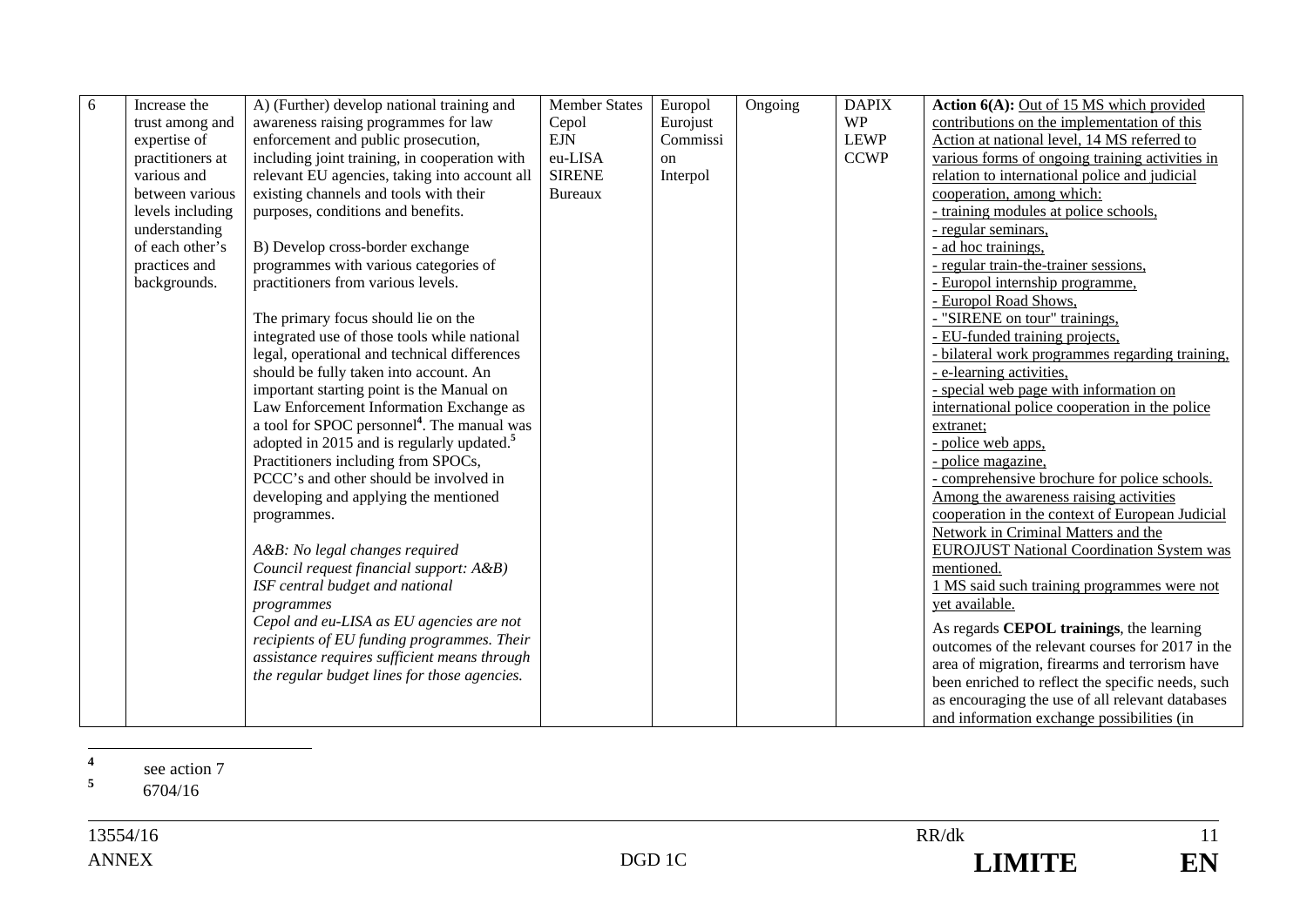|                |                                                   |                                                                                                                                                                                                                                                                                                                                                                                              |                               |                                                                                                   |                                                                                                                     |                                                                       | particular SIS II, EIS, SLTD, VIS, EURODAC,<br>ECRIS, etc.), feeding and using available<br>systems for firearms, sharing experience on<br>application of Article 36 of the SIS II<br>Regulation in detecting and addressing<br>suspicious travel. Eu-LISA also delivered its<br>specialised training for SIRENE Officers in<br>collaboration with CEPOL and a course on SIS<br>II to SIRENE officers.                                                                                                                                                                                                                                                                                                                                                                                                                                                                                                                                              |
|----------------|---------------------------------------------------|----------------------------------------------------------------------------------------------------------------------------------------------------------------------------------------------------------------------------------------------------------------------------------------------------------------------------------------------------------------------------------------------|-------------------------------|---------------------------------------------------------------------------------------------------|---------------------------------------------------------------------------------------------------------------------|-----------------------------------------------------------------------|-----------------------------------------------------------------------------------------------------------------------------------------------------------------------------------------------------------------------------------------------------------------------------------------------------------------------------------------------------------------------------------------------------------------------------------------------------------------------------------------------------------------------------------------------------------------------------------------------------------------------------------------------------------------------------------------------------------------------------------------------------------------------------------------------------------------------------------------------------------------------------------------------------------------------------------------------------|
|                |                                                   |                                                                                                                                                                                                                                                                                                                                                                                              |                               |                                                                                                   |                                                                                                                     |                                                                       | Action 6(B): CEPOL plans that 450 officers<br>will participate in its exchange programme<br>in 2016 addressing various categories of<br>practitioners from various levels. It comprises<br>22 categories including but not limited to all<br>EU Policy Cycle priority areas, counter-<br>terrorism, maintenance of law and order,<br>research and science, and fundamental rights.<br>The Erasmus-style method provides the<br>participants with the opportunity to create a<br>network of colleagues and familiarise<br>themselves with the working methods of other<br>countries by exchanging experiences, exchange<br>information and sharing expertise. On a longer<br>term it contributes to build trust and to establish<br>a more efficient cooperation of not only MS,<br>but among all 39 involved countries (MS, EU<br>Candidate countries and Eastern Partnership<br>(ENP) countries). The exchange programme<br>will continue in 2017. |
| $\overline{7}$ | Cross border<br>law<br>enforcement<br>cooperation | A) Fully introduce Single Points of Contact<br>(SPOCs) for cross-border law enforcement<br>information exchange in all Member States -<br>including 24/7 availability in relation to<br>Article 7 of the Additional Protocol to the<br>Council of Europe Convention on the<br>Prevention of Terrorism - based on the<br>guidelines 10492/14 and the SPOC<br>Guidelines for international law | <b>Member States</b><br>Cepol | Europol<br>Eurojust<br>European<br>Commissi<br><sub>on</sub><br>(OLAF,<br>DG<br>TAXUD)<br>eu-LISA | A) Ongoing<br>- completion<br>in 2018<br>B) Ongoing<br>- completion<br>in 2018<br>C) 2018<br>D) Ongoing,<br>E) 2018 | <b>DAPIX</b><br><b>WP</b><br><b>COPEN</b><br><b>WP</b><br><b>LEWP</b> | <b>Action 7(A):</b> the implementation of SPOCs in<br>MS should be further pursued, namely in<br>accordance with the guidelines set out in<br>10492/14 and bearing in mind legal,<br>operational, procedural and other differences<br>between MS.<br>11 MS indicated that their SPOCs are fully<br>operational, while 4 MS indicated that they are<br>under construction or are scheduled to be set up                                                                                                                                                                                                                                                                                                                                                                                                                                                                                                                                              |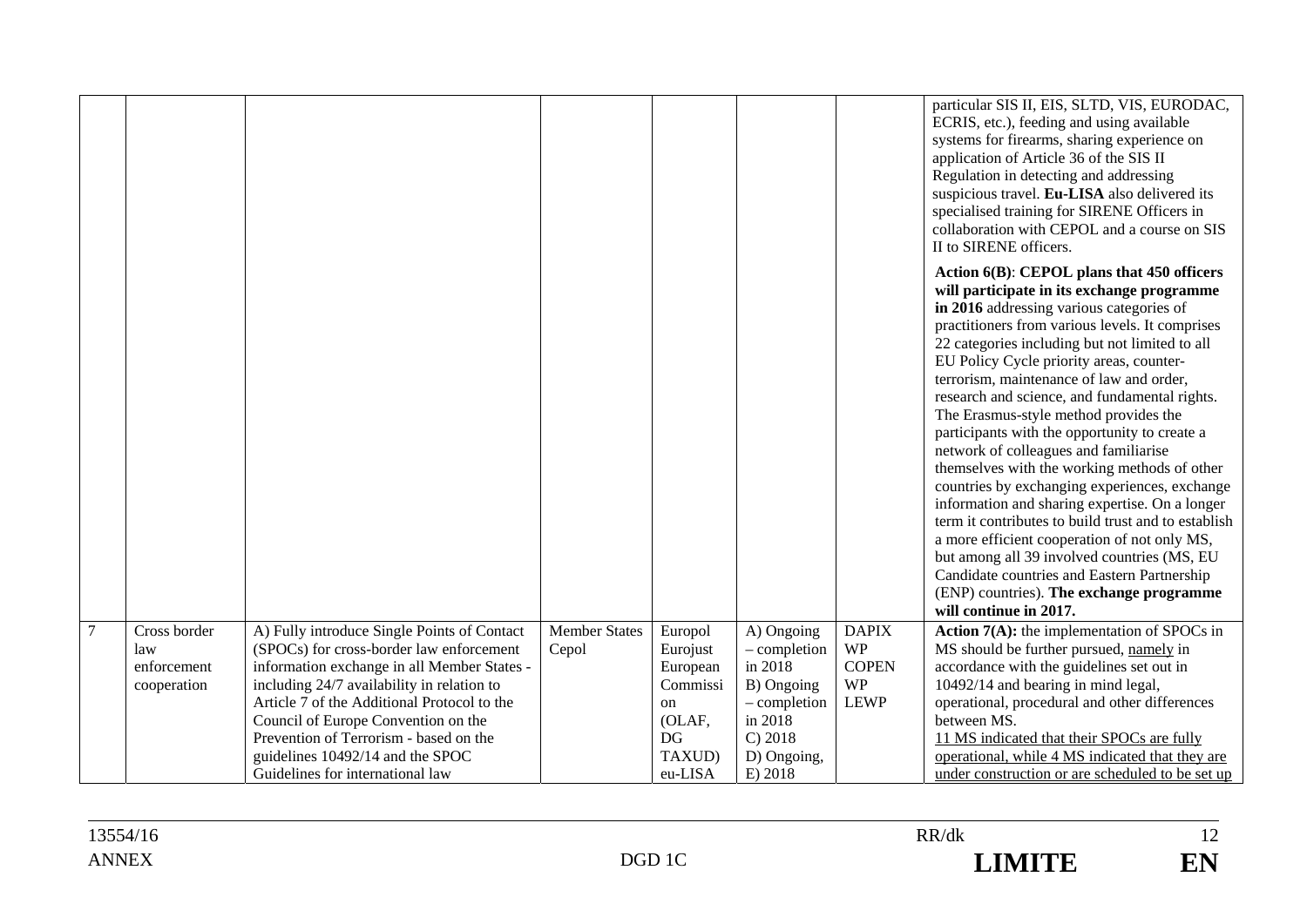| enforcement information exchange 6721/14.      | in the near future in line with the                 |
|------------------------------------------------|-----------------------------------------------------|
| B) In accordance with the Information          | aforementioned guidelines.                          |
| Management Strategy action develop             | In relation to Action $7(B)$ , which should be      |
| training and exchange programmes for           | taken forward in the framework of the IMS           |
| SPOC personnel.                                | action 1, CEPOL will offer a specific               |
|                                                | residential activity "SPOC-one stop shop"           |
| C) Study the feasibility of Computer Aided     | (training course No $67/2017$ ) in 2017 with the    |
| Translation to reduce both the information     | aim to promote cooperation and enhance              |
| exchange lag and the burden on the staff in    | knowledge on innovative methods and                 |
| SPOC <sub>s</sub> .                            | techniques regarding information exchange via       |
| D) Develop/introduce effective case            | SPOC. It is offered for SPOC personnel              |
| management and workflow solutions              | (operators). The CEPOL exchange programme           |
| specifically for SPOCs with a view to          | fully supports the exchange of SPOC personnel       |
| mutual legal assistance cooperation.           | giving the opportunity to combine training with     |
| Such solutions require tailor-made elements    | the ability to identify good practice within the    |
| to fulfil national demands and this initiative | network.                                            |
| should only provide assistance. Hence using    | In the context of the implementation of the 5th     |
| (specific) solutions cannot be binding.        | IMS action list, Actions $7(C)$ and Action $7(D)$ - |
|                                                | should be taken forward in the framework of         |
| E) Consider the establishment of common        | the IMS action 8.                                   |
| platform (Working Party within the Council     | As regards $Action 7(E)$ , discussions on how to    |
| or Support group to DAPIX) in order to         | carry out Head of SPOC meetings, either within      |
| carry out regular meetings between the         | or outside of Council structures, are ongoing in    |
| Heads of SPOC to discuss up-to-date issues.    | DAPIX.                                              |
|                                                |                                                     |
| A- E: no legal changes required.               |                                                     |
| Council request financial support:             |                                                     |
| A. <i>n.a.</i>                                 |                                                     |
| <b>B.</b> ISF central funding. Cepol as a EU   |                                                     |
| agency is not recipient of EU funding          |                                                     |
| programmes.                                    |                                                     |
| $C.$ EU funding                                |                                                     |
| D. EU funding                                  |                                                     |
| Ε.<br>n.a.                                     |                                                     |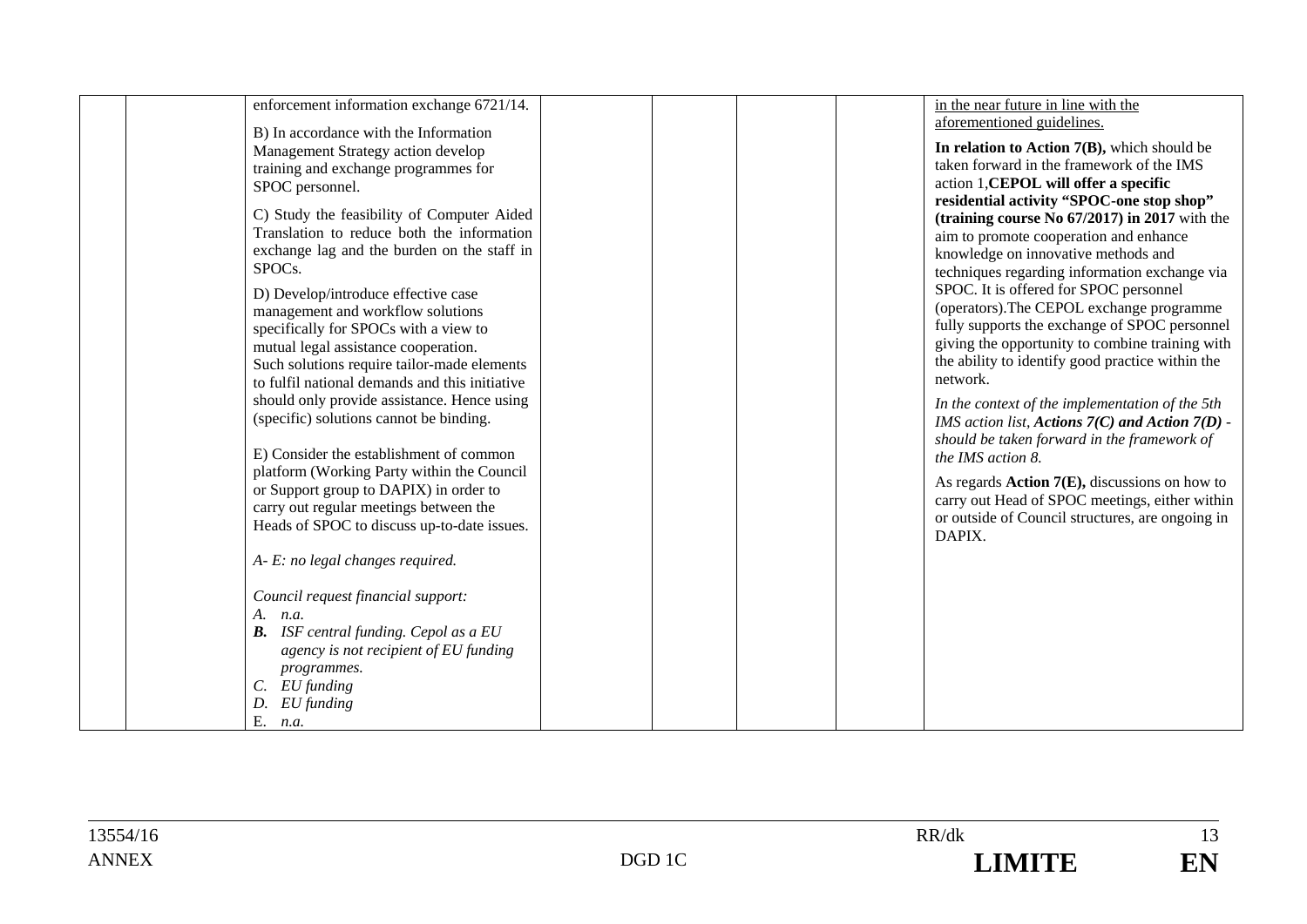| $\,8\,$ | Enhance       | Strengthen Police and Customs Cooperation       | <b>Member States</b> | Europol | Ongoing | <b>DAPIX</b> | In the context of the implementation of the        |
|---------|---------------|-------------------------------------------------|----------------------|---------|---------|--------------|----------------------------------------------------|
|         | bilateral law | Centres (PCCCs) and their cooperation with      |                      | Frontex |         | <b>WP</b>    | 5thIMS action list, this Action is taken forward   |
|         | enforcement   | SPOCs while ensuring a centralised              |                      |         |         | <b>CCWP</b>  | as IMS action 7, led by BE, with the support       |
|         | information   | (national or at least state level) overview and |                      |         |         |              | by the German Federal Police led ISF Project       |
|         | exchange      | monitoring of cross-border information          |                      |         |         |              | "Strengthening of PCCC Activities in the           |
|         |               | exchange.                                       |                      |         |         |              | European Union". The annual PCCC                   |
|         |               |                                                 |                      |         |         |              | Conference took place on 11-12 October 2016        |
|         |               | No legal changes required                       |                      |         |         |              | at Europol and discussed particularly              |
|         |               | Council request financial support: ISF          |                      |         |         |              | (1) trans-border crime analyses by PCCCs In        |
|         |               | funded project                                  |                      |         |         |              | the beginning 2017, a comprehensive workshop       |
|         |               |                                                 |                      |         |         |              | will be held, aimed at increasing the number of    |
|         |               |                                                 |                      |         |         |              | PCCCs carrying out analysis and at stepping up     |
|         |               |                                                 |                      |         |         |              | the level of analysis from step one (exchange of   |
|         |               |                                                 |                      |         |         |              | statistics related to border regions) to step two  |
|         |               |                                                 |                      |         |         |              | (analysing exchanged statistics already at         |
|         |               |                                                 |                      |         |         |              | PCCCs) to step three (thoroughly processing        |
|         |               |                                                 |                      |         |         |              | analysis up to initiating criminal investigations  |
|         |               |                                                 |                      |         |         |              | by national competent law enforcement              |
|         |               |                                                 |                      |         |         |              | authorities).                                      |
|         |               |                                                 |                      |         |         |              | (2) use of SIENA by PCCCs: 6 PCCCs have            |
|         |               |                                                 |                      |         |         |              | implemented SIENA for their so called "point       |
|         |               |                                                 |                      |         |         |              | to point" communication between their              |
|         |               |                                                 |                      |         |         |              | respective national delegations.                   |
|         |               |                                                 |                      |         |         |              | To harmonise the use of SIENA by PCCCs and         |
|         |               |                                                 |                      |         |         |              | to define the common PCCC interests in this        |
|         |               |                                                 |                      |         |         |              | regard, an informal group of PCCCs using           |
|         |               |                                                 |                      |         |         |              | SIENA was set up. Two meetings in 2016 were        |
|         |               |                                                 |                      |         |         |              | held at Europol, which focused on the needs of     |
|         |               |                                                 |                      |         |         |              | PCCCs in respect of the further development of     |
|         |               |                                                 |                      |         |         |              | SIENA.                                             |
|         |               |                                                 |                      |         |         |              | In addition, an OSCE-led project is focusing on    |
|         |               |                                                 |                      |         |         |              | the use of SIENA by PCCCs at the Western           |
|         |               |                                                 |                      |         |         |              | Balkan area. All these initiatives will serve as a |
|         |               |                                                 |                      |         |         |              | basis for a workshop in Q1 2017 to define best     |
|         |               |                                                 |                      |         |         |              | practices for information exchange by and via      |
|         |               |                                                 |                      |         |         |              | PCCCs.                                             |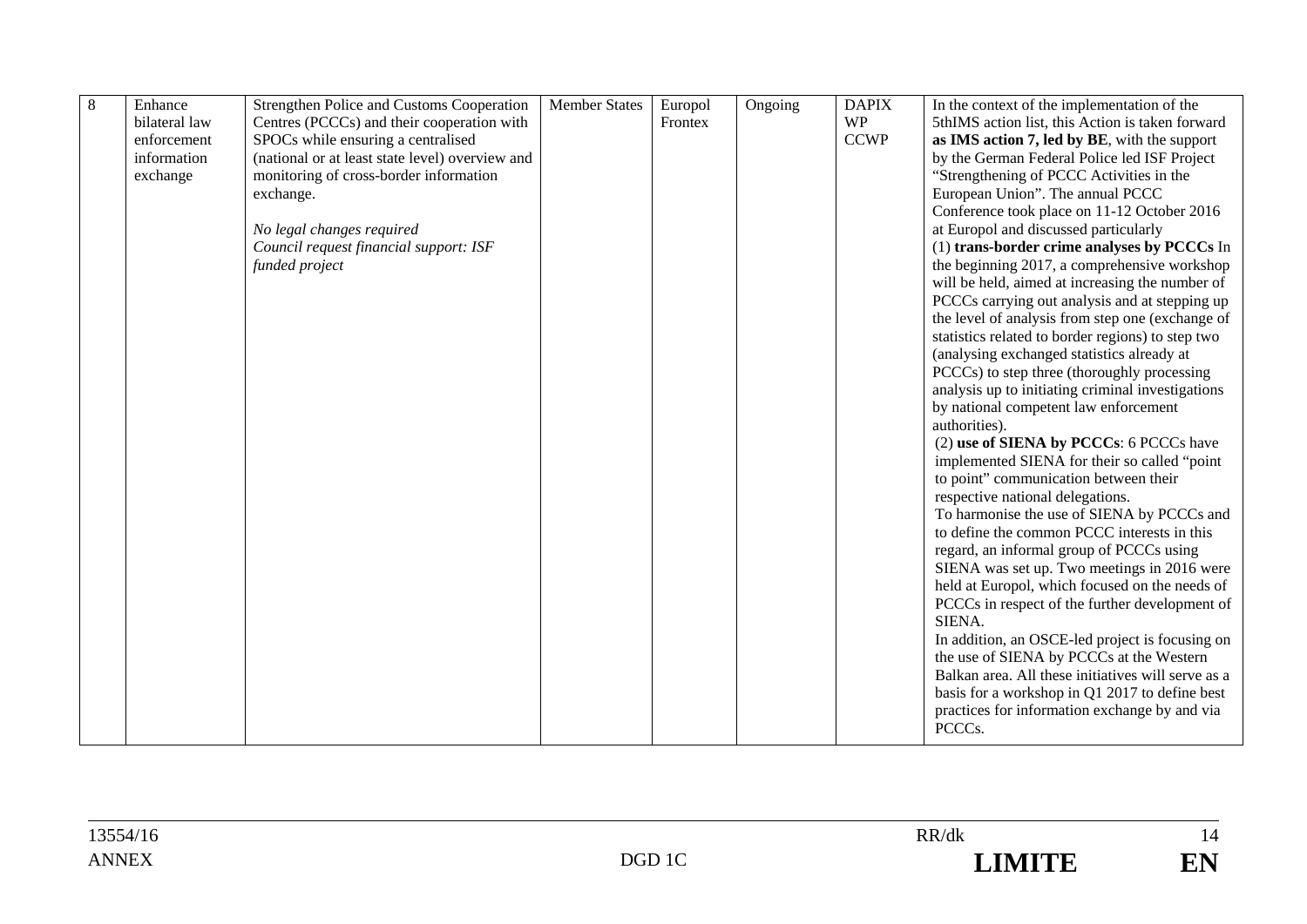| Theme 3 Optimal use of European information systems |  |  |  |
|-----------------------------------------------------|--|--|--|
|                                                     |  |  |  |

| No. | Objective                                                 | Action                                                                                                                                                                               | Primary<br>Responsible<br>Party/Parties | Stake-<br>holders   | Timetable | Monitoring                                     | Implementation                                                                                                                                                                                                                                                                                                                                                                                                                                                                                                                                                                                                                                                                                                                                                                                                                                                                                                                                                                                                                                                                                                                                                                                                                                                                                                                                                                                                                                                                                                                                                        |
|-----|-----------------------------------------------------------|--------------------------------------------------------------------------------------------------------------------------------------------------------------------------------------|-----------------------------------------|---------------------|-----------|------------------------------------------------|-----------------------------------------------------------------------------------------------------------------------------------------------------------------------------------------------------------------------------------------------------------------------------------------------------------------------------------------------------------------------------------------------------------------------------------------------------------------------------------------------------------------------------------------------------------------------------------------------------------------------------------------------------------------------------------------------------------------------------------------------------------------------------------------------------------------------------------------------------------------------------------------------------------------------------------------------------------------------------------------------------------------------------------------------------------------------------------------------------------------------------------------------------------------------------------------------------------------------------------------------------------------------------------------------------------------------------------------------------------------------------------------------------------------------------------------------------------------------------------------------------------------------------------------------------------------------|
| 9   | Improve the<br>information<br>potential of EU<br>agencies | Increase the data supply to Europol and<br>Eurojust as well as systematic sharing of<br>cases as appropriate<br>No legal changes required<br>Council request financial support: n.a. | Member<br><b>States</b>                 | Europol<br>Eurojust | Ongoing   | <b>MB</b><br>Europol<br>College of<br>Eurojust | According to Europol, on 4 October 2016 the<br>EIS contained 384,804 objects. Compared to<br>Q3 2015, the EIS content increased by 57%,<br>and compared to Q2 2016, the content<br>increased by 1%. The total number of Person<br>objects stored in the EIS was 106,493, which<br>represents an increase of 50% when compared<br>with Q3 2015 and a decrease of 4% when<br>compared with Q2 2016. The total number of<br>objects stored in the EIS at the end of Q3 2016<br>is a record number. 549 new CBCC events were<br>triggered in Q3 2016, 298 of which were related<br>to persons.<br>Terrorism related objects: The number of<br>terrorism related objects increased by 20% (to in<br>total 13,645) compared to the number of such<br>objects at the end of Q2 2016. There are 7,166<br>persons linked to terrorism in the EIS, of which<br>6,506 are labelled as or assumed to be 'foreign<br>fighters' or their supporters/facilitators. Crime<br>areas: Robbery, with 22% of all objects remains<br>the major crime area, followed by drug<br>trafficking with 20%, other offences with 13%,<br>fraud and swindling with 7% and illegal<br>immigration with 6%.<br>The number of MS using data-loaders to insert<br>data into the EIS remains 16. Some MS have<br>not used their data loaders during Q3 2016.<br>A record total of 468,952 searches (99% by MS)<br>were performed in the EIS in Q2 2016. 89% of<br>the searches in Q3 2016 were batch searches.<br>The number of searches conducted in Q3<br>2016 sets a new record, and brings the total |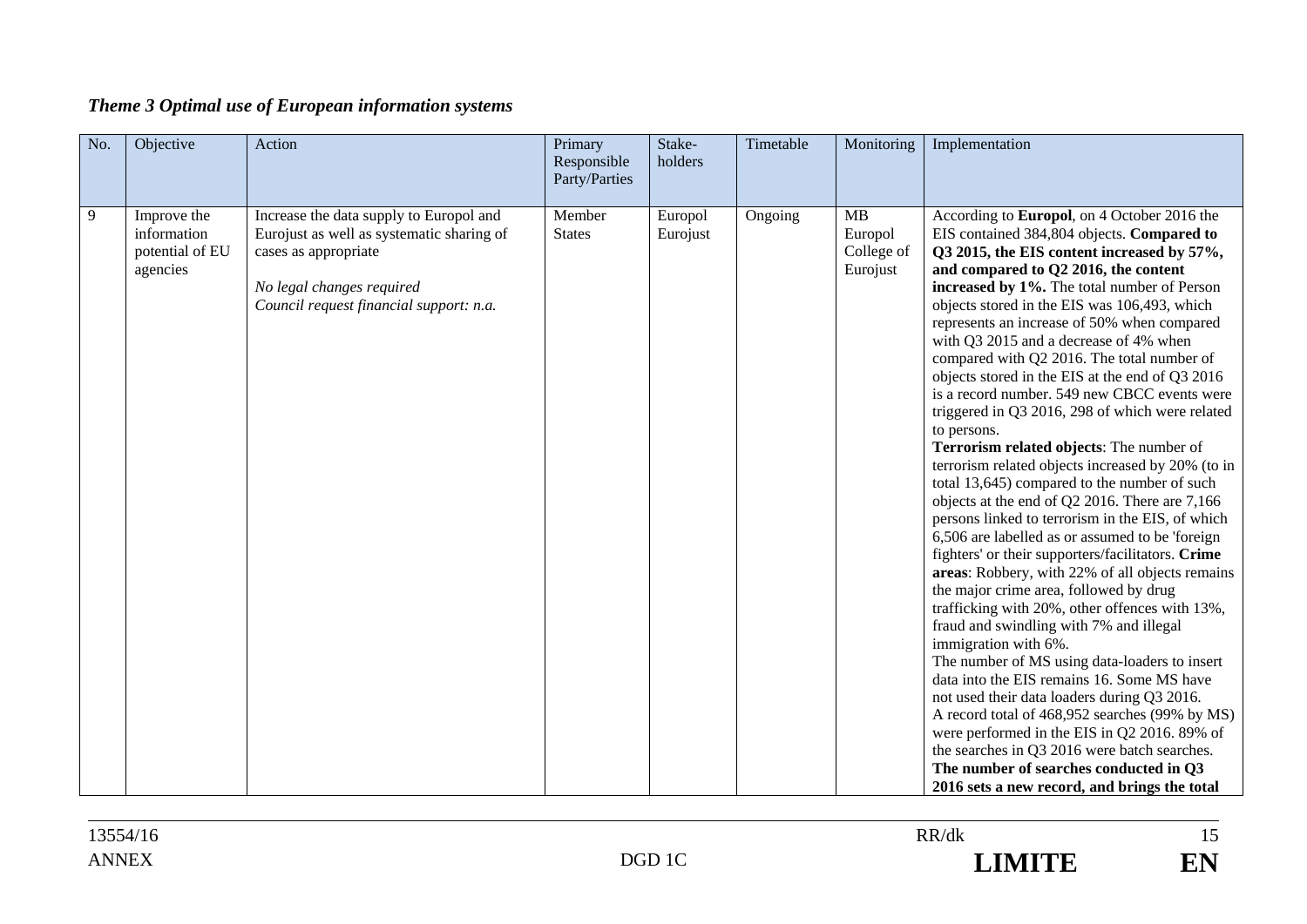|  |  |  | number of searches performed in a year<br>$(2016 \text{ so far})$ to more than 1,000,000 for the<br>first time in the history of the EIS.<br>As of October 2016, SIENA v3.0 is available.<br>This new version of SIENA, contains the<br>features required for the accreditation of SIENA        |
|--|--|--|-------------------------------------------------------------------------------------------------------------------------------------------------------------------------------------------------------------------------------------------------------------------------------------------------|
|  |  |  | to EU Confidential. 10,852 new cases were<br>initiated in Q3 2016. Compared to Q3 2015 the<br>number of initiated cases increased by 6%;<br>compared to Q2 2016 the number of new cases                                                                                                         |
|  |  |  | decreased by 3%. 85% of new cases were<br>created by MS, 10% by third parties, and 4% by<br>Europol. Cases initiated by MS and third parties<br>in PCCCs account for 39% of all new cases in<br>SIENA. 212,127 messages were exchanged in                                                       |
|  |  |  | Q3 2016. Compared to Q3 2015 the number of<br>messages exchanged increased by 16%;<br>compared to the previous quarter $(Q2 2016)$ the<br>number of messages decreased by 4%. 70% of                                                                                                            |
|  |  |  | messages were exchanged by MS, 11% by third<br>parties, and 19% by Europol. Latest figures by<br>Europol show that more than 30% of SIENA<br>cases and up to 10% of SIENA messages are<br>generated by PCCCs.                                                                                   |
|  |  |  | According to Eurojust, as regards information<br>transmitted to Eurojust on counter-terrorism<br>investigations and prosecutions, 100 cases were<br>referred to Eurojust in 2015, and 113 in 2016. in<br>2015, 218 counter-terrorism court proceedings<br>were concluded, whereas in 2016 - 65. |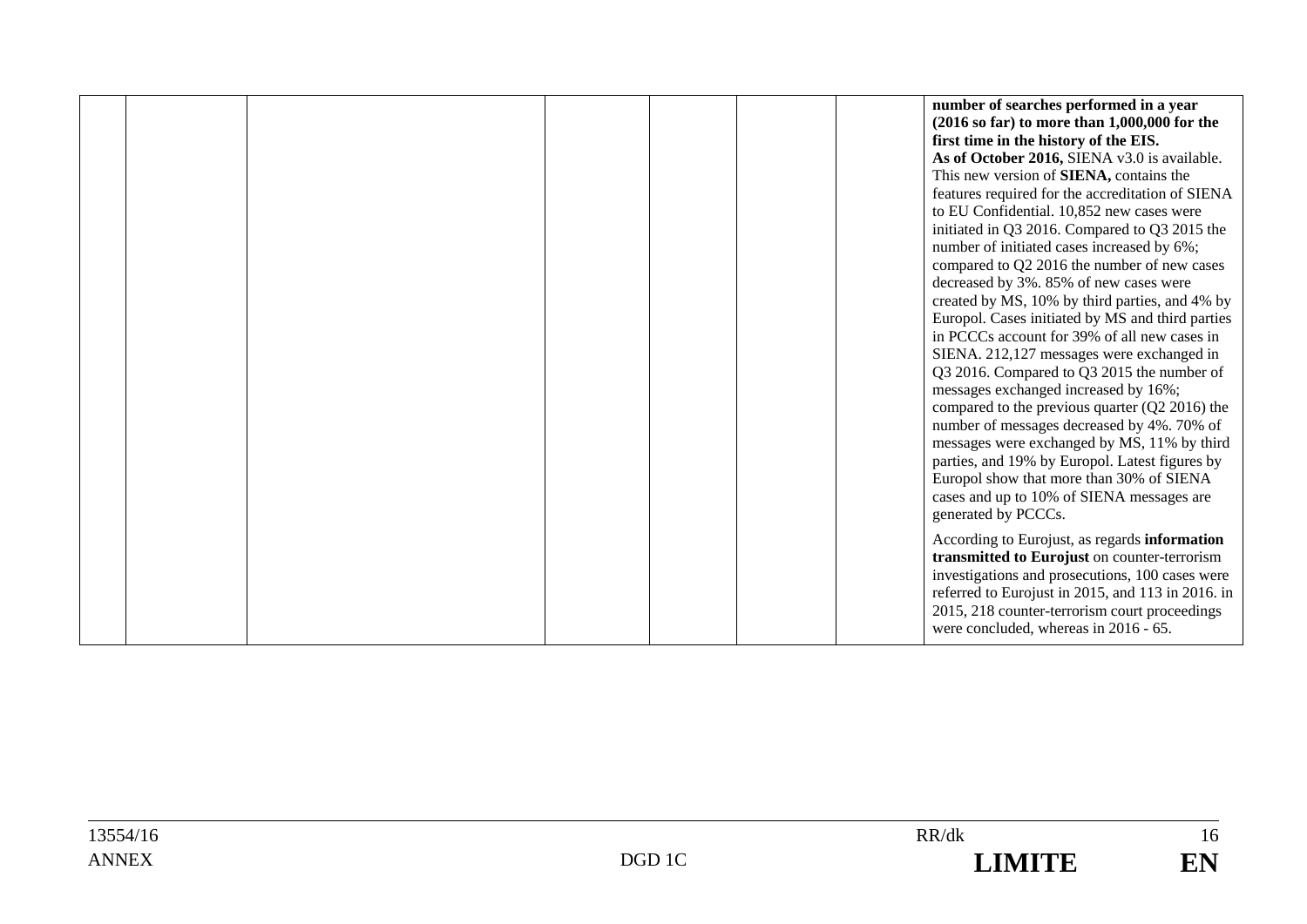| 10 | Europol to fully<br>use SIS, VIS<br>and EURODAC                                         | A) Europol to fully use its current<br>permission to access to SIS, VIS and<br>EURODAC including by establishing<br>technical effective connections; and<br>B) After undertaking these steps identifying<br>possible obstacles to batch cross-matching<br>on these systems, and keep statistics and<br>provide analysis of use of the above-<br>mentioned databases in similar way as<br>Member States are obliged to do.<br>A&B: No legal changes required<br>Council request financial support: Europol<br>budget                                                                                                                                                                                                                                                                                                                                                                                                                                             | Europol<br>Commission<br>eu LISA                 | Member<br><b>States</b>                                           | Ongoing, -<br>completion<br>action A in<br>2017                                                                                                                                                              | MB<br>Europol<br>MB eu-<br><b>LISA</b><br>WG on<br>Informa-<br>tion<br>Systems<br>and<br>Interopera-<br>bility                                                 | <b>Europol</b> is improving its technical capabilities<br>to enable a systematic cross-matching of SIS<br>alerts against Europol data. A batch search<br>mechanism is currently under development, and<br>is planned to be available by the end 2016.<br>Europol is preparing business requirements for<br>the connection to and use of VIS and<br><b>EURODAC</b> . Based on practical use cases, the<br>business opportunities of increased use of<br>existing possibilities will be highlighted, as well<br>as suggestions made for further extension of the<br>access to data in these systems. As currently<br>both databases provide for very strict purpose<br>limitations that impede the usability for<br>Europol, law enforcement needs should be<br>adequately reflected in the expected legislative<br>review of the VIS framework and in the<br>negotiations of the EURODAC Regulation.                                                                     |
|----|-----------------------------------------------------------------------------------------|-----------------------------------------------------------------------------------------------------------------------------------------------------------------------------------------------------------------------------------------------------------------------------------------------------------------------------------------------------------------------------------------------------------------------------------------------------------------------------------------------------------------------------------------------------------------------------------------------------------------------------------------------------------------------------------------------------------------------------------------------------------------------------------------------------------------------------------------------------------------------------------------------------------------------------------------------------------------|--------------------------------------------------|-------------------------------------------------------------------|--------------------------------------------------------------------------------------------------------------------------------------------------------------------------------------------------------------|----------------------------------------------------------------------------------------------------------------------------------------------------------------|-------------------------------------------------------------------------------------------------------------------------------------------------------------------------------------------------------------------------------------------------------------------------------------------------------------------------------------------------------------------------------------------------------------------------------------------------------------------------------------------------------------------------------------------------------------------------------------------------------------------------------------------------------------------------------------------------------------------------------------------------------------------------------------------------------------------------------------------------------------------------------------------------------------------------------------------------------------------------|
| 11 | Enhance the<br>effectiveness of<br>using the<br>Schengen<br>Information<br>System (SIS) | A) Law enforcement, border guard<br>authorities and immigration services include<br>when available identifiers in alerts (copy<br>passport, digital photo, biometrics, DNA-<br>profiles to be considered) on the basis of<br>existing legal provisions; enable searches on<br>fingerprints and provision of facial image<br>feedback in the case of a hit. The workload<br>for SIRENE Bureaux and other practitioners<br>should be assessed when further pursuing<br>this action including through solutions to<br>interpret information easily.<br>B) Implement an Automated Fingerprint<br>Identification System (AFIS) functionality in<br>the SIS within the central as well as national<br>system in view of its full use.<br>C) Find a short term solution to allow<br>reciprocal sharing of information between<br>Schengen, non-Schengen States and Member<br>States who are partially using the Schengen<br>acquis instruments associated to Schengen, | Member<br><b>States</b><br>Commission<br>eu-LISA | Europol<br>Eurojust<br>Frontex<br><b>SIRENE</b><br><b>Bureaux</b> | A) Gradual<br>ongoing<br>process<br>depending<br>on national<br>availability<br>and<br>possibilities.<br>B) 2017<br>(central<br>level) / 2018<br>onward<br>(national<br>level)<br>$\mathcal{C}$<br>2017/2018 | $A)$ SIS/<br><b>SIRENE</b><br><b>WP</b><br>B) MB eu-<br><b>LISA</b><br>SIS/VIS<br>Committee<br>$C)$ SIS/<br><b>SIRENE</b><br><b>WP</b><br>SIS/VIS<br>Committee | As regards Action 11(A), MS continue to<br>work on providing training to staff of the<br>relevant authorities. In addition, efforts are<br>being made to improve the updating of the<br>databases and enhance procedures.<br>As regards $Action 11(B)$ , AFIS functionality is<br>provided for in Article 22(c) of the SIS II legal<br>basis. eu-LISA started working on the<br>implementation of the AFIS in the SIS with<br>the Commission and the MS in June 2016 in<br>the dedicated Project Management Forum<br>(PMF) that aims to better coordinate the<br>implementation of the AFIS projects on the<br>central as well as on the national level. The<br>detailed design of the solution is currently being<br>finalised. The plan is to implement the AFIS at<br>central level with six piloting MS in a first<br>phase by mid-2017 and to have the biometric<br>functionalities in production early 2018. The<br>AFIS will then be rolled out to other MS in a |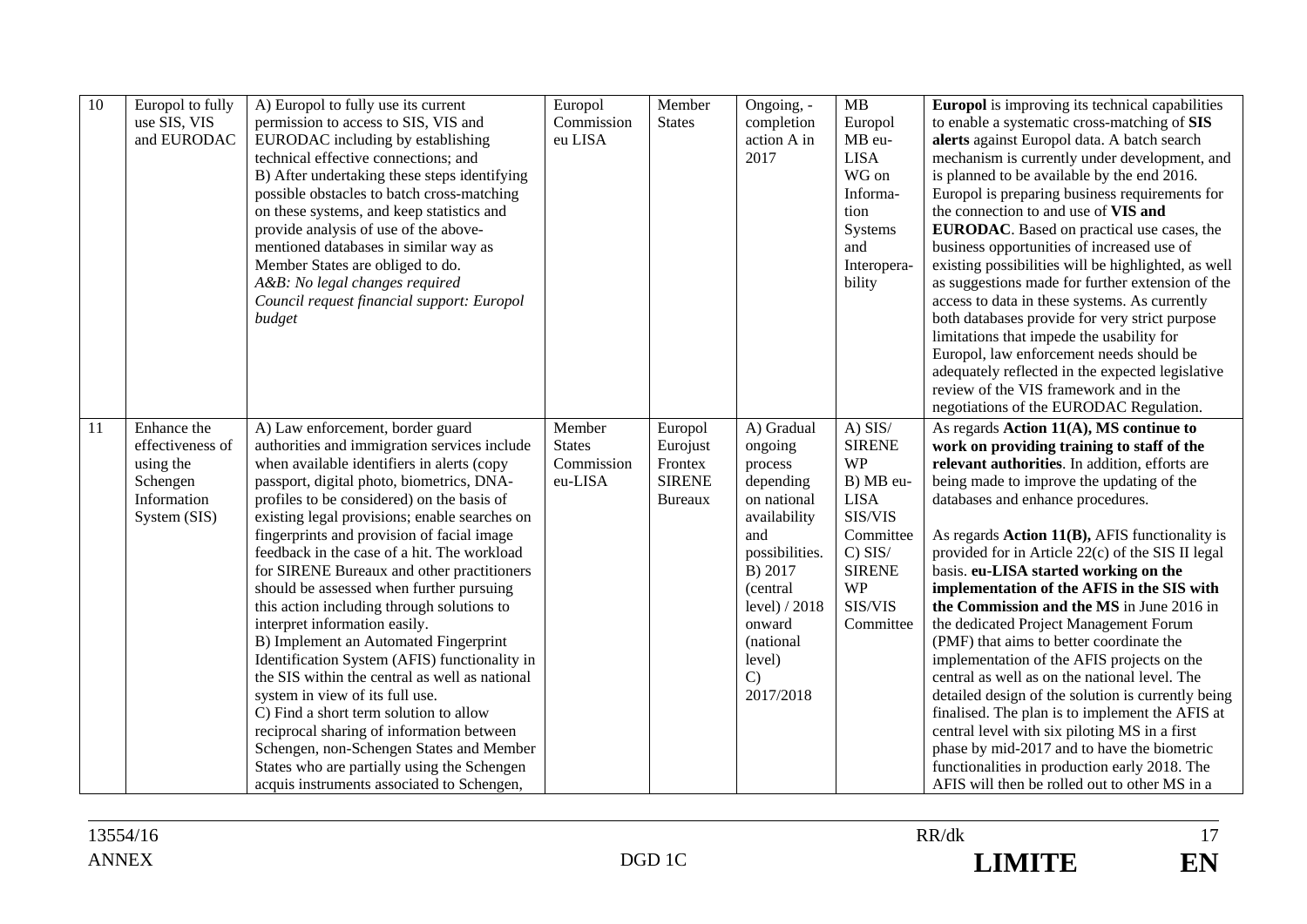|    |                                                                                         | pending a permanent solution to this issue in<br>terms of provision and access to EU<br>information databases<br>$A - C$ no legal changes required<br>Council request financial support:<br>$A)$ n.a.<br>B) Introduction in central system - EU<br>budget<br>Introduction nationally - national budget<br>(with after 2017 possibly ISF funding)<br>$C$ ) to be determined                                                                                                                                                                                                                                                                                                                                                                                                                                                          |                                                 |                                           |                                                                         |                                                                       | second phase, when additional requirements<br>(e.g. increased throughput, enhanced response<br>time) would be implemented.<br>Action 11(C): no developments.                                                                                                                                                                                                                                                                                                                                                                                                                                                                                                                                                                                                                                                                                                                                                                                                                                                                                                                                                                                                                                                                     |
|----|-----------------------------------------------------------------------------------------|-------------------------------------------------------------------------------------------------------------------------------------------------------------------------------------------------------------------------------------------------------------------------------------------------------------------------------------------------------------------------------------------------------------------------------------------------------------------------------------------------------------------------------------------------------------------------------------------------------------------------------------------------------------------------------------------------------------------------------------------------------------------------------------------------------------------------------------|-------------------------------------------------|-------------------------------------------|-------------------------------------------------------------------------|-----------------------------------------------------------------------|----------------------------------------------------------------------------------------------------------------------------------------------------------------------------------------------------------------------------------------------------------------------------------------------------------------------------------------------------------------------------------------------------------------------------------------------------------------------------------------------------------------------------------------------------------------------------------------------------------------------------------------------------------------------------------------------------------------------------------------------------------------------------------------------------------------------------------------------------------------------------------------------------------------------------------------------------------------------------------------------------------------------------------------------------------------------------------------------------------------------------------------------------------------------------------------------------------------------------------|
| 12 | Enhance the<br>effectiveness of<br>using the<br>Schengen<br>Information<br>System (SIS) | Revise the legal basis of the Schengen<br>Information System taking into account the<br>evaluation undertaking by the Commission<br>(including new functionalities, extend the<br>access of EU agencies while fully taking into<br>account the information owner principle and<br>the legal base of the agencies, facilitating<br>access to hit information). The revision<br>should include the provision for a long-term<br>solution to allow the reciprocal exchange of<br>information between Schengen, non-<br>Schengen Member States and Member States<br>who are partially using the instruments<br>associated with Schengen<br>Further explore and decide if MS return<br>orders can and should be inserted in SIS.<br>Legal changes required<br>Council request financial support: EU<br>funding in view of implementation | Commission<br>Council<br>European<br>Parliament | eu-LISA<br>Europol<br>Eurojust<br>Frontex | Ongoing:<br>Proposal end<br>2016<br>Adoption co-<br>legislators<br>2017 | Schengen<br>Working<br>Party<br>(SIS/SIRE<br>NE)<br>configurati<br>on | The Commission carried out an overall<br>evaluation of the SIS. The evaluation report<br>was distributed to experts from MS on a<br>restricted basis in May 2016. Based on the<br>outcome of the evaluation, a legislative proposal<br>will be prepared, containing a series of<br>measures aimed at maximising the<br>effectiveness, efficiency and added value of the<br>SIS. The Commission plans to carry out an<br>impact assessment focusing on technical<br>enhancements to the system (such as the use of<br>facial images for biometric identification under<br>strict conditions) and the extension of the scope<br>of the SIS for immigration purposes. Work on<br>the review of the legal basis of SIS is due to<br>be completed by Q2 2017.<br>According to Europol, the planned legal<br>revision of the SIS framework should take into<br>account the business needs of Europol with<br>regard to extending the access rights to alerts on<br>missing persons and on persons refused entry or<br>stay in the Schengen territory and it should<br>facilitate the systematic cross-matching of<br>biographic and in the future - once AFIS for<br>SISII is operational - biometric data against<br>Europol systems. |

18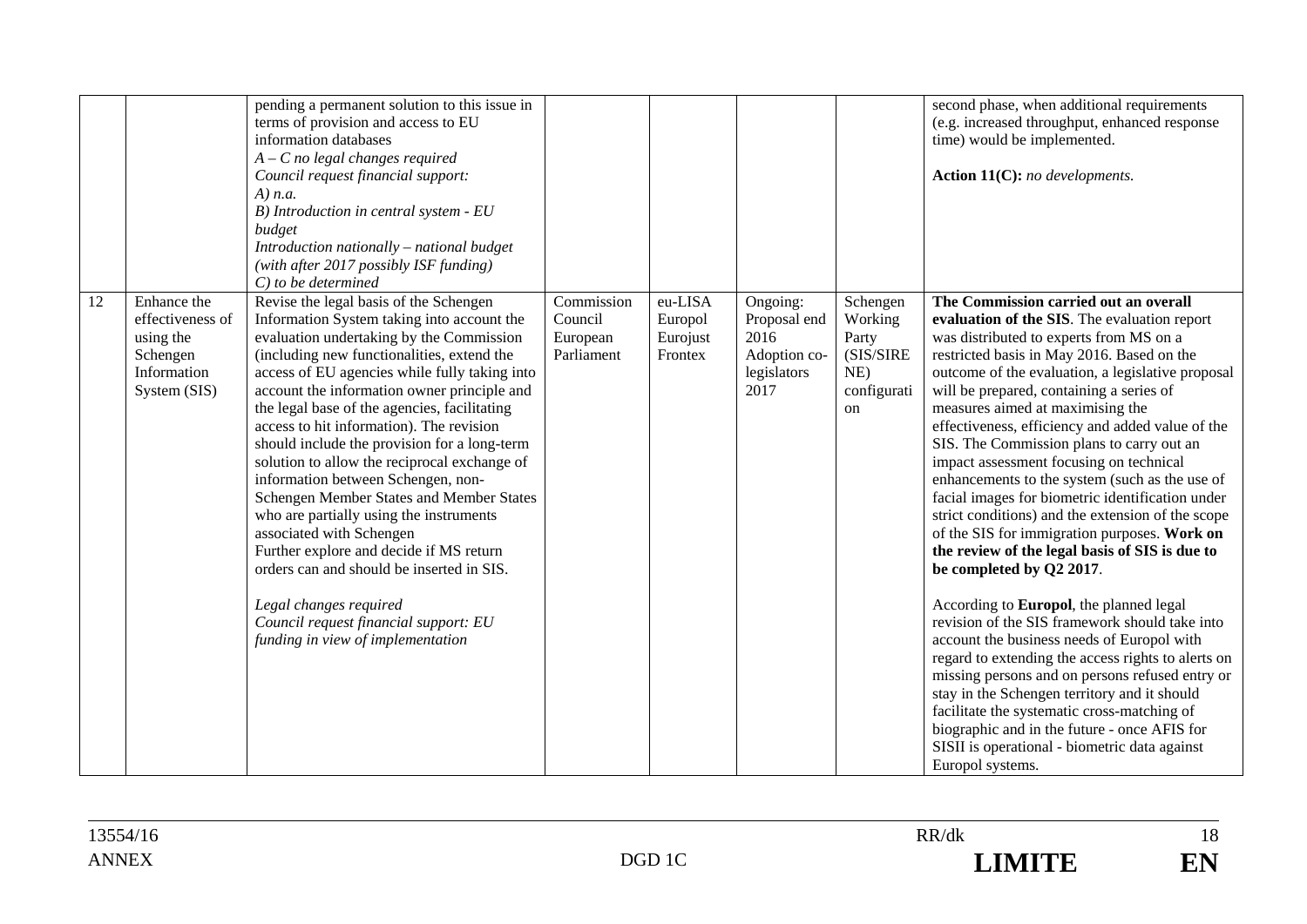| 13 | Full use of       | A) Undertake EU pilots and if required      | A) COM      | Europol  | A) Ongoing, | COM          | Action $13(A)$ : on 29 September 2016, the                          |
|----|-------------------|---------------------------------------------|-------------|----------|-------------|--------------|---------------------------------------------------------------------|
|    | Prüm              | follow-up steps to enforce connections of   | B) Member   | Eurojust | B) Ongoing  | <b>DAPIX</b> | Commission sent warning letters to HR, EL, IE,                      |
|    | possibilities to  | Member States to the Prüm network.          | States, COM | Frontex  | C) 2018     | <b>WP</b>    | IT and PT on the delay of the implementation of                     |
|    | exchange          |                                             | C) COM      |          |             |              | the Prüm Decisions (2008/615/JHA).                                  |
|    | fingerprints, dna | B) Identify key obstacles for:              |             |          |             |              | According to the Commission, these MS have                          |
|    | and vehicle       | i: the connection to the Prüm network       |             |          |             |              | not implemented automated data exchange for                         |
|    | registration data | ii: the full use of Prüm possibilities      |             |          |             |              | at least two of the three data categories covered                   |
|    |                   | iii: solve the obstacles                    |             |          |             |              | by the Prüm Decisions. The MS now have two                          |
|    |                   |                                             |             |          |             |              | months to respond.                                                  |
|    |                   | C) Examine the possibility for Europol to   |             |          |             |              | This is the first time that the Commission is                       |
|    |                   | become a partner in the Prüm framework      |             |          |             |              | issuing ex-third-pillar infringement proceedings                    |
|    |                   | with a view to enabling the cross matching  |             |          |             |              | in the domain of police and judicial cooperation                    |
|    |                   | of DNA, finger prints and vehicle           |             |          |             |              |                                                                     |
|    |                   | registration data with third countries with |             |          |             |              | Action 13(B) corresponds to the main task of                        |
|    |                   | which Europol has an operational agreement  |             |          |             |              | DAPIX, the Prüm monitoring. In the context                          |
|    |                   | while fully taking the information owner    |             |          |             |              | of the implementation of the 5th IMS action list,                   |
|    |                   | principle into account.                     |             |          |             |              | this Action is taken forward as IMS action 6,                       |
|    |                   |                                             |             |          |             |              | the purpose of which is to analyse the                              |
|    |                   | A&B: No legal changes required, C: legal    |             |          |             |              | procedures applied by the MS law enforcement                        |
|    |                   | changes required                            |             |          |             |              | authorities following a hit in other MS DNA                         |
|    |                   |                                             |             |          |             |              |                                                                     |
|    |                   | Council request financial support: A&B (i   |             |          |             |              | registers. In order to identify commonly                            |
|    |                   | and ii)                                     |             |          |             |              | encountered business obstacles, a targeted                          |
|    |                   | Not applicable                              |             |          |             |              | research was carried out in April and May 2016                      |
|    |                   | B (iii): ISF funding national programmes    |             |          |             |              | based on a questionnaire on the daily Prüm                          |
|    |                   | $C$ n.a.                                    |             |          |             |              | follow-up of data exchange management. The                          |
|    |                   |                                             |             |          |             |              | purpose was to examine whether expedite                             |
|    |                   |                                             |             |          |             |              | information exchange is hampered by either                          |
|    |                   |                                             |             |          |             |              | current national legislation or by not applying                     |
|    |                   |                                             |             |          |             |              | best practices, or by other factors such as                         |
|    |                   |                                             |             |          |             |              | technical challenges.                                               |
|    |                   |                                             |             |          |             |              | $\overline{(\dots)}$ On the basis of the summary of $12 \text{ MS}$ |
|    |                   |                                             |             |          |             |              | responses, an analysis will be made before end                      |
|    |                   |                                             |             |          |             |              | October 2016 to draw conclusions and to                             |
|    |                   |                                             |             |          |             |              | propose good practices for the post-hit $(\ldots)$                  |
|    |                   |                                             |             |          |             |              | supply of further information. The final report                     |
|    |                   |                                             |             |          |             |              | concluding IMS 6 is scheduled to be prepared                        |
|    |                   |                                             |             |          |             |              | by December 2016.                                                   |
|    |                   |                                             |             |          |             |              | Action 13(C): Europol will prepare a business                       |
|    |                   |                                             |             |          |             |              | case to help explore the possibility to become an                   |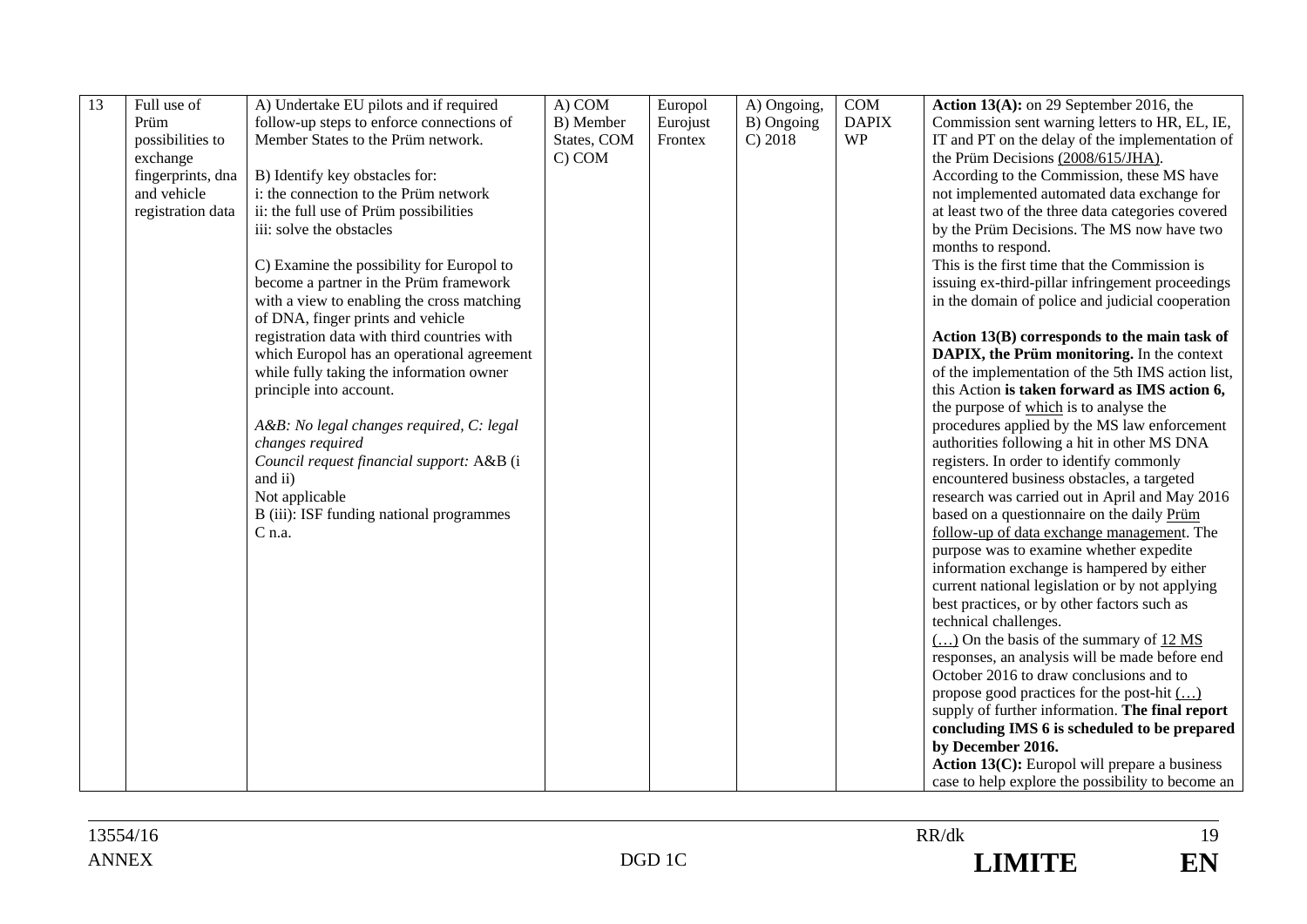|    |                                                                                                              |                                                                                                                                                                                                                                                                                                                                                                                                                                                                                                                                                                                                    |                                                   |                                              |                       |              | information exchange partner in the Prüm<br>framework. Such access would enable Europol<br>to support MS with cross-checking biometric<br>data from prioritised cases received from Third<br>Parties with MS data (DNA/fingerprints of<br>convicted/suspected persons) and possibly<br>identify matches that can supply relevant<br>information to on-going cases. ()<br>This Action should be taken forward in the<br>framework of the IMS action 9. A detailed<br>action plan is expected next year.                                                                                                                                                                                                                                                                                                                                                                        |
|----|--------------------------------------------------------------------------------------------------------------|----------------------------------------------------------------------------------------------------------------------------------------------------------------------------------------------------------------------------------------------------------------------------------------------------------------------------------------------------------------------------------------------------------------------------------------------------------------------------------------------------------------------------------------------------------------------------------------------------|---------------------------------------------------|----------------------------------------------|-----------------------|--------------|-------------------------------------------------------------------------------------------------------------------------------------------------------------------------------------------------------------------------------------------------------------------------------------------------------------------------------------------------------------------------------------------------------------------------------------------------------------------------------------------------------------------------------------------------------------------------------------------------------------------------------------------------------------------------------------------------------------------------------------------------------------------------------------------------------------------------------------------------------------------------------|
| 14 | Improve the<br>sharing of<br>criminal<br>records,<br>particularly<br>relating to<br>terrorism<br>convictions | A) Facilitate access to ECRIS for all relevant<br>authorities and increase use of the system<br>B) Additionally, consider solutions (other<br>than the ECRIS system) to allow the pro-<br>active sharing of convictions data, in<br>particular relating to terrorism; and, as<br>appropriate, assess the legal and practical<br>feasibility of implement a solution which<br>includes making certain convictions data<br>available to the relevant authorities.<br>A: No legal changes required, B: Legal<br>changes required<br>Council request financial support: A) n.a.<br>B) to be determined | Member<br><b>States</b><br>Eurojust<br>Commission | Europol<br>Frontex<br><b>OLAF</b><br>eu-LISA | A) Ongoing<br>B) 2019 | <b>COPEN</b> | Action 14(A): In February 2016 the COPEN<br>Working Party started the examination of a<br>proposal for amendment of the current ECRIS<br>to allow the storage of criminal record<br>information, including fingerprints, of convicted<br>third country nationals and the exchange of such<br>information for the purpose of criminal<br>proceedings. The June 2016 Council supported<br>its establishment as a centralised automated<br>system. This approach requires a decision by the<br>Commission (expected in October 2016)<br>whether to modify the current proposal or to<br>introduce an additional one for setting up a<br>centralised system.<br>The issue related to the access to ECRIS for all<br>relevant authorities nor other solutions allowing<br>the pro-active sharing of convictions data as per<br><b>Action 14(B)</b> have not been discussed so far. |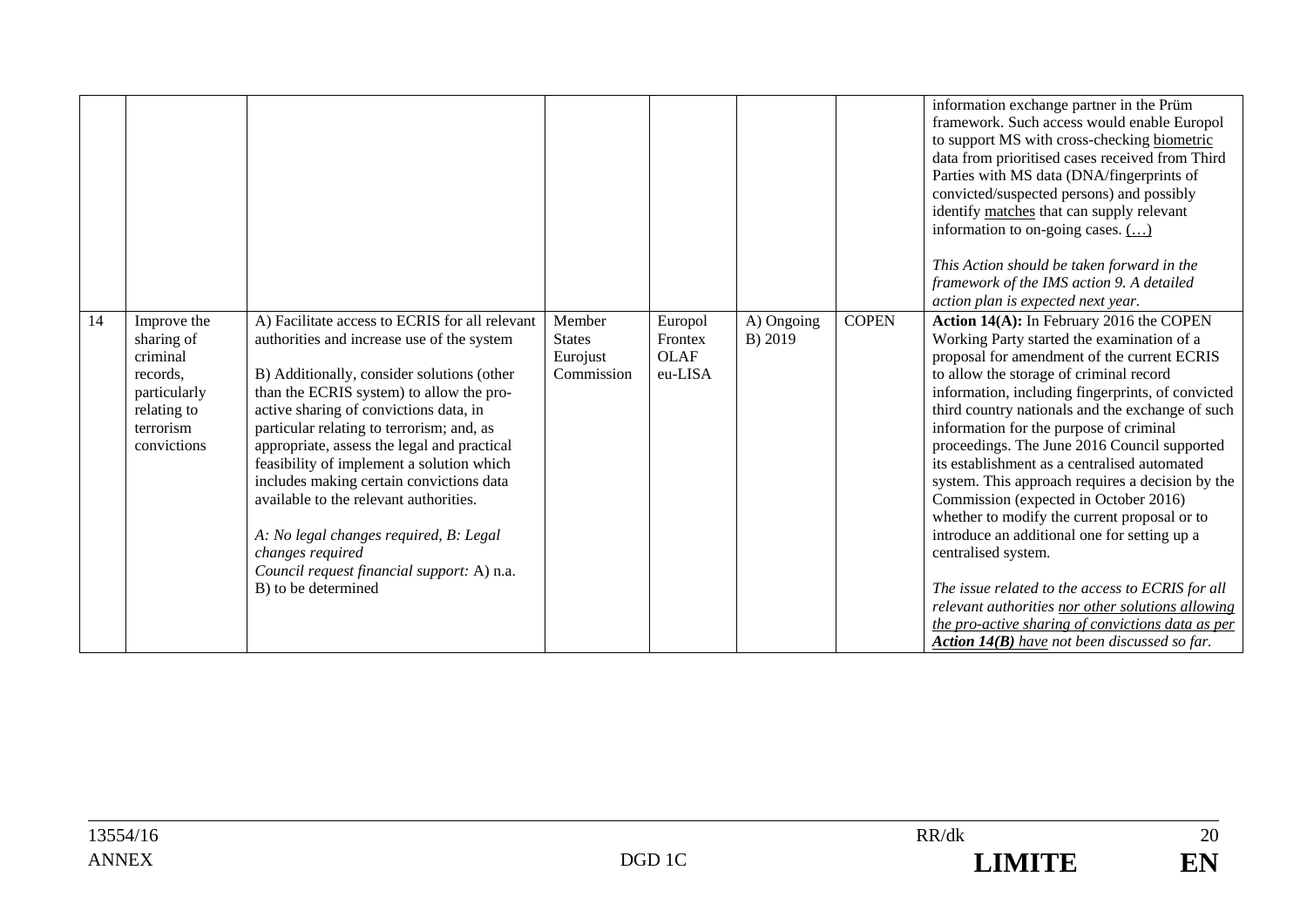| 15 | Enhance the<br>coordination<br>and monitoring<br>capabilities of<br>Eurojust<br><b>Members</b>                          | Enable the setting up and connection of the<br>members of the Eurojust National<br>Coordination System (ENCS) to the<br>Eurojust's Case Management System (CMS)<br>No legal changes required<br>Council request financial support: EU<br>funding                                                                                                                                                                      | Member<br><b>States</b><br>Eurojust | Europol<br>Frontex<br><b>OLAF</b> | Ongoing in<br>view of<br>completion<br>1n<br>2017/2018          | College of<br>Eurojust    | According to Eurojust, 25 MS have<br>established the Eurojust National Coordination<br>System (ENCS), and<br>14 secure connections are operational.                                                                                                                                                                                                                                                                                                                  |
|----|-------------------------------------------------------------------------------------------------------------------------|-----------------------------------------------------------------------------------------------------------------------------------------------------------------------------------------------------------------------------------------------------------------------------------------------------------------------------------------------------------------------------------------------------------------------|-------------------------------------|-----------------------------------|-----------------------------------------------------------------|---------------------------|----------------------------------------------------------------------------------------------------------------------------------------------------------------------------------------------------------------------------------------------------------------------------------------------------------------------------------------------------------------------------------------------------------------------------------------------------------------------|
| 16 | Streamlining<br>and speeding up<br>international<br>information<br>exchange by<br>automation of<br>manual<br>procedures | Develop the Automation of Data Exchange<br>Process (ADEP) project<br>The project must ensure complementarity<br>with existing information management<br>solutions especially with regard to Europol<br>(EIS), as well as seek a low-cost, legally<br>proof and user-friendly solution.<br>Legal changes possibly required particular<br>when implementing<br>Council request financial support: ISF<br>funded project | Member<br><b>States</b>             | Europol                           | Ongoing in<br>accordance<br>with the<br>current IMS<br>project. | <b>DAPIX</b><br><b>WP</b> | In the context of the implementation of 5th IMS<br>action list, this Action is taken forward as IMS<br>action 2.<br>The FR led ADEP project with currently 6<br>participating MS is supported by <b>Europol</b> , in<br>particular with a view to ensure interoperability<br>and complementarity with Europol systems and<br>tools, including the storage of linked<br>information in the EIS and the exchange of<br>information as follow-up to identified matches. |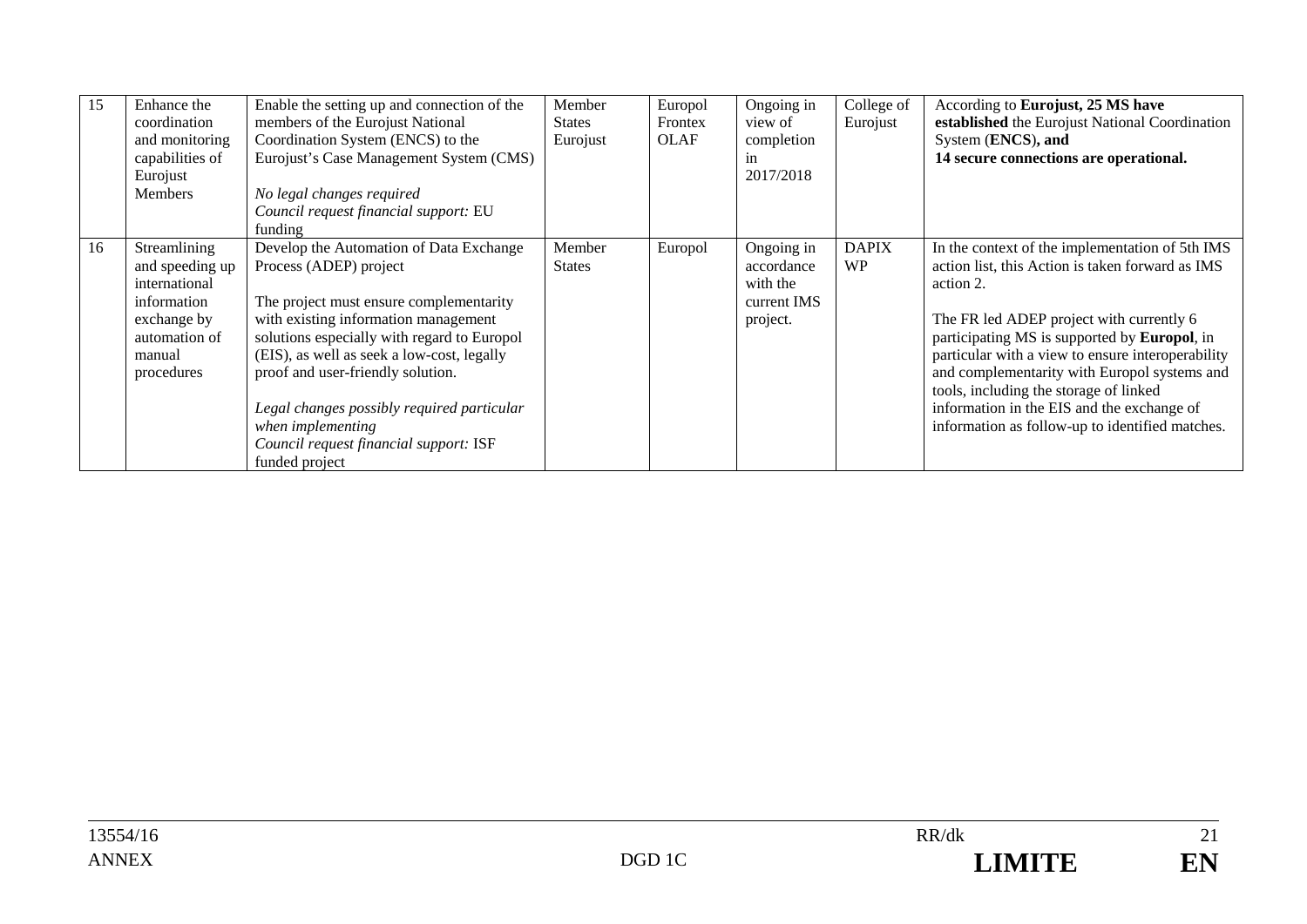## **CHAPTER 3:**

## **STRENGTHEN THE COLLECTION, CHECKING AND CONNECTION OF INFORMATION FOR THE DETECTION OF PERSONS INVOLVED IN TERRORISM AND TERRORISM RELATED ACTIVITY AND THEIR TRAVEL MOVEMENTS**

## *Theme 1: Improving existing instruments – quantity, quality and timeliness*

| ٧<br>۰.<br>×<br>۰, |
|--------------------|
|--------------------|

| No. | Objective                                                                                                                                             | Action                                                                        | Primary<br>Responsible<br>Party/Parties               | <b>Stakeholders</b>                     | Timetable        | <b>Implementation</b>                                                                                                                                                                                                                                                                                                                                                                                                                                                                                                                                                                                                                                                                                                                                                                                                                                                                                                                                                                                                                                                                                                                                                                                                                                                                                                                                                                          |
|-----|-------------------------------------------------------------------------------------------------------------------------------------------------------|-------------------------------------------------------------------------------|-------------------------------------------------------|-----------------------------------------|------------------|------------------------------------------------------------------------------------------------------------------------------------------------------------------------------------------------------------------------------------------------------------------------------------------------------------------------------------------------------------------------------------------------------------------------------------------------------------------------------------------------------------------------------------------------------------------------------------------------------------------------------------------------------------------------------------------------------------------------------------------------------------------------------------------------------------------------------------------------------------------------------------------------------------------------------------------------------------------------------------------------------------------------------------------------------------------------------------------------------------------------------------------------------------------------------------------------------------------------------------------------------------------------------------------------------------------------------------------------------------------------------------------------|
| 17  | Create a joint<br>understanding of<br>when a person<br>should be entered<br>in the SIS<br>regarding<br>terrorism and<br>terrorism related<br>activity | Agree on indicative criteria for<br>inserting terrorism related SIS<br>alerts | Member<br>States, TWP,<br><b>SIS VIS</b><br>Committee | <b>MS (SIRENE</b><br>Bureau)<br>eu-LISA | 2016,<br>ongoing | A number of Member States (MS) recalled the Milan Conclusions<br>of July 2014, which establish a list of criteria for inserting<br>terrorism-related alerts with special focus on foreign terrorist<br>fighters. MS further stated that these indicative criteria should be<br>based on the Common Risk Indicators, which are reviewed and<br>updated by DUMAS.<br>Some MS recalled that their competent authorities must, despite the<br>common indicative criteria, have full operational discretion to<br>decide which persons alerts are issued for, when and how they are<br>issued and which alert category is used.<br>On the basis of a request by the Council in 2015, Frontex - in<br>cooperation with Europol - prepared a booklet of the common risk<br>indicators (CRI) for foreign terrorist fighters (FTFs) in January<br>2016 and updated it in June 2016. The purpose of the booklet is to<br>serve as an aide memoire to the relevant MS and Schengen<br>Associated Country border authorities and to officers deployed in<br>Frontex for coordinated operational activities at border crossing<br>points (BCPs). Frontex provides joint briefings (with Europol) to<br>Seconded Guest Officers (SGOs) that are being deployed to<br>Frontex Joint Operations at BCPs. The agency also adapted<br>operational plans in this regard to include the findings from the<br>CRIs. |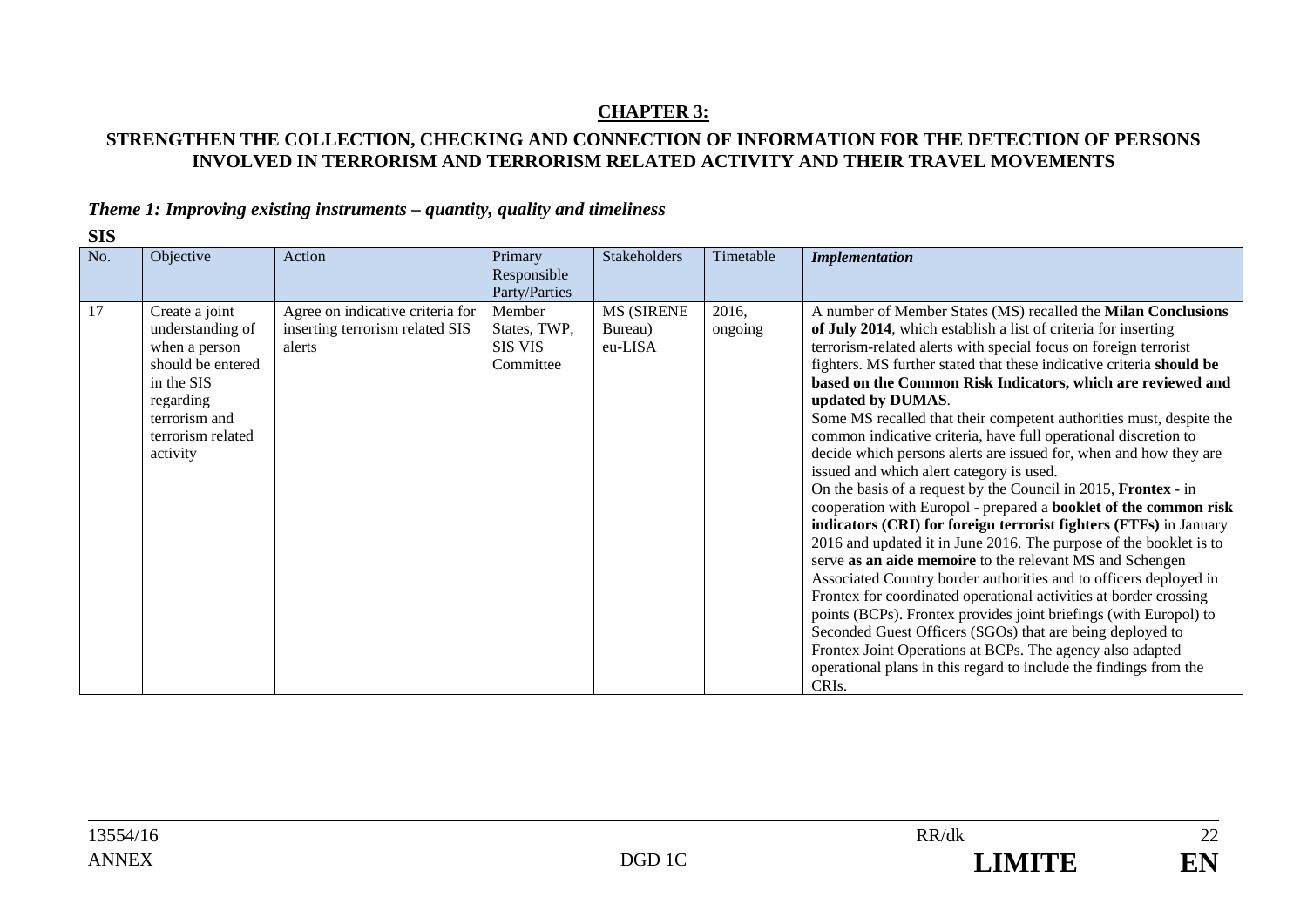| 18 | Ensure structural     | Member States will create     | Member        | <b>SIRENE</b>  | 2016,   | MS indicated that practice of which institution creates alerts           |
|----|-----------------------|-------------------------------|---------------|----------------|---------|--------------------------------------------------------------------------|
|    | information to        | alerts once criteria are met  | <b>States</b> | Bureaux        | ongoing | <b>varies</b> as follows:                                                |
|    | <b>SIRENE Bureaux</b> | (unless there are operational |               |                |         | - such alerts in the SIS are created by national security or counter-    |
|    | and SIS end users     | reasons not to)               |               |                |         | terrorism departments, in cooperation with the SIRENE Bureau;            |
|    | on persons            |                               |               |                |         | - only the competent counter-terrorism units can ensure that             |
|    | involved of           |                               |               |                |         | structured information is provided. The SIRENEs only act as              |
|    | terrorism or          |                               |               |                |         | transmission channels for the information provided;                      |
|    | terrorism related     |                               |               |                |         | - the insertion of alerts under Article 36.3 is performed manually by    |
|    | activity              |                               |               |                |         | the SIRENE Bureau or other police unit, at the request of the            |
|    |                       |                               |               |                |         | authorities responsible for national security.                           |
|    |                       |                               |               |                |         | There is a steady increase of alerts issued for discreet and specific    |
|    |                       |                               |               |                |         | check; to date there are about 86 000 such alerts in SIS out of          |
|    |                       |                               |               |                |         | which 9 500 are issued by the state security authorities.                |
| 19 | Ensure clear          | Use of marker 'terrorism      | Member        | <b>SIS VIS</b> | 2016,   | Many replies showed that the marker is currently being used when         |
|    | indication to         | related activity' where       | <b>States</b> | Committee,     | ongoing | creating alerts in the SIS.                                              |
|    | <b>SIRENE Bureaux</b> | applicable                    |               | <b>SIRENE</b>  |         | Some MS supported the idea of making the type of offence marker          |
|    | and SIS end users     |                               |               | <b>Bureaux</b> |         | mandatory for specific checks in the case of terrorism-related           |
|    | that an alert         |                               |               | eu-LISA        |         | activity (except when it is impossible for legal or operational          |
|    | concerns a person     |                               |               |                |         | reasons), whilst others preferred it to remain optional.                 |
|    | involved of           |                               |               |                |         | One MS referred to the technical updates being developed in order        |
|    | terrorism or          |                               |               |                |         | to be able to enter the "type of offence" also for Art. 36 alerts.       |
|    | terrorism related     |                               |               |                |         | One MS recalled that it is essential to <b>train end-users</b> on how to |
|    | activity              |                               |               |                |         | use such markers and how to handle hits related to terrorism.            |
|    |                       |                               |               |                |         | This issue and the way forward has also been discussed in the SIS        |
|    |                       |                               |               |                |         | <b>VIS Committee</b> on 15/09/2016.                                      |
|    |                       |                               |               |                |         | According to eu-LISA, an evolution to code table                         |
|    |                       |                               |               |                |         | ST028_TYPEOFOFFENCE done in 2015 is already technically                  |
|    |                       |                               |               |                |         | supporting the possibility to use the marker "terrorism related          |
|    |                       |                               |               |                |         | activity". Business-wise it needs to be addressed by SIRENE and          |
|    |                       |                               |               |                |         | SISVIS. As a recall, there is no change on that matter in the scope      |
|    |                       |                               |               |                |         | of next release (Nov-2016).                                              |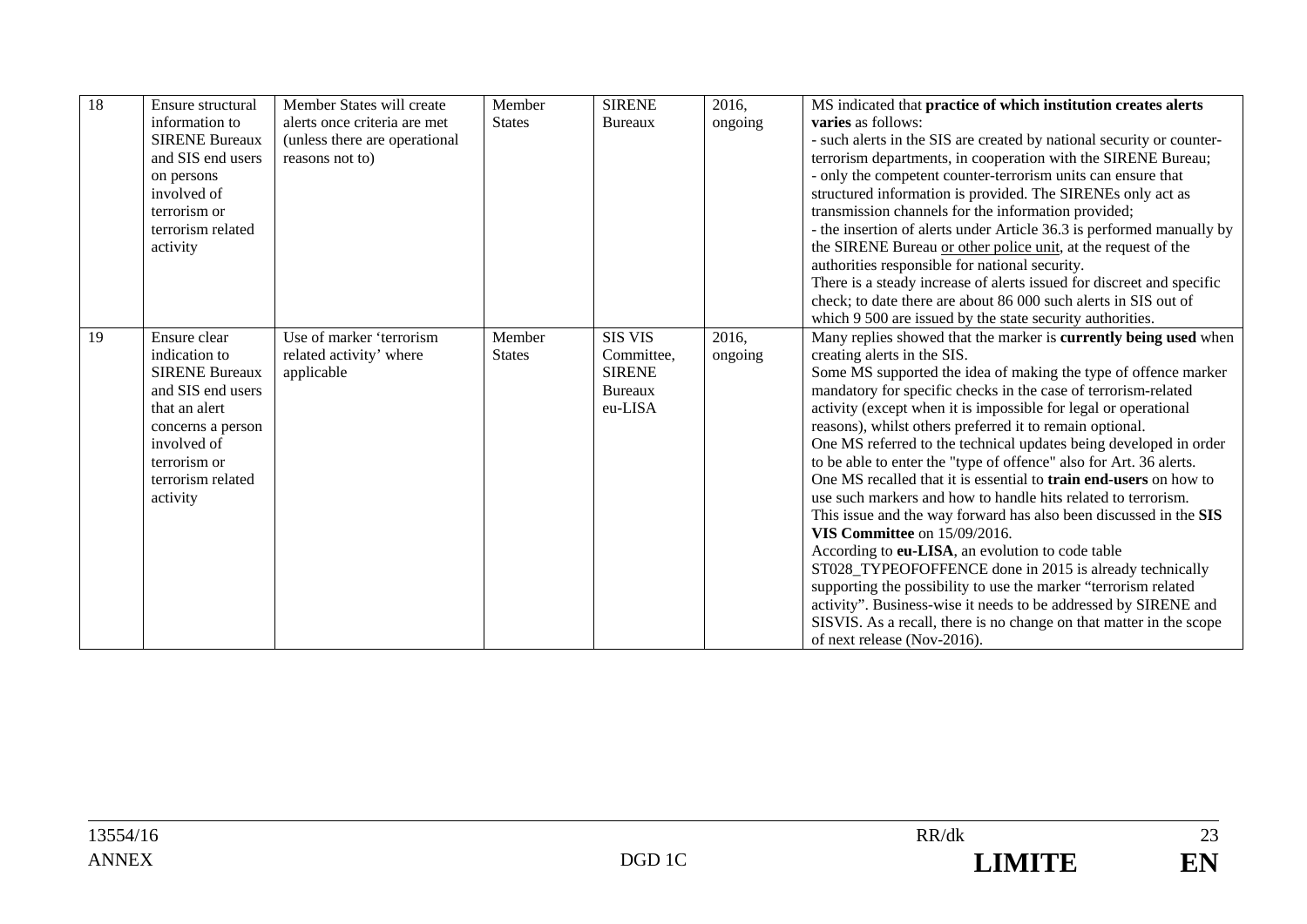| 20 | <b>Ensure sufficient</b> | Minimum standards for data     | Member       | eu-LISA       | 2017,   | MS support efforts to increase data quality. One MS mentioned it      |
|----|--------------------------|--------------------------------|--------------|---------------|---------|-----------------------------------------------------------------------|
|    | quality of data in       | quality required by SIS should | States, SIS/ | <b>SIRENE</b> | ongoing | ensures data quality by a number of measures. On the other hand,      |
|    | SIS, so that             | be respected by Member         | SIRENE, EC,  | Bureaux       |         | minimum standards should not be an obstacle to issuing an             |
|    | informed follow          | <b>States</b>                  | SIS-VIS      |               |         | alert. Not all information is always available, or it may not be      |
|    | up actions can be        |                                | Committee    |               |         | possible to add information for operational reasons. If the party     |
|    | taken                    |                                |              |               |         | issuing the alert is obliged to fill in certain fields this may       |
|    |                          |                                |              |               |         | regrettably reduce the number of alerts issued. It is also possible   |
|    |                          |                                |              |               |         | that the compulsory additional information in the M form may also     |
|    |                          |                                |              |               |         | have an adverse effect on the number of intelligence-related Article  |
|    |                          |                                |              |               |         | 36(3) alerts issued by security and intelligence services.            |
|    |                          |                                |              |               |         | MS suggest that the development of a SIRENE form for use with         |
|    |                          |                                |              |               |         | terrorism-related SIS II alerts (other than Article 26 alerts) should |
|    |                          |                                |              |               |         | be discussed further, possibly at a forthcoming Advanced              |
|    |                          |                                |              |               |         | SIRENE seminar. Another suggestion was that the DUMAS group           |
|    |                          |                                |              |               |         | could serve as a platform for these discussions. Relevant (SIS)       |
|    |                          |                                |              |               |         | experts from MS, COM and eu-LISA should be invited to these           |
|    |                          |                                |              |               |         | discussions.                                                          |
|    |                          |                                |              |               |         | For the first HLEG subgroup of 20 July 2016, eu-LISA presented        |
|    |                          |                                |              |               |         | relevant statistics on data quality which highlighted areas in        |
|    |                          |                                |              |               |         | which data quality improvements may be necessary. Proposals for       |
|    |                          |                                |              |               |         | technical updates that could be implemented at central level were     |
|    |                          |                                |              |               |         | made. The proposals are being prioritised in collaboration with MS    |
|    |                          |                                |              |               |         | and Agencies' end-users in order to guide further concrete            |
|    |                          |                                |              |               |         | activities. Since 3 July 2016 eu-LISA also produces data quality      |
|    |                          |                                |              |               |         | reports concerning each MS which provides a clear indication about    |
|    |                          |                                |              |               |         | the alerts to be corrected.                                           |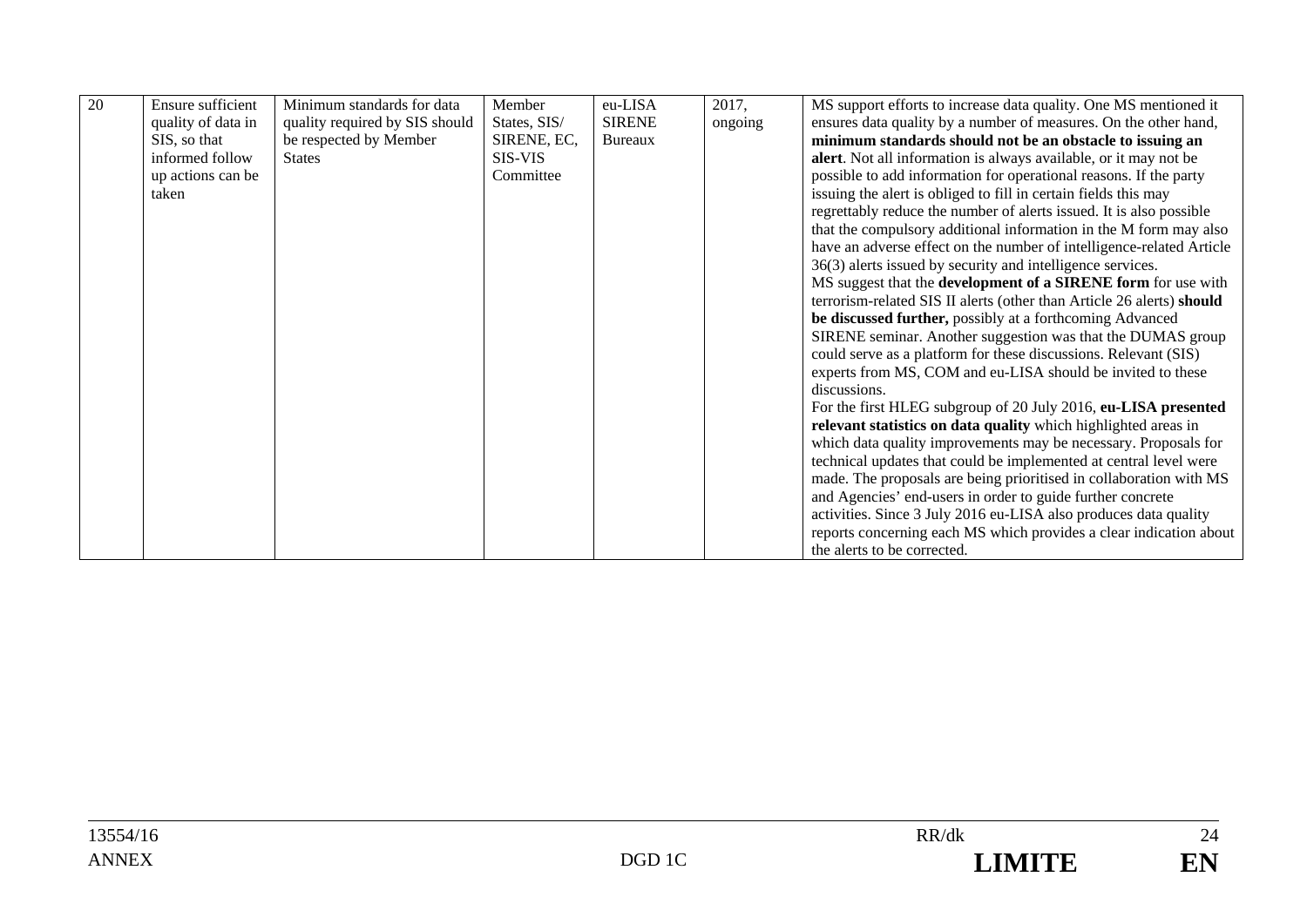| 21 | Ensure additional                                                                     | Insert additional information                                                                                     | Member                          | Eurojust,                                | 2016,            | 9 replies indicated the possibility for SIRENE Bureaux to access                                                                                                                                                                                                                                                                                                                                                                                                                                                                                                                                                                                                                                                                                                                                                                                                                                                                                                                                                                                                                                                                                                                                                                                                                         |
|----|---------------------------------------------------------------------------------------|-------------------------------------------------------------------------------------------------------------------|---------------------------------|------------------------------------------|------------------|------------------------------------------------------------------------------------------------------------------------------------------------------------------------------------------------------------------------------------------------------------------------------------------------------------------------------------------------------------------------------------------------------------------------------------------------------------------------------------------------------------------------------------------------------------------------------------------------------------------------------------------------------------------------------------------------------------------------------------------------------------------------------------------------------------------------------------------------------------------------------------------------------------------------------------------------------------------------------------------------------------------------------------------------------------------------------------------------------------------------------------------------------------------------------------------------------------------------------------------------------------------------------------------|
|    | information on                                                                        | based on criminal records                                                                                         | States, SIS                     | <b>SIRENE</b>                            | ongoing          | national criminal records registers, 1 of which only for a hit/no-hit                                                                                                                                                                                                                                                                                                                                                                                                                                                                                                                                                                                                                                                                                                                                                                                                                                                                                                                                                                                                                                                                                                                                                                                                                    |
|    | criminal records                                                                      | (national databases and                                                                                           | <b>VIS</b>                      | Bureaux, EC                              |                  | consultation. 3 MS mentioned that access is possible in some cases                                                                                                                                                                                                                                                                                                                                                                                                                                                                                                                                                                                                                                                                                                                                                                                                                                                                                                                                                                                                                                                                                                                                                                                                                       |
|    | is available to                                                                       | ECRIS) with an alert                                                                                              | Committee                       |                                          |                  | (for example, when issuing Article 26 alerts / when relevant for                                                                                                                                                                                                                                                                                                                                                                                                                                                                                                                                                                                                                                                                                                                                                                                                                                                                                                                                                                                                                                                                                                                                                                                                                         |
|    | <b>SIRENE Bureaux</b>                                                                 |                                                                                                                   |                                 |                                          |                  | EAW), and 1 MS referred to the possibility to obtain information                                                                                                                                                                                                                                                                                                                                                                                                                                                                                                                                                                                                                                                                                                                                                                                                                                                                                                                                                                                                                                                                                                                                                                                                                         |
|    | and SIS end users                                                                     |                                                                                                                   |                                 |                                          |                  | on criminal records via the Ministry of Justice. 4 replies indicated                                                                                                                                                                                                                                                                                                                                                                                                                                                                                                                                                                                                                                                                                                                                                                                                                                                                                                                                                                                                                                                                                                                                                                                                                     |
|    |                                                                                       |                                                                                                                   |                                 |                                          |                  | that there is no legal basis under national law to ensure the                                                                                                                                                                                                                                                                                                                                                                                                                                                                                                                                                                                                                                                                                                                                                                                                                                                                                                                                                                                                                                                                                                                                                                                                                            |
|    |                                                                                       |                                                                                                                   |                                 |                                          |                  | availability of information on criminal records. A number of MS                                                                                                                                                                                                                                                                                                                                                                                                                                                                                                                                                                                                                                                                                                                                                                                                                                                                                                                                                                                                                                                                                                                                                                                                                          |
|    |                                                                                       |                                                                                                                   |                                 |                                          |                  | also indicated that in line with the ECRIS legal base it is only                                                                                                                                                                                                                                                                                                                                                                                                                                                                                                                                                                                                                                                                                                                                                                                                                                                                                                                                                                                                                                                                                                                                                                                                                         |
|    |                                                                                       |                                                                                                                   |                                 |                                          |                  | accessible to the central authority.                                                                                                                                                                                                                                                                                                                                                                                                                                                                                                                                                                                                                                                                                                                                                                                                                                                                                                                                                                                                                                                                                                                                                                                                                                                     |
|    |                                                                                       |                                                                                                                   |                                 |                                          |                  | 2 MS indicated that it would be necessary to add information if a                                                                                                                                                                                                                                                                                                                                                                                                                                                                                                                                                                                                                                                                                                                                                                                                                                                                                                                                                                                                                                                                                                                                                                                                                        |
|    |                                                                                       |                                                                                                                   |                                 |                                          |                  | person is known as violent or in possession of a firearm. 1 MS                                                                                                                                                                                                                                                                                                                                                                                                                                                                                                                                                                                                                                                                                                                                                                                                                                                                                                                                                                                                                                                                                                                                                                                                                           |
|    |                                                                                       |                                                                                                                   |                                 |                                          |                  | suggested to reach a common understanding about the "relevant"                                                                                                                                                                                                                                                                                                                                                                                                                                                                                                                                                                                                                                                                                                                                                                                                                                                                                                                                                                                                                                                                                                                                                                                                                           |
|    |                                                                                       |                                                                                                                   |                                 |                                          |                  | instances to insert additional information.                                                                                                                                                                                                                                                                                                                                                                                                                                                                                                                                                                                                                                                                                                                                                                                                                                                                                                                                                                                                                                                                                                                                                                                                                                              |
|    |                                                                                       |                                                                                                                   |                                 |                                          |                  | 1 MS suggested a discussion within the GENVAL (ECRIS) WG in                                                                                                                                                                                                                                                                                                                                                                                                                                                                                                                                                                                                                                                                                                                                                                                                                                                                                                                                                                                                                                                                                                                                                                                                                              |
|    |                                                                                       |                                                                                                                   |                                 |                                          |                  | order to determine whether the current legal framework allows for                                                                                                                                                                                                                                                                                                                                                                                                                                                                                                                                                                                                                                                                                                                                                                                                                                                                                                                                                                                                                                                                                                                                                                                                                        |
|    |                                                                                       |                                                                                                                   |                                 |                                          |                  | the inclusion of such data in the SIS II and what amendments                                                                                                                                                                                                                                                                                                                                                                                                                                                                                                                                                                                                                                                                                                                                                                                                                                                                                                                                                                                                                                                                                                                                                                                                                             |
|    |                                                                                       |                                                                                                                   |                                 |                                          |                  | would be required.                                                                                                                                                                                                                                                                                                                                                                                                                                                                                                                                                                                                                                                                                                                                                                                                                                                                                                                                                                                                                                                                                                                                                                                                                                                                       |
|    |                                                                                       |                                                                                                                   |                                 | <b>SIRENE</b>                            |                  |                                                                                                                                                                                                                                                                                                                                                                                                                                                                                                                                                                                                                                                                                                                                                                                                                                                                                                                                                                                                                                                                                                                                                                                                                                                                                          |
|    |                                                                                       |                                                                                                                   |                                 |                                          |                  |                                                                                                                                                                                                                                                                                                                                                                                                                                                                                                                                                                                                                                                                                                                                                                                                                                                                                                                                                                                                                                                                                                                                                                                                                                                                                          |
|    |                                                                                       |                                                                                                                   |                                 |                                          |                  |                                                                                                                                                                                                                                                                                                                                                                                                                                                                                                                                                                                                                                                                                                                                                                                                                                                                                                                                                                                                                                                                                                                                                                                                                                                                                          |
|    |                                                                                       |                                                                                                                   |                                 |                                          |                  |                                                                                                                                                                                                                                                                                                                                                                                                                                                                                                                                                                                                                                                                                                                                                                                                                                                                                                                                                                                                                                                                                                                                                                                                                                                                                          |
|    |                                                                                       |                                                                                                                   |                                 |                                          |                  |                                                                                                                                                                                                                                                                                                                                                                                                                                                                                                                                                                                                                                                                                                                                                                                                                                                                                                                                                                                                                                                                                                                                                                                                                                                                                          |
|    |                                                                                       |                                                                                                                   |                                 |                                          |                  |                                                                                                                                                                                                                                                                                                                                                                                                                                                                                                                                                                                                                                                                                                                                                                                                                                                                                                                                                                                                                                                                                                                                                                                                                                                                                          |
|    |                                                                                       |                                                                                                                   |                                 |                                          |                  |                                                                                                                                                                                                                                                                                                                                                                                                                                                                                                                                                                                                                                                                                                                                                                                                                                                                                                                                                                                                                                                                                                                                                                                                                                                                                          |
|    |                                                                                       |                                                                                                                   |                                 |                                          |                  |                                                                                                                                                                                                                                                                                                                                                                                                                                                                                                                                                                                                                                                                                                                                                                                                                                                                                                                                                                                                                                                                                                                                                                                                                                                                                          |
|    |                                                                                       |                                                                                                                   |                                 |                                          |                  |                                                                                                                                                                                                                                                                                                                                                                                                                                                                                                                                                                                                                                                                                                                                                                                                                                                                                                                                                                                                                                                                                                                                                                                                                                                                                          |
|    |                                                                                       |                                                                                                                   |                                 |                                          |                  |                                                                                                                                                                                                                                                                                                                                                                                                                                                                                                                                                                                                                                                                                                                                                                                                                                                                                                                                                                                                                                                                                                                                                                                                                                                                                          |
|    |                                                                                       |                                                                                                                   |                                 |                                          |                  |                                                                                                                                                                                                                                                                                                                                                                                                                                                                                                                                                                                                                                                                                                                                                                                                                                                                                                                                                                                                                                                                                                                                                                                                                                                                                          |
|    |                                                                                       |                                                                                                                   |                                 |                                          |                  |                                                                                                                                                                                                                                                                                                                                                                                                                                                                                                                                                                                                                                                                                                                                                                                                                                                                                                                                                                                                                                                                                                                                                                                                                                                                                          |
|    |                                                                                       |                                                                                                                   |                                 |                                          |                  |                                                                                                                                                                                                                                                                                                                                                                                                                                                                                                                                                                                                                                                                                                                                                                                                                                                                                                                                                                                                                                                                                                                                                                                                                                                                                          |
|    |                                                                                       |                                                                                                                   |                                 |                                          |                  |                                                                                                                                                                                                                                                                                                                                                                                                                                                                                                                                                                                                                                                                                                                                                                                                                                                                                                                                                                                                                                                                                                                                                                                                                                                                                          |
|    |                                                                                       |                                                                                                                   |                                 |                                          |                  |                                                                                                                                                                                                                                                                                                                                                                                                                                                                                                                                                                                                                                                                                                                                                                                                                                                                                                                                                                                                                                                                                                                                                                                                                                                                                          |
|    |                                                                                       |                                                                                                                   |                                 |                                          |                  |                                                                                                                                                                                                                                                                                                                                                                                                                                                                                                                                                                                                                                                                                                                                                                                                                                                                                                                                                                                                                                                                                                                                                                                                                                                                                          |
|    |                                                                                       |                                                                                                                   |                                 |                                          |                  |                                                                                                                                                                                                                                                                                                                                                                                                                                                                                                                                                                                                                                                                                                                                                                                                                                                                                                                                                                                                                                                                                                                                                                                                                                                                                          |
|    |                                                                                       |                                                                                                                   |                                 |                                          |                  |                                                                                                                                                                                                                                                                                                                                                                                                                                                                                                                                                                                                                                                                                                                                                                                                                                                                                                                                                                                                                                                                                                                                                                                                                                                                                          |
|    |                                                                                       |                                                                                                                   |                                 |                                          |                  |                                                                                                                                                                                                                                                                                                                                                                                                                                                                                                                                                                                                                                                                                                                                                                                                                                                                                                                                                                                                                                                                                                                                                                                                                                                                                          |
|    |                                                                                       |                                                                                                                   |                                 |                                          |                  |                                                                                                                                                                                                                                                                                                                                                                                                                                                                                                                                                                                                                                                                                                                                                                                                                                                                                                                                                                                                                                                                                                                                                                                                                                                                                          |
|    |                                                                                       |                                                                                                                   |                                 |                                          |                  |                                                                                                                                                                                                                                                                                                                                                                                                                                                                                                                                                                                                                                                                                                                                                                                                                                                                                                                                                                                                                                                                                                                                                                                                                                                                                          |
| 22 | Create a joint<br>understanding on<br>immediate<br>reporting upon a<br>hit in the SIS | Commonly define when<br>'immediate reporting' is<br>required upon a hit as well as<br>what action should be taken | TWP.<br><b>SIS/SIRENE</b><br>WG | <b>Bureaux</b><br>Commission,<br>eu-LISA | 2016.<br>ongoing | Some MS consider that the services which are responsible for a<br>case should inform the SIRENE Bureaux immediately of the<br>reasons for the alert, in order for them to be available instantly if<br>there is a hit.<br>In addition, the criteria on when to insert an 'immediate action'<br>should be commonly agreed. After that, in case of an immediate<br>action, there should be a compulsory, commonly-defined procedure<br>for reporting the immediate action: through its SIRENE National<br>Unit which is to inform immediately the MS which inserted the<br>alert and which is the owner of the information.<br>Besides, in order to complete these actions correctly it is essential<br>to train end-users.<br>To perform an immediate reporting action requires considerable<br>resources in MS, it is therefore considered advisable to use this<br>action to persons representing high risk, such as returnees. On the<br>other hand, some MS indicated that the definition of 'immediate<br>reporting' should not be by default only in high-risk cases. For<br>example, Article 36 action to be taken is very clear and mentioned<br>in the related documents. Mandatory supplementary information<br>according to the SIRENE manual should be always included in the |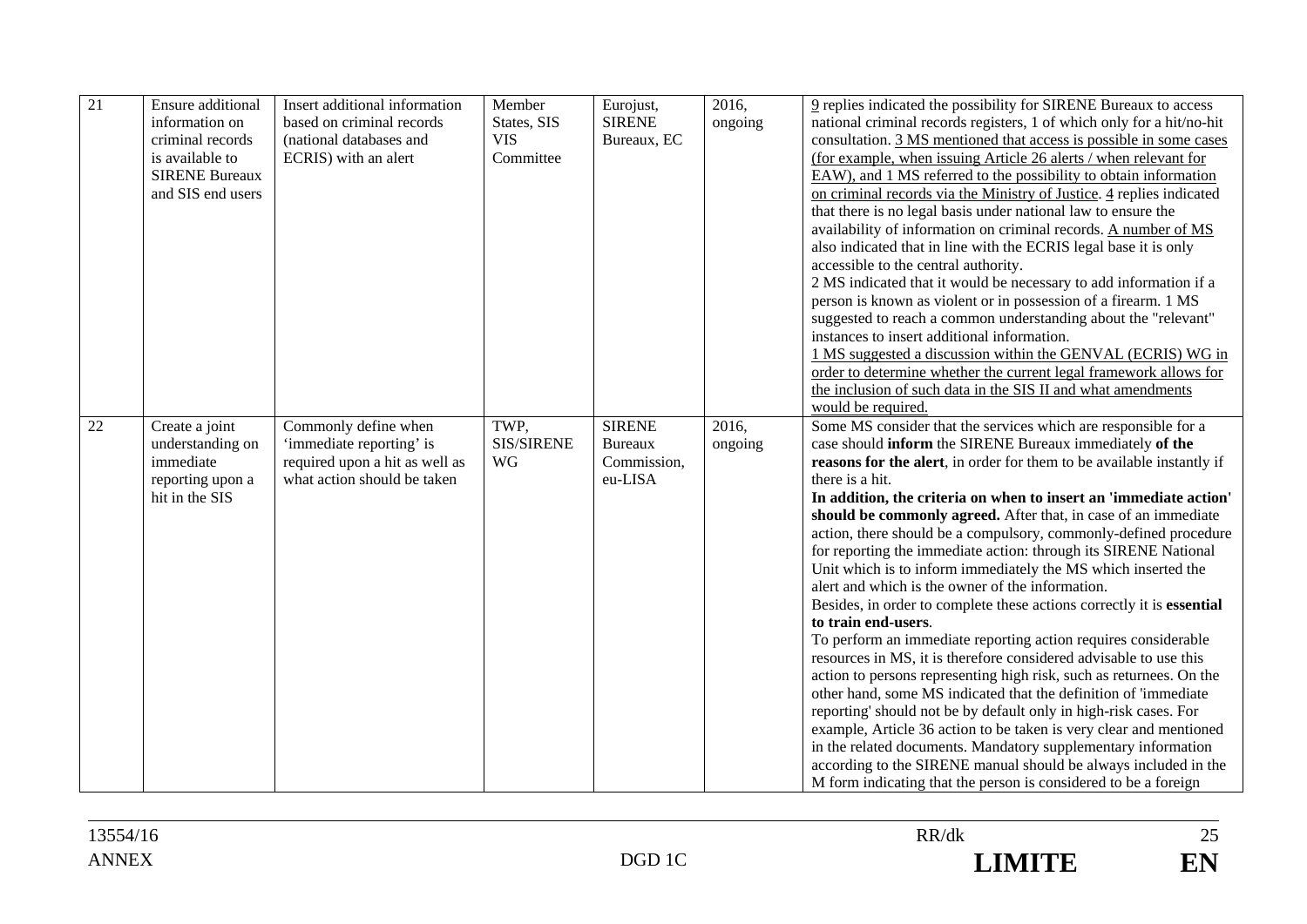|    |                                                                                                                                                                            |                             |                                                       |                         |                                                                                        | terrorist fighter. One MS indicated that the SIRENE manual should<br>be amended to ensure the implementation of this Action.<br>One MS has already put in place technical changes in the national<br>databases, in order to highlight action to be taken for the Article<br>36(3) alerts, such as immediate reporting to the national SIRENE<br>Bureau. Following a hit, the end-user should urgently contact the<br>SIRENE Bureau and send the G form. In order to ensure<br>harmonised use and understanding of 'immediate reporting', a<br>procedure was disseminated at national level, specifying all cases in<br>which this option should be used.<br>There is an indication that this matter requires the input of the<br>TWP or LEWP.                                                                                                                                                                                                                                                                                                                                                                                                                                                                                                                                                                                                                                                                                                                                                                                                                                                                                        |
|----|----------------------------------------------------------------------------------------------------------------------------------------------------------------------------|-----------------------------|-------------------------------------------------------|-------------------------|----------------------------------------------------------------------------------------|--------------------------------------------------------------------------------------------------------------------------------------------------------------------------------------------------------------------------------------------------------------------------------------------------------------------------------------------------------------------------------------------------------------------------------------------------------------------------------------------------------------------------------------------------------------------------------------------------------------------------------------------------------------------------------------------------------------------------------------------------------------------------------------------------------------------------------------------------------------------------------------------------------------------------------------------------------------------------------------------------------------------------------------------------------------------------------------------------------------------------------------------------------------------------------------------------------------------------------------------------------------------------------------------------------------------------------------------------------------------------------------------------------------------------------------------------------------------------------------------------------------------------------------------------------------------------------------------------------------------------------------|
| 23 | Make possible<br>that SIS alerts can<br>call for<br>preliminary and<br>temporary holding<br>or detention<br>where sufficient<br>national legal<br>grounds are<br>available | Create a new type of action | Commission<br>(EC),<br><b>SIS/SIRENE</b><br><b>WG</b> | Member<br><b>States</b> | 2017-2018,<br>ongoing<br>(update SIS<br>$\mathbf{I}$<br>Regulation<br>and<br>Decision) | The SK Presidency has put forward an initiative with specific<br>questions to SIS/SIRENE WG (11088/16) aimed at identifying<br>problems, possible solutions and modalities related to the use of<br>Article 36 alerts and the creation of a new type of action facilitating<br>preliminary and temporary holding or detention in the context of<br>the fight against terrorism. MS were invited to provide their<br>contributions by 30 September 2016.<br>In their contributions, the majority of MS stated they were in favour<br>of introducing a new measure in the SIS II for specific situations in<br>relation to the fight against the terrorism. Preliminary holding in<br>legitimate circumstances is an established practice, which already<br>exists in the national law of MS. Bearing in mind the fact that such<br>a measure entails an interference with fundamental rights, the<br>performance and conditions of such a measure should be precisely<br>defined by the legal framework of SIS II. Moreover, the executing<br>MS, on the basis of the information provided, should be able to<br>decide whether to apply the measure pursuant to national law, as<br>depriving somebody of their liberty at the request of the law<br>enforcement authority of another country is a serious step. The<br>main concerns raised by MS relate to the lack of a clear definition<br>and specification of the possible new measure, so in case of its<br>adoption, precise rules should be determined. In order to make such<br>a new measure as efficient as possible, its application should be<br>harmonised in all MS. |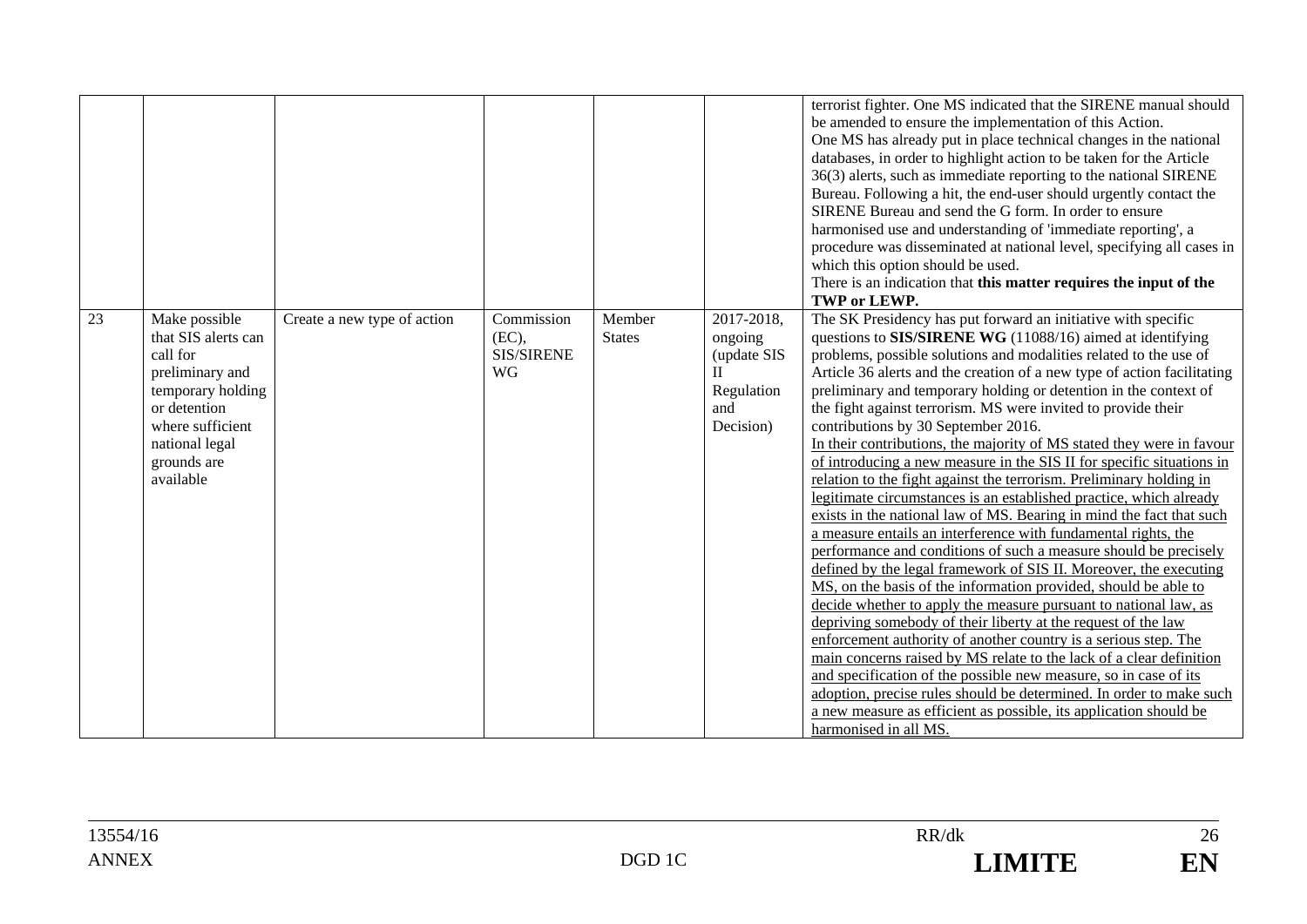| 24 | Ensure that end<br>users are<br>equipped to<br>conduct discreet<br>and (where<br>national legal<br>ground are<br>available) specific<br>checks | Strengthen effective discreet<br>and specific checks including<br>through training the trainers                                                                                             | EC, Member<br>States,<br>CEPOL, eu-<br><b>LISA</b>                      | <b>SIRENE</b><br>Bureaux        | 2016 (start),<br>ongoing | Some MS currently apply only discreet checks.<br>According to the information provided by CEPOL, in 2016 a<br>specialised course for SIRENE officers will be held, which<br>covers handling the alerts of Article 36 of Council Decision on SIS<br>II (discreet checks).<br>MS should further discuss their end-user training needs and<br>make proposals to CEPOL for the possible inclusion of specific<br>events in the annual work programme. These aspects may also be<br>included in any terrorism-related training provided by CEPOL.<br>One MS referred to the lack of legal basis for specific checks.                                                                                                                                                                                                                                                                                                                                                                                                                                                                                                                                                                                                                                                                                                                                                                                                                                                                                                                            |
|----|------------------------------------------------------------------------------------------------------------------------------------------------|---------------------------------------------------------------------------------------------------------------------------------------------------------------------------------------------|-------------------------------------------------------------------------|---------------------------------|--------------------------|--------------------------------------------------------------------------------------------------------------------------------------------------------------------------------------------------------------------------------------------------------------------------------------------------------------------------------------------------------------------------------------------------------------------------------------------------------------------------------------------------------------------------------------------------------------------------------------------------------------------------------------------------------------------------------------------------------------------------------------------------------------------------------------------------------------------------------------------------------------------------------------------------------------------------------------------------------------------------------------------------------------------------------------------------------------------------------------------------------------------------------------------------------------------------------------------------------------------------------------------------------------------------------------------------------------------------------------------------------------------------------------------------------------------------------------------------------------------------------------------------------------------------------------------|
| 25 | Systematic<br>feedback on hits<br>or requests for<br>immediate action<br>to national<br><b>SIRENE Bureaux</b><br>and the issuer of<br>an alert | Enable systematic reporting of<br>a hit in SIS to the national<br><b>SIRENE Bureaux of the</b><br>Member State where the hit<br>occurs as well as the Member<br>State that issued the alert | <b>SIS VIS</b><br>Committee.<br>EC, Europol,<br>Member<br><b>States</b> | <b>SIRENE</b><br><b>Bureaux</b> | 2017,<br>ongoing         | One MS indicated that to secure immediate reporting, a 'link'<br>between the end-user application and the SIRENE system will be<br>implemented in Q1-2017. When an end-user has a hit with<br>immediate reporting, the SIRENE will automatically be notified<br>and can immediately initiate a follow-up by contacting the end-user<br>(the 'Austrian solution', supported by a few MS).<br>Europol is improving its technical capabilities to enable a<br>systematic cross-matching of SIS alerts against Europol data. A<br>batch search mechanism is currently under development that is<br>planned to be available by the end of 2016. The planned legal<br>revision of the SIS framework should extend Europol's access<br>rights to alerts on missing persons and on persons refused entry or<br>stay in the Schengen territory and it should facilitate the<br>systematic cross-matching of biographic and in the future – once<br>AFIS for SISII is operational – biometric data against Europol<br>systems. Europol is willing to contribute to a business assessment<br>for establishing a consistent procedure to ensure the most effective<br>follow-up to SIS alerts, including by systematically sharing relevant<br>data with Europol and facilitating the exchange of all information<br>related to hits via SIENA.<br>According to eu-LISA, in early 2015, an evolution of SIS II alerts<br>on persons for discreet and specific checks ensures that immediate<br>action is taken towards the appropriate SIRENE bureaux. |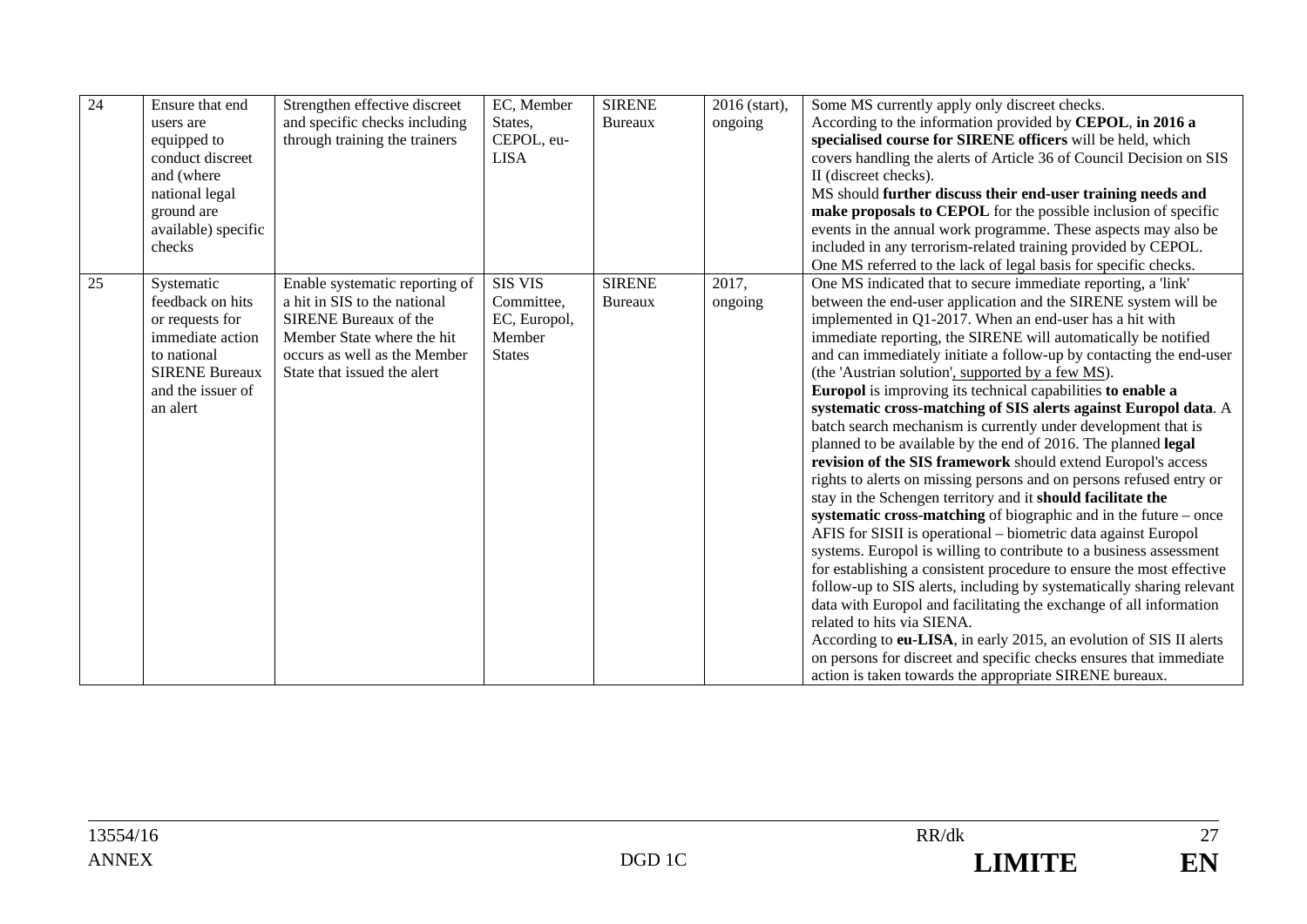| 26 | Ensure that<br>information of<br>extremist<br>speakers, who are<br>deemed to pose a<br>threat to public<br>order, is shared<br>between Member<br><b>States</b> | Make optimal use of SIS,<br>primarily through Article 24.3,<br>and in accordance with<br>national legislation, where<br>appropriate issue alerts for<br>third country nationals who<br>are not present on the territory<br>of MS | $EC, co-$<br>legislators,<br>follow-up<br>Member<br><b>States</b> | Member<br>States (e.g.<br><b>SIRENE</b><br>Bureaux)                        | 2017,<br>ongoing | 5 replies indicated that this possibility had already been used<br>(alerts, entry bans or expulsions), while 10 other MS indicated that<br>they did not have experience in this field, but were committed and<br>technically able to use this possibility (to issue alerts and share<br>relevant information with other MS). 1 MS which is not connected<br>to SIS disseminates relevant information via SIENA. Another MS<br>would support further work to share such information between<br>Schengen and non-Schengen partners.                                                                                                                                                                                        |
|----|----------------------------------------------------------------------------------------------------------------------------------------------------------------|----------------------------------------------------------------------------------------------------------------------------------------------------------------------------------------------------------------------------------|-------------------------------------------------------------------|----------------------------------------------------------------------------|------------------|--------------------------------------------------------------------------------------------------------------------------------------------------------------------------------------------------------------------------------------------------------------------------------------------------------------------------------------------------------------------------------------------------------------------------------------------------------------------------------------------------------------------------------------------------------------------------------------------------------------------------------------------------------------------------------------------------------------------------|
| 27 | Ensure that both<br>law enforcement<br>authorities and<br>security services<br>can quickly enter<br>alerts into the SIS                                        | Where necessary, change<br>national practice to ensure that<br>both law enforcement<br>authorities and security<br>services can insert alerts in the<br>SIS directly without<br>interference of judicial<br>authorities          | Member<br><b>States</b>                                           | Member<br>States'<br><b>SIRENE</b><br>Bureaux<br>TWP, SIS<br><b>SIRENE</b> | 2016,<br>ongoing | 15 MS confirmed that they have national practice in line with<br>this action, and the creation of Article 36 alerts does not require the<br>intervention of the judicial authorities. In MS where no direct<br>access is granted to the state security services to SIS, the police or<br>the SIRENE Bureaux enter the alerts in SIS on their behalf. In most<br>MS working arrangements are in place to ensure the effective use<br>of SIS by the state security services. 2 MS indicated that alerts<br>have to be authorised by judicial authorities. 1 MS indicated that<br>it is opposed to the entry of Article 26 alerts for the arrest for<br>extradition without at least a request by the judicial authorities. |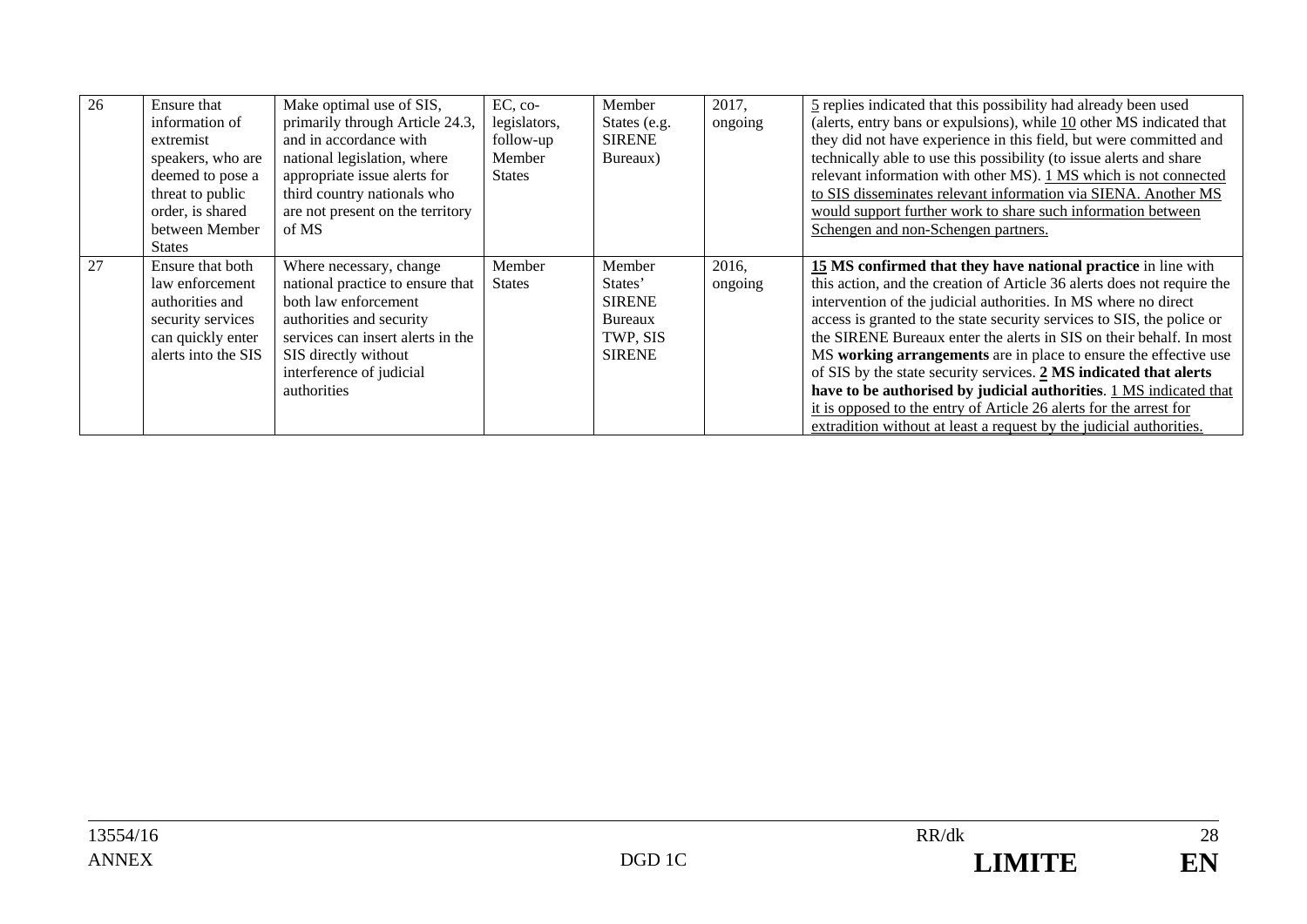#### **Stolen and Lost Travel Documents database**

| No. | Objective                                                                                                           | Action                                                                                                  | Primary<br>Responsible<br>Party/Parties        | <b>Stakeholders</b> | Timetable        | <b>Implementation</b>                                                                                                                                                                                                                                                                                                                                                                                                                                                                                                                                                                                                                                |
|-----|---------------------------------------------------------------------------------------------------------------------|---------------------------------------------------------------------------------------------------------|------------------------------------------------|---------------------|------------------|------------------------------------------------------------------------------------------------------------------------------------------------------------------------------------------------------------------------------------------------------------------------------------------------------------------------------------------------------------------------------------------------------------------------------------------------------------------------------------------------------------------------------------------------------------------------------------------------------------------------------------------------------|
| 28  | Allow checks<br>against travel<br>documents that<br>have not yet<br>been declared<br>stolen, lost or<br>invalidated | Insert documents associated<br>to alerts on persons into the<br>Interpol TDAWN when<br>deemed necessary | Member States,<br>third countries,<br>Interpol | eu-LISA             | 2016,<br>ongoing | A number of MS underlined that documents referred to in Interpol<br>notices become part of TDAWN, and therefore when issuing such<br>notices at least 7 MS feed TDAWN. A few other replies indicated<br>that documents in TDAWN are accessible when cross-checking<br>Interpol's databases via FIND.<br>On the other hand, 6 MS indicated they were not using nor feeding<br>TDAWN due to various reasons - legal procedures, technical<br>complications or additional costs, while 1 of them mentioned that it<br>could be useful.<br>One MS suggested to harmonise the rules for accessing<br>international databases and the query procedures. () |
| 29  | Full<br>connectivity to<br>SLTD at<br>external border<br>crossings                                                  | Make the SLTD nationally<br>available for automated and<br>systematic checks                            | <b>Member States</b>                           | Interpol            | 2017,<br>ongoing | 18 MS indicated that this possibility was already or shortly will be<br>available, and a few among them mentioned that it was available<br>via the national single search interface (in some cases both via fixed<br>and mobile devices). 1 MS among those pointed out that it was not<br>available for customs authorities for automated checks (only for<br>manual ones).                                                                                                                                                                                                                                                                          |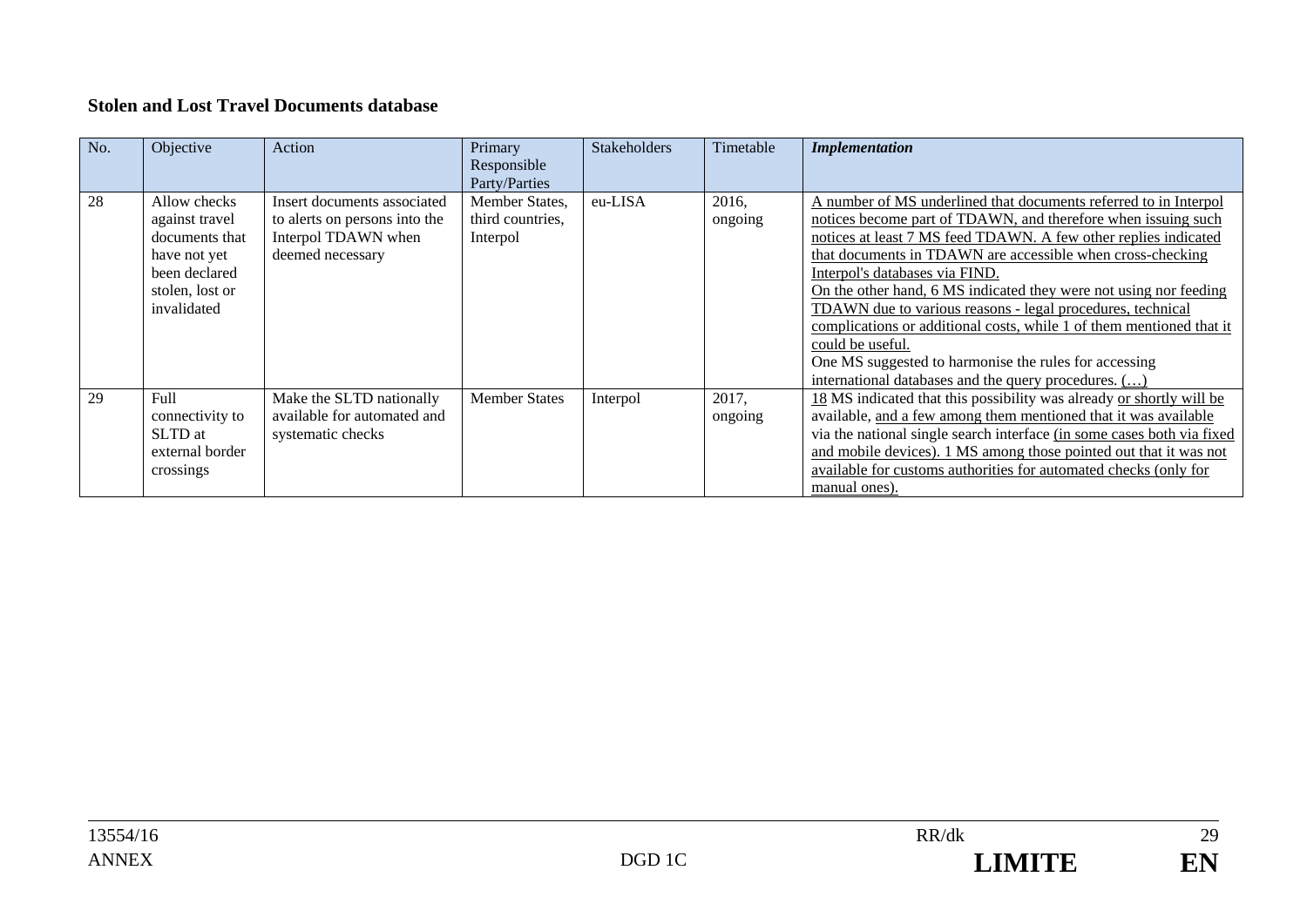## **Europol**

| $\overline{No.}$ | Objective          | Action                      | Primary<br>Responsible | Stakeholders  | Timetable     | <b>Implementation</b>                                         |
|------------------|--------------------|-----------------------------|------------------------|---------------|---------------|---------------------------------------------------------------|
|                  |                    |                             | Party/Parties          |               |               |                                                               |
| 30               | <b>Ensure that</b> | Implement a consistent      | Member States,         | <b>SIRENE</b> | 2017,         | Two MS indicated that they had shared all relevant            |
|                  | information on     | three-tier information      | Europol                | Bureaux       | ongoing       | information regarding FTF with Europol (EIS and relevant      |
|                  | FTF is             | sharing approach regarding  |                        | eu-LISA       |               | FP).                                                          |
|                  | consistently and   | FTF by making optimal       |                        |               |               | Europol will continuously engage in assessing and             |
|                  | systematically     | and consistent use of SIS,  |                        |               |               | promoting the opportunities of implementing a consistent      |
|                  | uploaded to        | the Europol Information     |                        |               |               | three-tier information sharing approach regarding foreign     |
|                  | European systems   | System (EIS) and the        |                        |               |               | terrorist fighters.                                           |
|                  | and platforms,     | relevant Focal Points at    |                        |               |               | On 4/10/2016 the EIS contained 13645 objects linked to        |
|                  | and synchronised   | Europol                     |                        |               |               | terrorism, which is an increase of 20% when compared with     |
|                  | where possible     |                             |                        |               |               | end of Q2 2016.                                               |
|                  |                    |                             |                        |               |               | 7166 persons in EIS are linked to terrorism of which 6506 are |
|                  |                    |                             |                        |               |               | FF or are assumed to be FF or their supporters (labelled as   |
|                  |                    |                             |                        |               |               | such by the contributors of the data).                        |
| 31               | Ensure better use  | A) Make better use of       | Member States,         | <b>TWP</b>    | A: 2016       | As regards Action 31(A), Europol has upgraded SIENA to        |
|                  | of existing secure | SIENA as a secure channel   | Europol                |               |               | the confidentiality level of EU CONFIDENTIAL/UE               |
|                  | channels for       | for the exchange of law     |                        |               |               | CONFIDENTIEL in October 2016 (the accreditation has           |
|                  | exchange of        | enforcement information     |                        |               |               | been endorsed). This will serve in particular the counter-    |
|                  | information        | regarding terrorism and     |                        |               |               | terrorism units in the Member States. Europol is also working |
|                  | regarding          | terrorism related activity, |                        |               |               | on the further extension of the SIENA web services.           |
|                  | terrorism and      |                             |                        |               | B: 2017       |                                                               |
|                  | terrorism related  | B)<br>Consider              |                        |               | (discus-sion) | As regards Action 31(A), the 24/7 regime at Europol has       |
|                  | activity           | introducing a 24/7 regime   |                        |               | - onward      | taken effect. Ideally this would be mirrored by a 24/7        |
|                  |                    | of work in order to         |                        |               | (national)    | approach by all MS to ensure the effectiveness of the entire  |
|                  |                    | improve the effectiveness   |                        |               | impleme-      | chain at all times.                                           |
|                  |                    | of channels                 |                        |               | ntation)      | 1 MS mentioned 24/7 availability of its CT SIENA.             |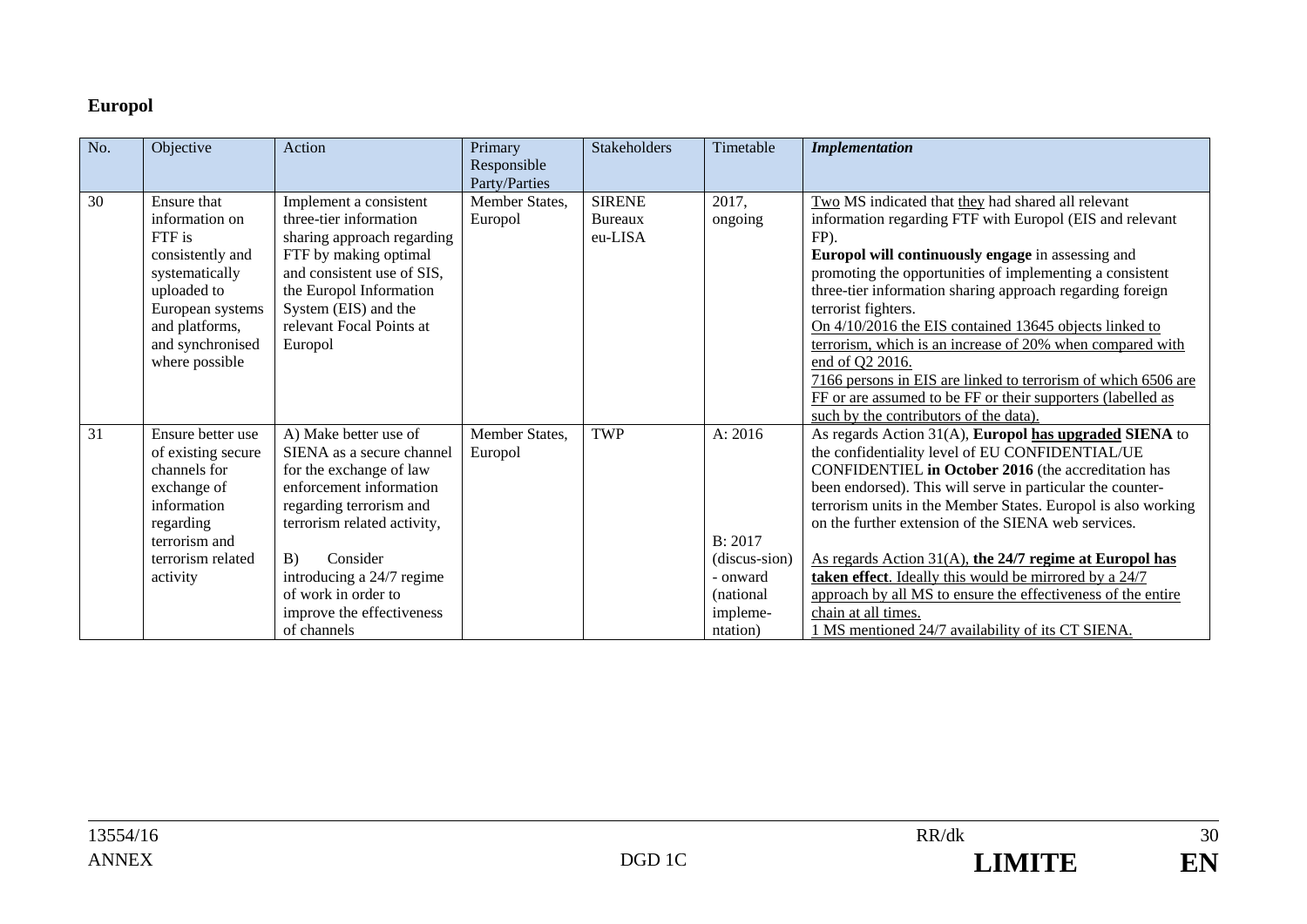## **Eurojust**

| No. | Objective                                                                                                                    | Action                                                                                                        | Primary<br>Responsible<br>Party/Parties | <b>Stakeholders</b>  | Timetable        | <b>Implementation</b>                                                                                                                                                                                 |
|-----|------------------------------------------------------------------------------------------------------------------------------|---------------------------------------------------------------------------------------------------------------|-----------------------------------------|----------------------|------------------|-------------------------------------------------------------------------------------------------------------------------------------------------------------------------------------------------------|
| 32  | Ensure that<br>Member States are<br>informed on all<br>prosecutions and<br>convictions on<br>terrorist offences in<br>the EU | <b>Transmit to Eurojust</b><br>information on all<br>prosecutions and<br>convictions on terrorist<br>offences | Member States,<br>Eurojust              | <b>TWP</b>           | 2016,<br>ongoing | At the TWP meeting on 11 July 2016, Eurojust briefed the<br>delegates about counter-terrorism relevant elements of its<br>activity (in line with the note on the feeding of databases<br>$9201/16$ ). |
| 33  | Ensure connection<br>of Eurojust to the<br>Focal Point Hydra<br>at Europol                                                   | Connect Eurojust to the<br>Focal Point Hydra at<br>Europol                                                    | Eurojust,<br>Europol                    | <b>Member States</b> | 2016, 2017       | According to Europol and Eurojust, the agreement to<br>associate Eurojust to Focal Point HYDRA within the AWF<br>Counter-terrorism was concluded in July 2016.                                        |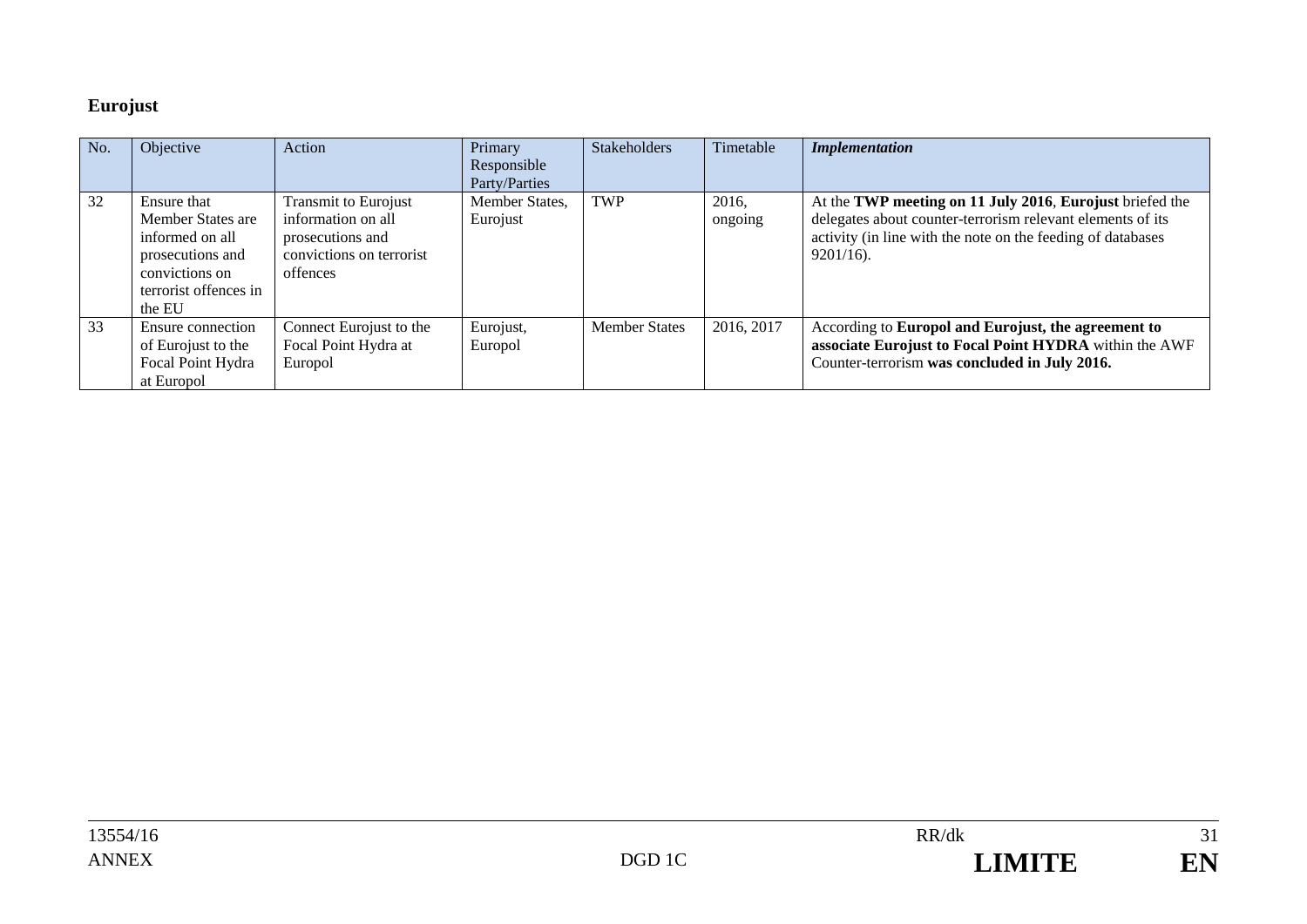## *Theme 2: Organise to protect: connect silos and expertise*

| No. | Objective                                                                                                                                                                                               | Action                                                                                                                                                                                                                   | Primary<br>Responsible<br>Party/Parties | Stakeholders | Timetable | <b>Implementation</b>                                                                                                                                                                                                                                                                                                                                                                                                                                                                                                                                                                                                                                                                                                                                                                                                                                                                                              |
|-----|---------------------------------------------------------------------------------------------------------------------------------------------------------------------------------------------------------|--------------------------------------------------------------------------------------------------------------------------------------------------------------------------------------------------------------------------|-----------------------------------------|--------------|-----------|--------------------------------------------------------------------------------------------------------------------------------------------------------------------------------------------------------------------------------------------------------------------------------------------------------------------------------------------------------------------------------------------------------------------------------------------------------------------------------------------------------------------------------------------------------------------------------------------------------------------------------------------------------------------------------------------------------------------------------------------------------------------------------------------------------------------------------------------------------------------------------------------------------------------|
| 34  | Nationally connect<br>counterterrorism<br>experts and other<br>services involved in<br>the detection of<br>travel movements<br>of persons involved<br>in terrorism and<br>terrorism related<br>activity | At national level $-$ if not<br>existing -, it is advisable to<br>create multidisciplinary<br>platforms on the detection<br>of travel movements of<br>persons involved in<br>terrorism and terrorism<br>related activity | <b>Member States</b>                    |              | 2016      | 23 replies indicated that multidisciplinary platforms were<br>already in place or that at least close cooperation,<br>coordination and information exchange (for example, via a<br>dedicated IT platform) was ensured at national level.<br>One MS indicated that its multidisciplinary operational<br>platform also discusses progress of the implementation of the<br>Actions in the Roadmap and reports to the national monitoring<br>cycle.                                                                                                                                                                                                                                                                                                                                                                                                                                                                    |
| 35  | Ensure that national<br>good practices<br>regarding<br>cooperation with<br>third countries on<br>counterterrorism<br>are shared between<br><b>Member States</b>                                         | Share good practices on<br>cooperation with third<br>partners in relation to<br>counterterrorism among<br>MS and third country<br>partners                                                                               | Member States,<br><b>TWP</b>            | EC           | 2017      | At the TWP on 3 October 2016 the Presidency invited MS to<br>provide information about sharing good practices by sending<br>contributions by 17 October 2016.<br>Three MS indicated that they were sharing their experience<br>with the Western Balkans countries within WBCTi (Western<br>Balkans Counter Terrorism Initiative), 1 MS referred to<br>sharing good practices at RAN conferences and TWP. 1 MS<br>indicated it was one of the project partners in a regional<br>project on First Line Practitioners Dealing With Radicalism<br>and Extremism for sharing best practices on CT with Western<br>Balkans. Another MS participates in the Group of National<br>Focal Points for countering radicalisation and violent<br>extremism leading to terrorism and foreign fighters in<br>Southeast Europe, which was established on 15/10/2015 in the<br>framework of the Regional Cooperation Council (RCC). |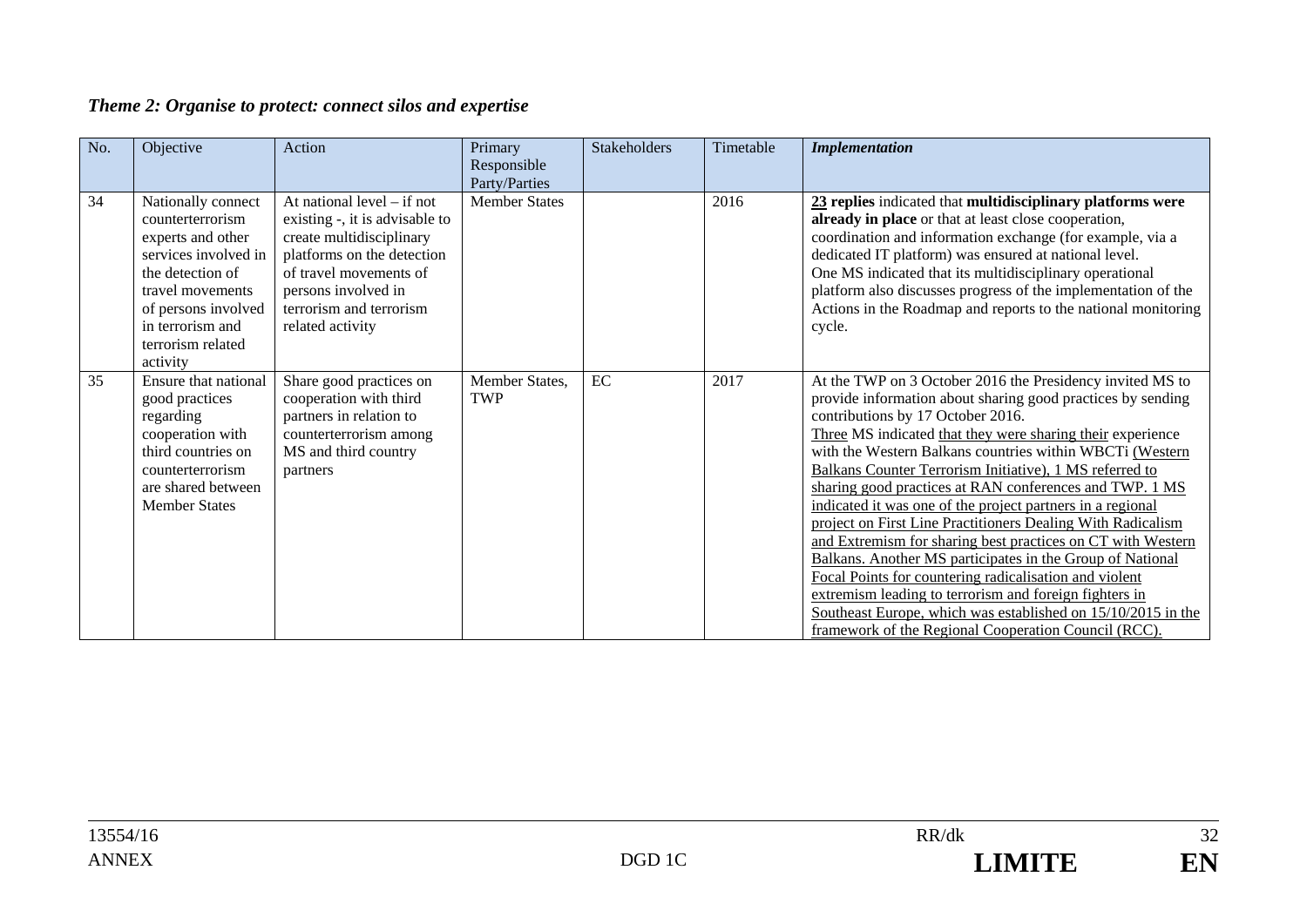| 36 | Ensure common<br>understanding | Create joint and<br>multidisciplinary training | Member States,<br>CEPOL, | SIS/SIRENE,<br>TWP, SIS VIS | 2017 | According to information provided by CEPOL, it assessed<br>training activities proposed for 2017 and SIS use has been |
|----|--------------------------------|------------------------------------------------|--------------------------|-----------------------------|------|-----------------------------------------------------------------------------------------------------------------------|
|    | between end users,             | for CT, border and law                         | Frontex                  | Committee                   |      | included in the following activities mainly in the area of                                                            |
|    | regarding the                  | enforcement experts in                         |                          |                             |      | CT, migration and firearms:                                                                                           |
|    | detection of travel            | cooperation with existing                      |                          |                             |      | 2/2017: Organised crime facilitating illegal immigration;                                                             |
|    | movements of                   | expert groups such as                          |                          |                             |      | 3/2017: Combating facilitation of illegal immigration - EU                                                            |
|    | persons involved in            | SIS/SIRENE, regarding                          |                          |                             |      | external border policy;                                                                                               |
|    | terrorism and                  | the detection of travel                        |                          |                             |      | $5/2017$ : Hotspots – regional focus on migration;                                                                    |
|    | terrorism related              | movements of persons                           |                          |                             |      | 28/2017: Firearms – Strategic aspects in law enforcement;                                                             |
|    | activity                       | involved in terrorism and                      |                          |                             |      | 29/2017: Firearms – Cross-border investigations;                                                                      |
|    |                                | terrorism related activity                     |                          |                             |      | 30/2017: Tackling firearms trafficking at the EU external                                                             |
|    |                                |                                                |                          |                             |      | borders:                                                                                                              |
|    |                                |                                                |                          |                             |      | 33/2017: Identify and discover foreign fighters.                                                                      |
|    |                                |                                                |                          |                             |      | CEPOL training is open for all law enforcement agencies.                                                              |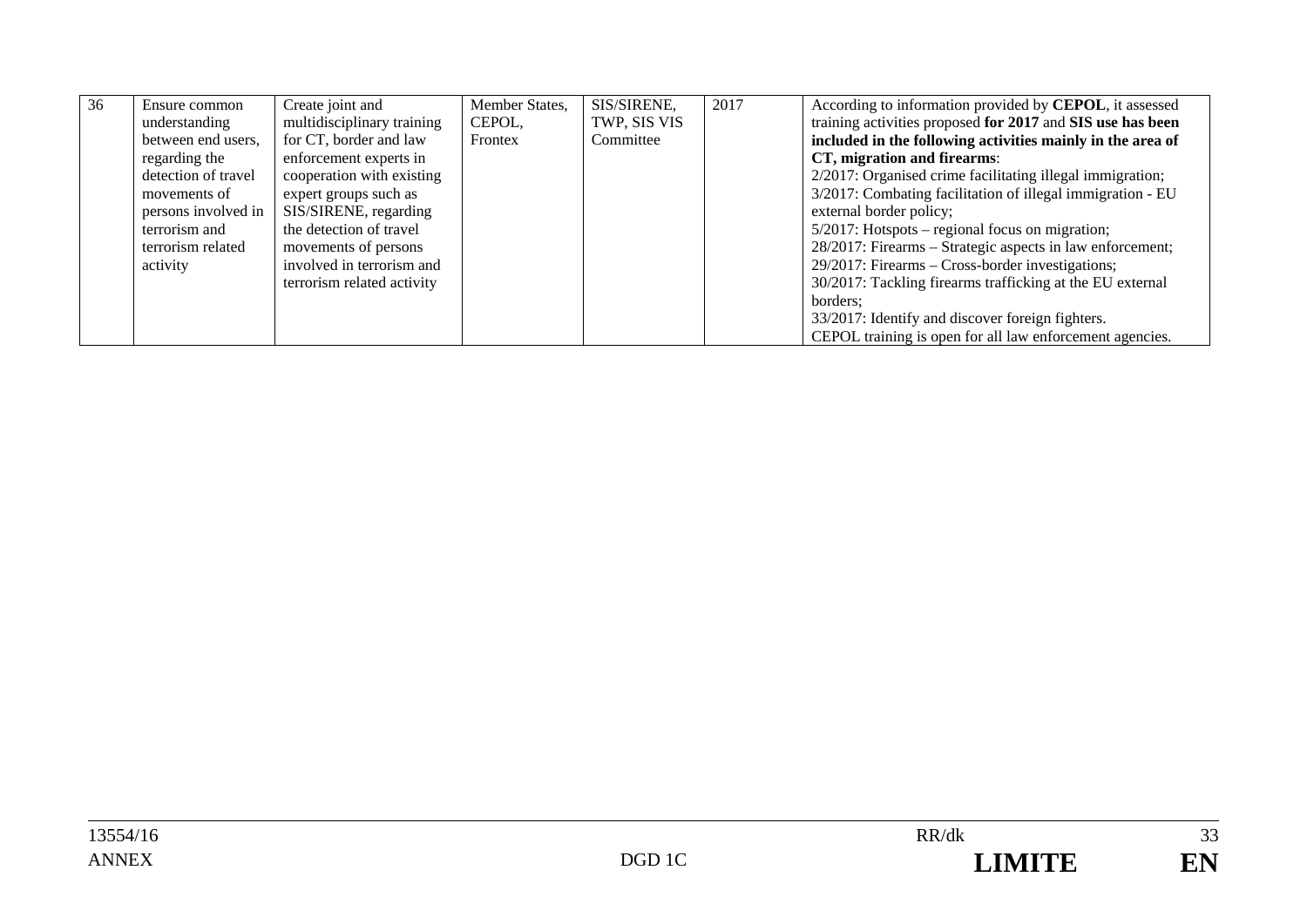# *Theme 3: National detection capabilities by PIUs*

*(…)* 

| No. | Objective                                                                                       | Action                                                | Primary<br>Responsible<br>Party/Parties                  | <b>Stakeholders</b>                             | Timetable | <b>Implementation</b>                                                                                                                                                                                                                                                                                                                                                                                                                                                                                                                                                                                                                                                                                                                                    |
|-----|-------------------------------------------------------------------------------------------------|-------------------------------------------------------|----------------------------------------------------------|-------------------------------------------------|-----------|----------------------------------------------------------------------------------------------------------------------------------------------------------------------------------------------------------------------------------------------------------------------------------------------------------------------------------------------------------------------------------------------------------------------------------------------------------------------------------------------------------------------------------------------------------------------------------------------------------------------------------------------------------------------------------------------------------------------------------------------------------|
| 37  | Ensure compatible<br>national<br>implementation of<br>the PNR-directive in<br>the Member States | Initiate operational PNR<br>informal working group    | Presidency,<br><b>Member States</b><br>and<br>Commission | PIUs in Member<br>States,<br>DAPIX,<br>Europol. | 2016      | The informal working group on the implementation of the<br>PNR Directive (IWG PNR), chaired by NL, has started its<br>activities $()$ at its first meeting on $14/09/2016$ in Budapest.<br>More information would be provided at the forthcoming<br>DAPIX meetings.<br>() The activities of the IWG PNR should be consistent and<br>not overlap with neither the Commission's efforts nor those of<br>other initiatives to support the implementation of the PNR<br>Directive (). Furthermore, at the DAPIX meeting on<br>18/10/2016 a large group of MS requested that the issues<br>identified by IWG PNR be discussed in DAPIX with all<br>Member States and other possible stakeholders involved.<br>Europol will contribute to the work of IWG PNR. |
| 38  | Use national<br>practice of Member<br>States in the<br>construction of new<br><b>PIUs</b>       | Offer technical assistance<br>in construction of PIUs | <b>Member States</b>                                     | <b>DAPIX</b>                                    | 2016      | This will be organised via the IWG PNR.                                                                                                                                                                                                                                                                                                                                                                                                                                                                                                                                                                                                                                                                                                                  |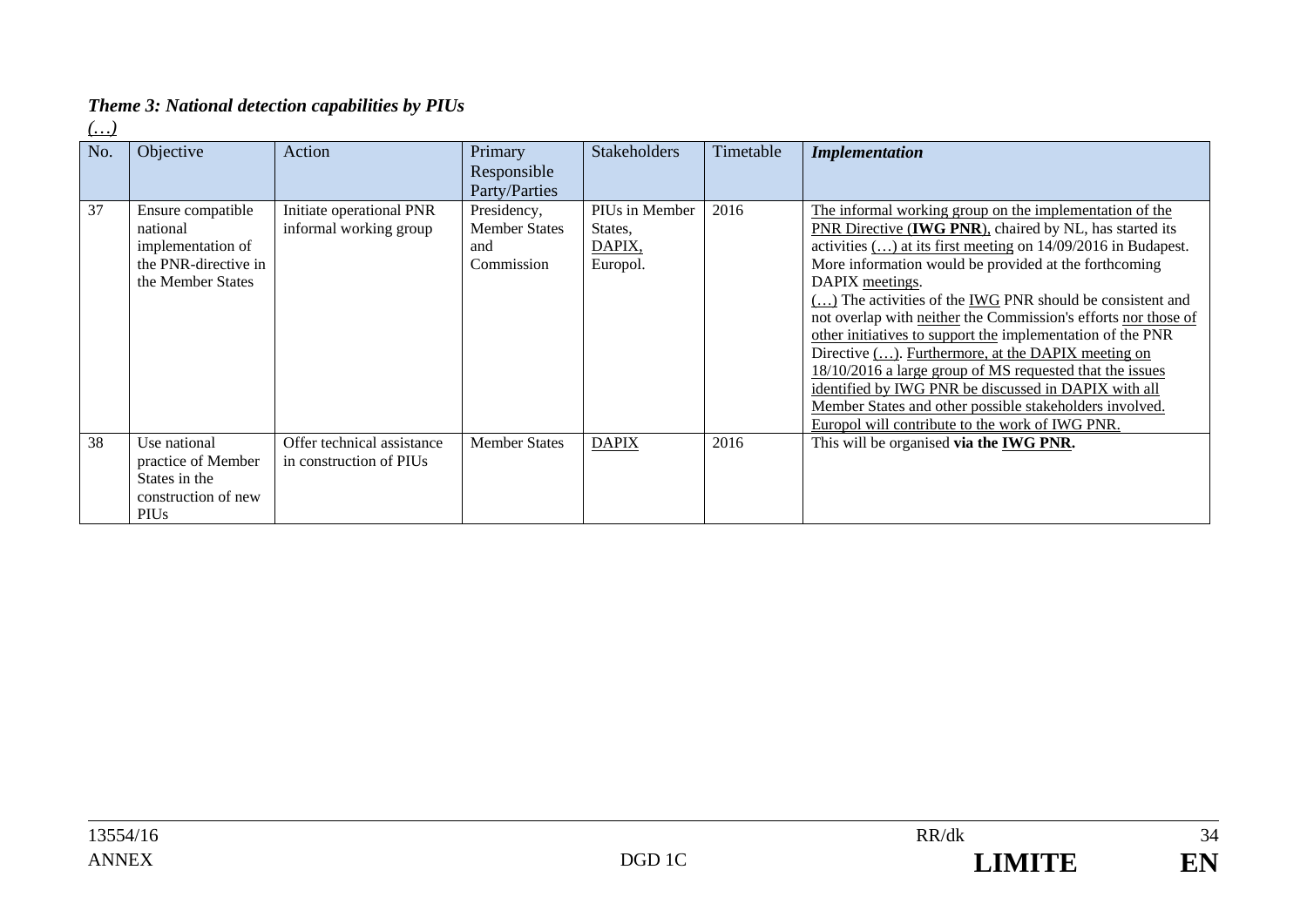| 39 | Agreement on how<br>information is<br>shared between<br>PIUs and with third<br>countries where<br>possible | Ensure interoperability and<br>share information on<br>suspects and anomalous<br>travel patterns and<br>targeting rules | Member States,<br>Commission<br>/Europol, | <b>DAPIX</b> | 2018 | <b>Europol is offering support</b> to the EU level discussions<br>regarding the interoperability of MS PIUs.<br>In the framework of the PNR DEP project (ISF funded, HU<br>led pilot project on PNR data exchange), the first version of<br>the feasibility study on PNR data exchange will be available<br>for discussion within DAPIX in November 2016.                                                                                                                                                                                                                                                                                                                                                                                        |
|----|------------------------------------------------------------------------------------------------------------|-------------------------------------------------------------------------------------------------------------------------|-------------------------------------------|--------------|------|--------------------------------------------------------------------------------------------------------------------------------------------------------------------------------------------------------------------------------------------------------------------------------------------------------------------------------------------------------------------------------------------------------------------------------------------------------------------------------------------------------------------------------------------------------------------------------------------------------------------------------------------------------------------------------------------------------------------------------------------------|
| 40 | Make full use of<br>Europol databases to<br>support PIUs                                                   | Define Europol support of<br>PIU practices, cooperation,<br>and activities                                              | Member States,<br>Europol,                | EC, DAPIX    | 2017 | <b>Europol will, in consultation with the Member States and the</b><br>PIUs, collect the requirements to <b>prepare a proposal</b> on how<br>it can support the national PIUs in the most effective way,<br>including in relation to information sharing and development<br>of targeting rules (both national and supra-national).<br>Furthermore, Europol in partnership with eu-LISA will aim<br>at hosting a workshop in the 4th quarter of 2016 or early<br>2017 during which MS would be invited to further discuss<br>possible workflows, processes and products with regard to<br>PNR data exchange with a view to explore the possibility of<br>establishing a coherent and interoperable solution facilitating<br>all parties involved. |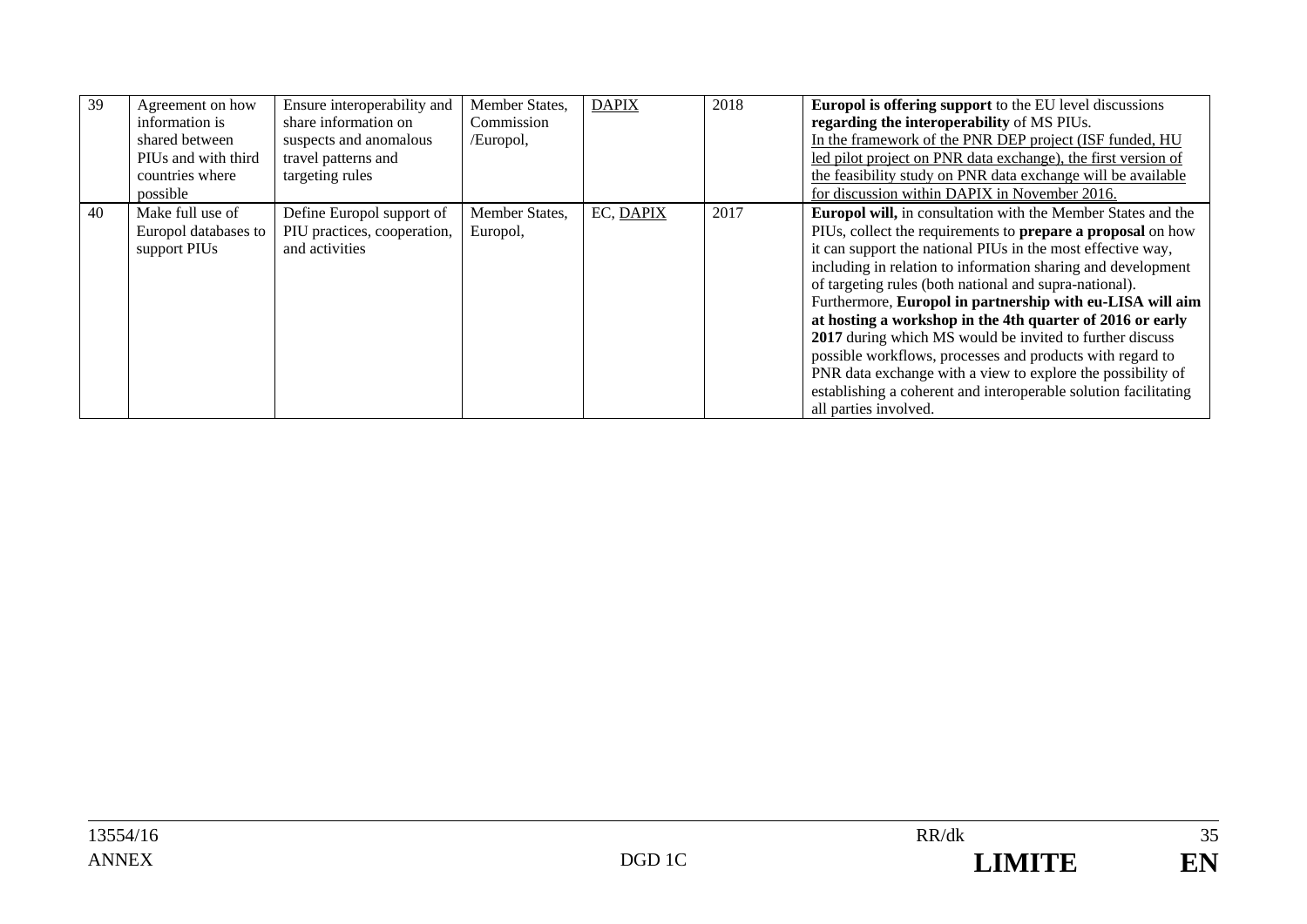#### **CHAPTER 4: BORDER MANAGEMENT AND MIGRATION**

| No. | Objective                               | <b>Action</b>                               | <b>Primary</b>            | <b>Stakeholders</b> | <b>Timetable</b> | <b>Monitoring</b>    | Implementation                                                                                  |
|-----|-----------------------------------------|---------------------------------------------|---------------------------|---------------------|------------------|----------------------|-------------------------------------------------------------------------------------------------|
|     |                                         |                                             | Responsible               |                     |                  | mechanism            |                                                                                                 |
|     |                                         | Examine the need and                        | <b>Party/Parties</b>      | Commission,         | End 2016         |                      |                                                                                                 |
| 41  | Registering entry<br>and exit at the EU | added value of registering                  | COM, High<br>Level Expert | Member States,      |                  | SCIFA/<br>COSI/WG    | The option of registering the travel movements                                                  |
|     | external borders of                     | travel movements of                         | Group                     | eu LISA, EDPS,      |                  | Frontiers            | of persons enjoying free movement of persons<br>was considered within the Working Party on      |
|     | Persons enjoying                        | persons enjoying Free                       |                           | Frontex             |                  |                      | Frontiers in the context of the ongoing                                                         |
|     | free movement.                          | Movement of Persons,                        |                           |                     |                  |                      | discussions held on the Commission's proposal                                                   |
|     |                                         | including an assessment of                  |                           |                     |                  |                      | for a Regulation establishing an Entry/Exit                                                     |
|     |                                         | impact, costs,                              |                           |                     |                  |                      | System. The possible inclusion of this element in                                               |
|     |                                         | proportionality of the                      |                           |                     |                  |                      | the EES proposal has so far not met with the                                                    |
|     |                                         | different possible solutions                |                           |                     |                  |                      | support of a sufficient majority of delegations.                                                |
|     |                                         | (including broadening the                   |                           |                     |                  |                      |                                                                                                 |
|     |                                         | scope of EES)                               |                           |                     |                  |                      |                                                                                                 |
|     |                                         |                                             |                           |                     |                  |                      |                                                                                                 |
|     |                                         | Council request financial                   |                           |                     |                  |                      |                                                                                                 |
|     |                                         | support: ISF                                |                           |                     |                  |                      |                                                                                                 |
| 42  | Registering entry                       | Negotiations on the legal                   | Member States,            | eu-LISA             | December 2016    | SCIFA/               | Discussions leading to the establishment of an                                                  |
|     | and exit at the EU<br>external borders  | proposals on Smart<br>Borders, EU Entry and | Commission<br>and EP      |                     |                  | COSI/WP<br>Frontiers | Entry/Exit System are ongoing in the Working<br>Party on Frontiers. The European Council in its |
|     | and admitted                            | Exit and amendment of the                   |                           |                     |                  |                      | conclusions of 20-21 October 2016 called on the                                                 |
|     | for a short stay                        | SBC in the Frontiers                        |                           |                     |                  |                      | Council to establish its position before the end of                                             |
|     | and refusals of                         | <b>Working Party</b>                        |                           |                     |                  |                      | the year and the Presidency is working to meet                                                  |
|     | entry of third                          |                                             |                           |                     |                  |                      | this objective. The EP has not yet established its                                              |
|     | country nationals                       | Council request financial                   |                           |                     |                  |                      | position.                                                                                       |
|     | including                               | support: ISF, COM                           |                           |                     |                  |                      |                                                                                                 |
|     | contributing to                         | <b>Budget</b>                               |                           |                     |                  |                      |                                                                                                 |
|     | return.                                 |                                             |                           |                     |                  |                      |                                                                                                 |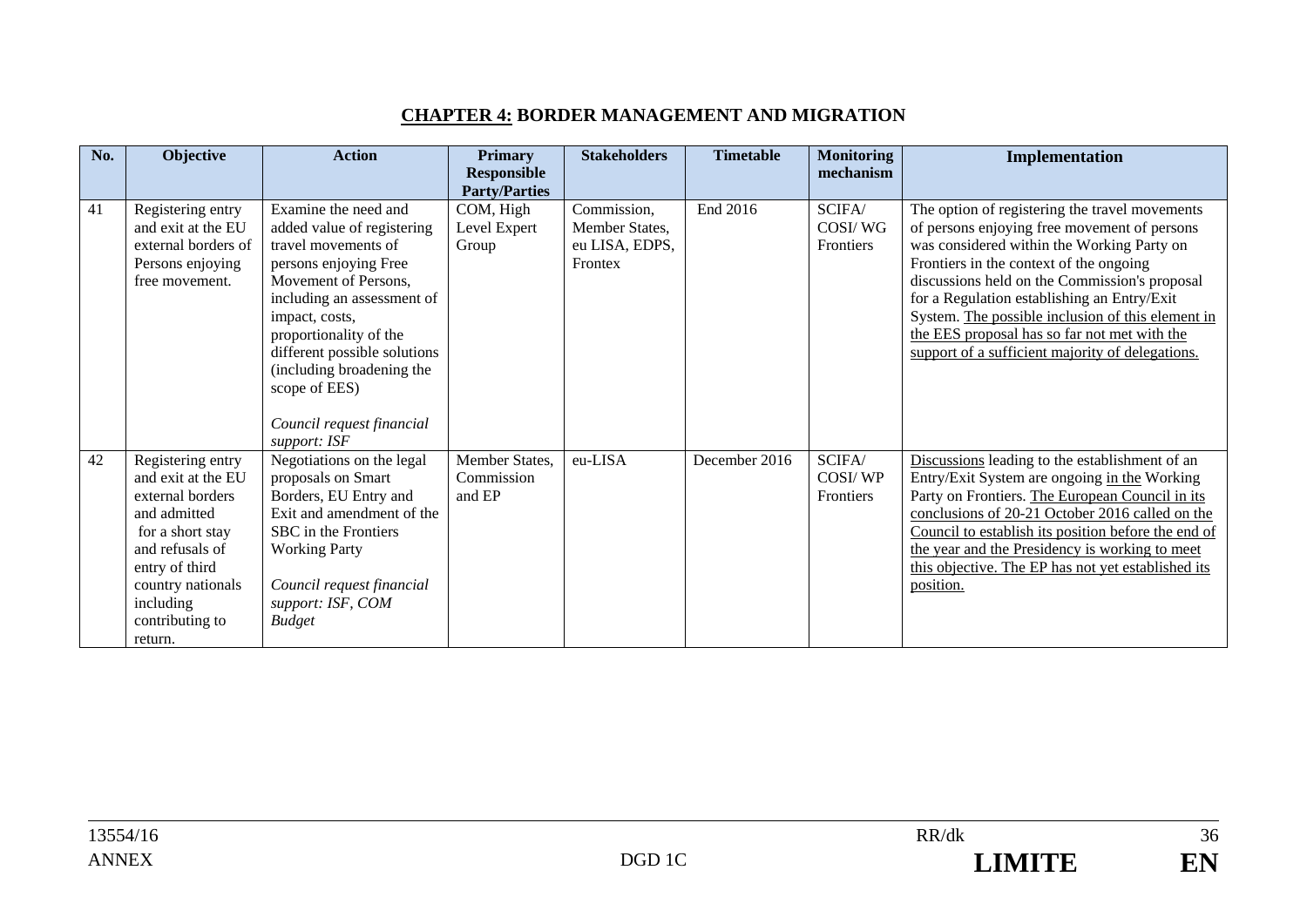| 43 | Close the<br>information gap on<br>pre-arrival data for<br>travellers not<br>generating API,<br>PNR or visa data | Feasibility study and<br>policy study of an EU<br>Travel Information and<br><b>Authorisation System</b><br>Council request financial<br>support: ISF, COM<br><b>Budget</b>                                                                                                                                                                                                                                                                                                                                                                                                                                                                                                                                                                                         | Commission                               | Commission,<br>Member States,<br>eu-LISA, EDPS,<br>Frontex | October 2016 | SCIFA/<br>WG<br>Frontiers<br>and VISA | The Commission is currently working with a<br>view to submitting a proposal regarding the<br>establishment of an EU system for travel<br>authorisation for visa exempt third country<br>nationals. The Commission launched the<br>feasibility study on the necessity, technical<br>feasibility and proportionality of establishing an<br>EU travel information and authorisation system<br>(ETIAS), which should be completed and<br>become available together with the Commission<br>proposal to be adopted in November 2016.                                                                                                                                                                                                                                                                                                                                                                                                                                                                                                                                                                                                                                                                                                                                                                                                           |
|----|------------------------------------------------------------------------------------------------------------------|--------------------------------------------------------------------------------------------------------------------------------------------------------------------------------------------------------------------------------------------------------------------------------------------------------------------------------------------------------------------------------------------------------------------------------------------------------------------------------------------------------------------------------------------------------------------------------------------------------------------------------------------------------------------------------------------------------------------------------------------------------------------|------------------------------------------|------------------------------------------------------------|--------------|---------------------------------------|------------------------------------------------------------------------------------------------------------------------------------------------------------------------------------------------------------------------------------------------------------------------------------------------------------------------------------------------------------------------------------------------------------------------------------------------------------------------------------------------------------------------------------------------------------------------------------------------------------------------------------------------------------------------------------------------------------------------------------------------------------------------------------------------------------------------------------------------------------------------------------------------------------------------------------------------------------------------------------------------------------------------------------------------------------------------------------------------------------------------------------------------------------------------------------------------------------------------------------------------------------------------------------------------------------------------------------------|
| 44 | Enhancing of the<br>security check in<br>hotspots                                                                | In order to improve both<br>the timing and execution<br>of each security check,<br>each step should be clearly<br>defined in the SOPs of the<br>hotspot and relocation<br>workflow. Access should<br>be provided to the relevant<br>databases SIS, EU VIS,<br>Eurodac, Interpol<br>databases & Europol<br>databases, in particular to<br>facilitate information<br>exchange on security<br>concerns in relocation<br>cases including exchange<br>of fingerprints before<br>relocation. For relocation,<br>a questionnaire should be<br>launched in order to<br>establish when a relocation<br>file meets the right<br>standards. In case of a<br>rejected relocation file<br>because of security<br>concerns, this information<br>should be shared with all<br>MS. | EU agencies $\&$<br>host MS (EL &<br>IT) | Member States,<br>Commission                               | Immediate    | SCIFA/<br>COSI/WG<br>Asylum           | According to the information provided by the<br>Commission, all persons arriving in the hotspots<br>go through a series of security checks upon<br>their arrival, and any candidates for relocation go<br>through additional checks by the services of the<br>receiving Member State.<br>Frontex considers that the whole chain of<br>managing irregular arrivals of migrants should be<br>coordinated up until the registration facility in<br>order to strengthen border security. It begins with<br>the detection and possible interception at sea,<br>coordinated disembarkation at shore,<br>transportation to the registration facility and ends<br>with the proper and complete registration of the<br>migrant.<br>Obligatory security checks are carried out in<br>every hotspot, according to specific procedures:<br>• Upon arrival in hotspots in Greece, everybody<br>goes through a thorough search of their<br>belongings (by the police); a nationality<br>screening interview (by Frontex); a full<br>identification and registration process including<br>systematic fingerprinting and checks against all<br>relevant international, EU and national databases<br>(by national authorities with the support of<br>Frontex).<br>• Upon arrival in the hotspots in Italy,<br>everybody goes through a thorough search of |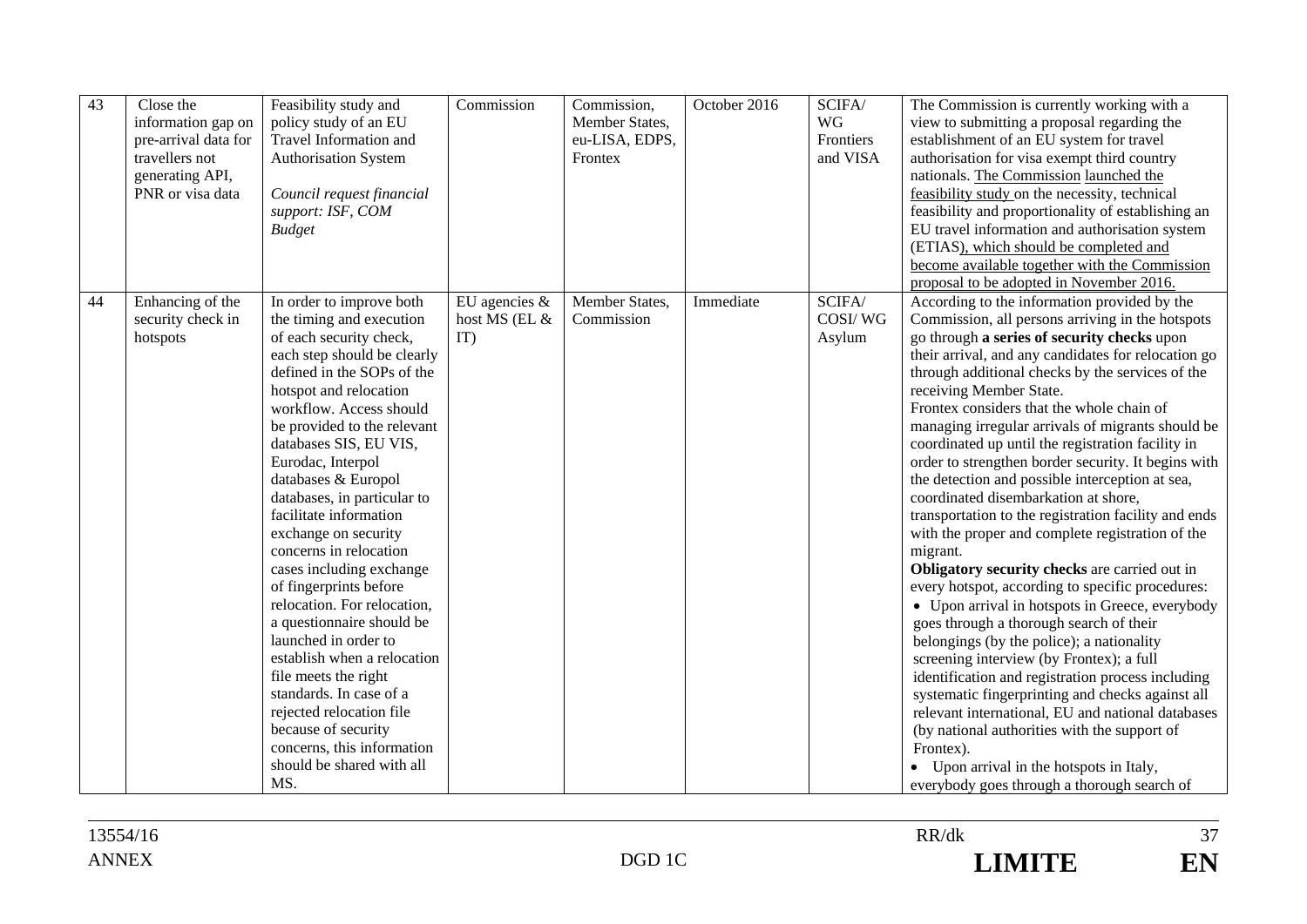|                           |  | their belongings (by the police, with Frontex and              |
|---------------------------|--|----------------------------------------------------------------|
| Council request financial |  | Europol possibly attending as observers); a                    |
| support: ISF, AMF         |  | nationality screening interview (by the police                 |
|                           |  | supported by Frontex); a pre-identification and                |
|                           |  | registration process including systematic                      |
|                           |  | fingerprinting and checks against all relevant                 |
|                           |  | international, EU and national databases. Italian              |
|                           |  | Standard Operating Procedures (SOPs) in                        |
|                           |  | hotspots detail the security-check process <sup>6</sup> .      |
|                           |  | <b>Europol</b> officers carry out, upon request from           |
|                           |  | national authorities, further secondary security               |
|                           |  | checks, the main goal of which is to detect                    |
|                           |  | terrorist threats and identify those individuals               |
|                           |  | who pose such a threat. These activities are                   |
|                           |  | carried out in real time by Europol officers and               |
|                           |  | increasingly by Europol Guest Officers in both                 |
|                           |  | Greece and Italy and are primarily focused on                  |
|                           |  | supporting the host Member State's                             |
|                           |  | investigations into organised criminal groups and              |
|                           |  | terrorism. The checks are done instantly through               |
|                           |  | the secured 'mobile offices' by cross-checking                 |
|                           |  | data against Europol databases. Europol treats                 |
|                           |  | the data as a regular Member State contribution                |
|                           |  | with handling code H1 and thus may send                        |
|                           |  | relevant information to other interested Member                |
|                           |  | States. This process has a significant potential:              |
|                           |  | what initially may look like a minor case can                  |
|                           |  | evolve into/be linked to a large scale cross-                  |
|                           |  | border investigation. Europol will store the data              |
|                           |  | for 6 months while Member State will remain the                |
|                           |  | owner of the data. Unless the data generates a hit,            |
|                           |  | the data will be automatically deleted after 6                 |
|                           |  | months from the database.                                      |
|                           |  | The main means of identifying migrants upon                    |
|                           |  | arrival is <b>fingerprinting</b> . As regards <b>access to</b> |
|                           |  | relevant databases:                                            |
|                           |  | • In Greece, fingerprints are transmitted to                   |

http://www.libertaciviliimmigrazione.dlci.interno.gov.it/sites/default/files/allegati/hotspots\_sops\_-\_english\_version.pdf

**6**

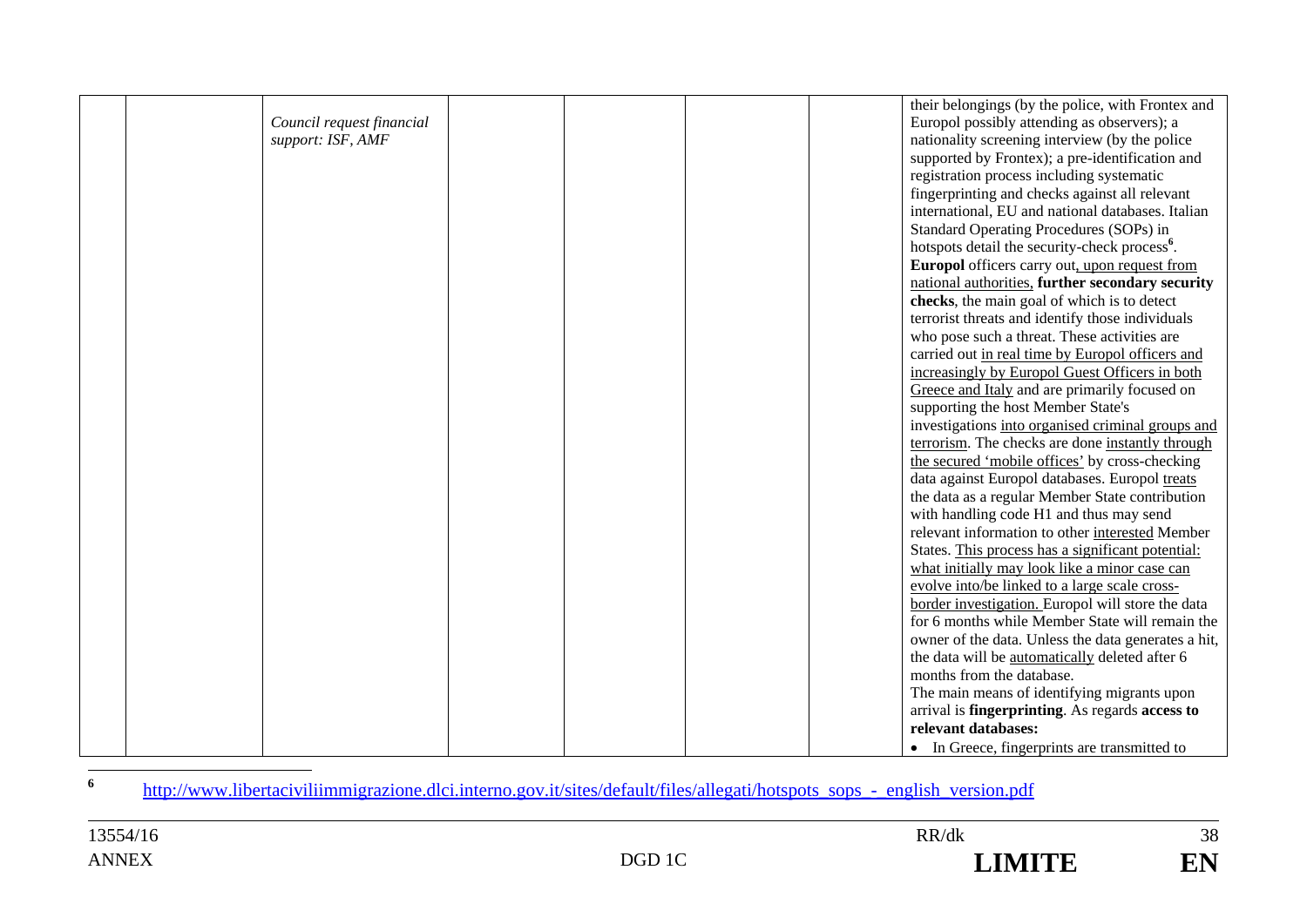|  |  |  | Eurodac and checks are carried out on the           |
|--|--|--|-----------------------------------------------------|
|  |  |  | national fingerprints criminal record database.     |
|  |  |  | Via 'Police on Line' (POL), different databases     |
|  |  |  |                                                     |
|  |  |  | are accessible and checked by one click from the    |
|  |  |  | server in Athens and interoperability ensured       |
|  |  |  | with relevant European and international            |
|  |  |  | databases (e.g. SIS-II, VIS, Europol and            |
|  |  |  | Interpol);                                          |
|  |  |  | • In Italy, systematic fingerprinting checks are    |
|  |  |  | performed against Eurodac and the national          |
|  |  |  | AFIS fingerprints criminal record database. Both    |
|  |  |  | the SIS-II and Interpol databases are accessible    |
|  |  |  | in all hotspots through the SDI (Sistema di         |
|  |  |  | indagine) which is the query interface of the SII   |
|  |  |  |                                                     |
|  |  |  | data base (Sistema informativo interforze).         |
|  |  |  | • It should be noted that the Member State          |
|  |  |  | guest officers deployed in the hotspots as part of  |
|  |  |  | EASO or Frontex calls do not have direct access     |
|  |  |  | to these databases, which can be accessed only      |
|  |  |  | by national police authorities. It should also be   |
|  |  |  | noted that only the designated National Access      |
|  |  |  | Point for Eurodac can access the Central System.    |
|  |  |  | Agencies and Member States' experts working         |
|  |  |  | under the auspices of the Agencies mandate may      |
|  |  |  | take and transmit fingerprints to Eurodac on        |
|  |  |  | behalf of Greece or Italy, but cannot directly      |
|  |  |  | access Eurodac themselves.                          |
|  |  |  | As regards relocation, Member States retain the     |
|  |  |  | right to refuse to relocate person where an         |
|  |  |  | applicant poses a danger to their national security |
|  |  |  | or public order. The reasons why a relocation       |
|  |  |  | case has been rejected should be shared directly    |
|  |  |  | with the Member State of relocation or the          |
|  |  |  |                                                     |
|  |  |  | authorities in Greece and Italy as appropriate      |
|  |  |  | (whilst, on data protection grounds, it is not      |
|  |  |  | necessary to inform all other Member States).       |
|  |  |  | Where there is a serious security concern about     |
|  |  |  | an individual, an alert should be recorded in SIS   |
|  |  |  | II. The Commission is open to developing a          |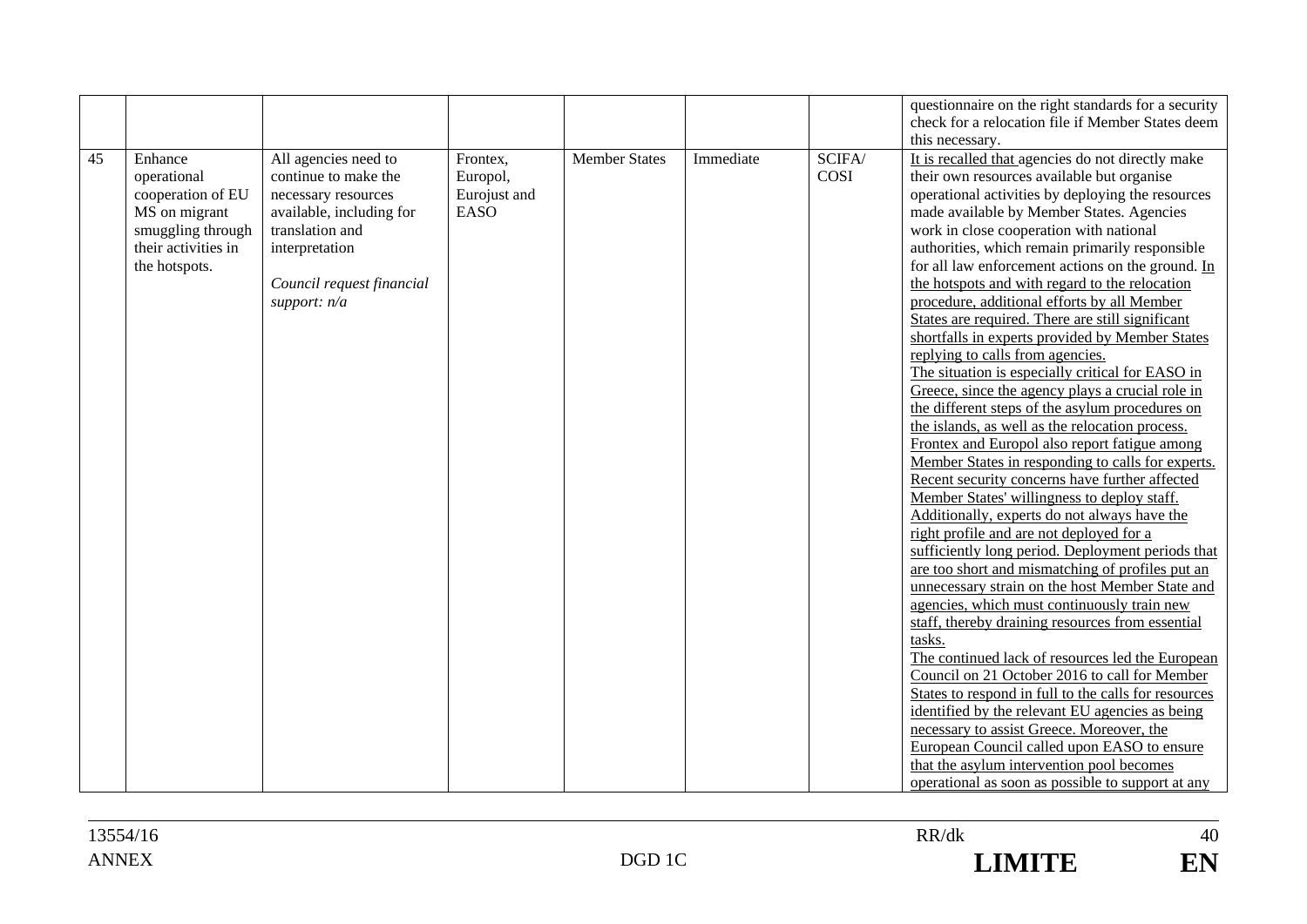|    |                                                                                                                                     |                                                                                                                                               |                      |                                                                      |          |                              | time and in sufficient numbers frontline Member<br>States. To that effect, Member States will<br>communicate as soon as possible the necessary<br>experts to EASO and EASO will complement<br>Member States' efforts by providing the<br>necessary training and by contracting as required<br>additional experts or services, with the support of<br>the Commission;                                                                                                                                                                                                                                                                                                                                                                                                                                                                                                                 |
|----|-------------------------------------------------------------------------------------------------------------------------------------|-----------------------------------------------------------------------------------------------------------------------------------------------|----------------------|----------------------------------------------------------------------|----------|------------------------------|--------------------------------------------------------------------------------------------------------------------------------------------------------------------------------------------------------------------------------------------------------------------------------------------------------------------------------------------------------------------------------------------------------------------------------------------------------------------------------------------------------------------------------------------------------------------------------------------------------------------------------------------------------------------------------------------------------------------------------------------------------------------------------------------------------------------------------------------------------------------------------------|
| 46 | Increase of the use<br>of API data for<br>border<br>management                                                                      | Establish systematic cross-<br>checking of API data<br>against SIS and Interpol<br>SLTD database<br>Council request financial<br>support: ISF | <b>Member States</b> | Commission,<br>eu-LISA,<br>Frontex and<br>other relevant<br>agencies | End 2017 | COSI                         | The possibility for Member States of establishing<br>such systematic cross-check of data as a way to<br>contribute to the acceleration of the required<br>controls during the border crossing process is<br>comprised in the Council general approach<br>regarding the Commission proposal for the<br>amendment of Regulation (EU) 2016/399 as<br>regards the reinforcement of checks against<br>relevant databases at external borders (systematic<br>checks). This issue is part of the ongoing<br>negotiations with the European Parliament and<br>there seem to be no divergence between the two<br>co-legislators regarding the relevant wording.<br>In the meantime it is recalled that it is up to the<br>Member States to put in place the necessary<br>national measures allowing for the check of the<br>national API system with other relevant<br>databases and systems. |
| 47 | Strengthen the<br>information<br>position of EU MS<br>on border<br>management(and<br>combating<br>terrorism and<br>organised crime) | Assessment of the need to<br>revise the legal basis of<br>processing of API data<br>Council request financial<br>support: $n/a$               | Commission           | Member States,<br>Frontex                                            | 2017     | <b>SCIFA/WG</b><br>Frontiers | The definition of PNR data in the 2016 PNR<br>Directive comprises API data. Once the PNR<br>Directive is implemented, Member States will<br>therefore have the possibility to use API data not<br>only for border control purposes (as is already<br>the case under the API Directive) but also for<br>purposes of criminal investigations. This appears<br>to obviate the need for a revision of the legal<br>basis of the API Directive.                                                                                                                                                                                                                                                                                                                                                                                                                                           |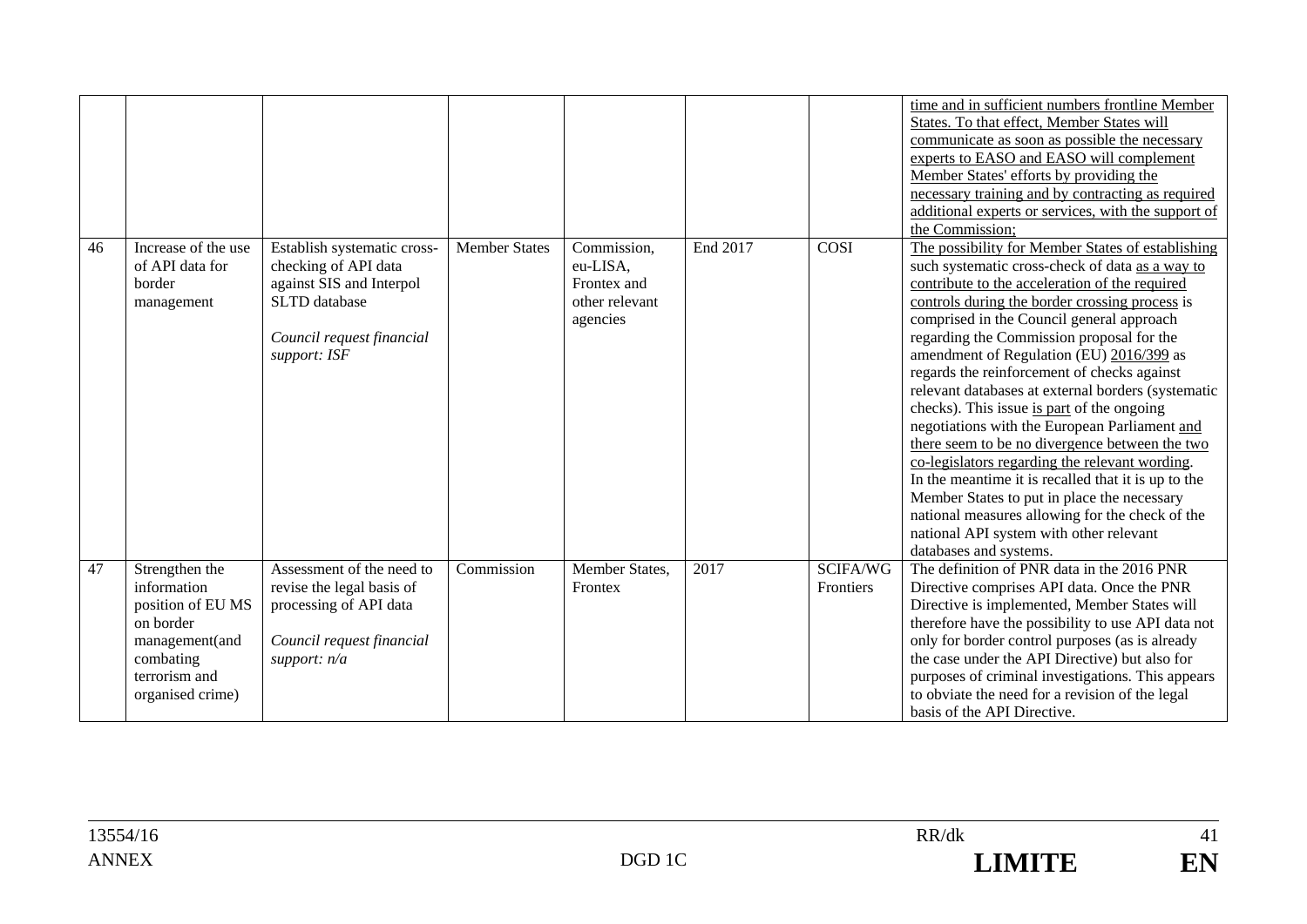| 48 | Enhancing the      | <b>Examination further</b> | Commission | eu-LISA        | before end 2016; | SCIFA/WG    | The roll-out of the VIS worldwide, including at     |
|----|--------------------|----------------------------|------------|----------------|------------------|-------------|-----------------------------------------------------|
|    | functionalities of | improvement's of the VIS   |            | Member States, |                  | <b>VISA</b> | the external border crossing points, was            |
|    | the VIS.           | with a possible need for   |            | Europol        |                  |             | completed in February 2016.                         |
|    |                    | amending the legal base    |            |                |                  |             | As regards possible improvements of the VIS.        |
|    |                    |                            |            |                |                  |             | the Commission will present on 27 October 2016      |
|    |                    |                            |            |                |                  |             | at the VISA Working Party the main findings of      |
|    |                    | Council request financial  |            |                |                  |             |                                                     |
|    |                    | support: $n/a$             |            |                |                  |             | its report on the VIS evaluation and the next       |
|    |                    |                            |            |                |                  |             | steps to be taken.                                  |
|    |                    |                            |            |                |                  |             | On that occasion, it would be useful to consider a  |
|    |                    |                            |            |                |                  |             | possible adaptation of the VIS in order to allow    |
|    |                    |                            |            |                |                  |             | the system to accept more than one nationality.     |
|    |                    |                            |            |                |                  |             | In fact, some terrorists or international criminals |
|    |                    |                            |            |                |                  |             | may use different nationalities, but VIS accepts    |
|    |                    |                            |            |                |                  |             | only one value in the field "nationality". This     |
|    |                    |                            |            |                |                  |             | could lead to hindering investigations.             |
|    |                    |                            |            |                |                  |             | Furthermore, on the basis of eu-LISA statistics, it |
|    |                    |                            |            |                |                  |             | appears that only a low number of visas are         |
|    |                    |                            |            |                |                  |             | systematically checked against the VIS at the EU    |
|    |                    |                            |            |                |                  |             | external borders. Therefore, the SK Presidency      |
|    |                    |                            |            |                |                  |             | decided in July 2016 to send a questionnaire to     |
|    |                    |                            |            |                |                  |             | delegations regarding the use of VIS at the         |
|    |                    |                            |            |                |                  |             | border crossing points with a view to identifying   |
|    |                    |                            |            |                |                  |             | in particular the reasons why fingerprints are not  |
|    |                    |                            |            |                |                  |             | always checked against the VIS. The replies to      |
|    |                    |                            |            |                |                  |             | the questionnaire (13382/16 -compilation of the     |
|    |                    |                            |            |                |                  |             | replies and 13386/16 -summary of the replies)       |
|    |                    |                            |            |                |                  |             | will be presented on 26 October 2016 at the         |
|    |                    |                            |            |                |                  |             | Frontiers WP and on 27 October 2016 at the Visa     |
|    |                    |                            |            |                |                  |             | WP. Furthermore, on 14 October 2016 the             |
|    |                    |                            |            |                |                  |             | Commission issued a report to the Council and to    |
|    |                    |                            |            |                |                  |             | the EP on the implementation of the VIS             |
|    |                    |                            |            |                |                  |             | Regulation $(13530/16 + ADD 1 + ADD 2)$ .           |